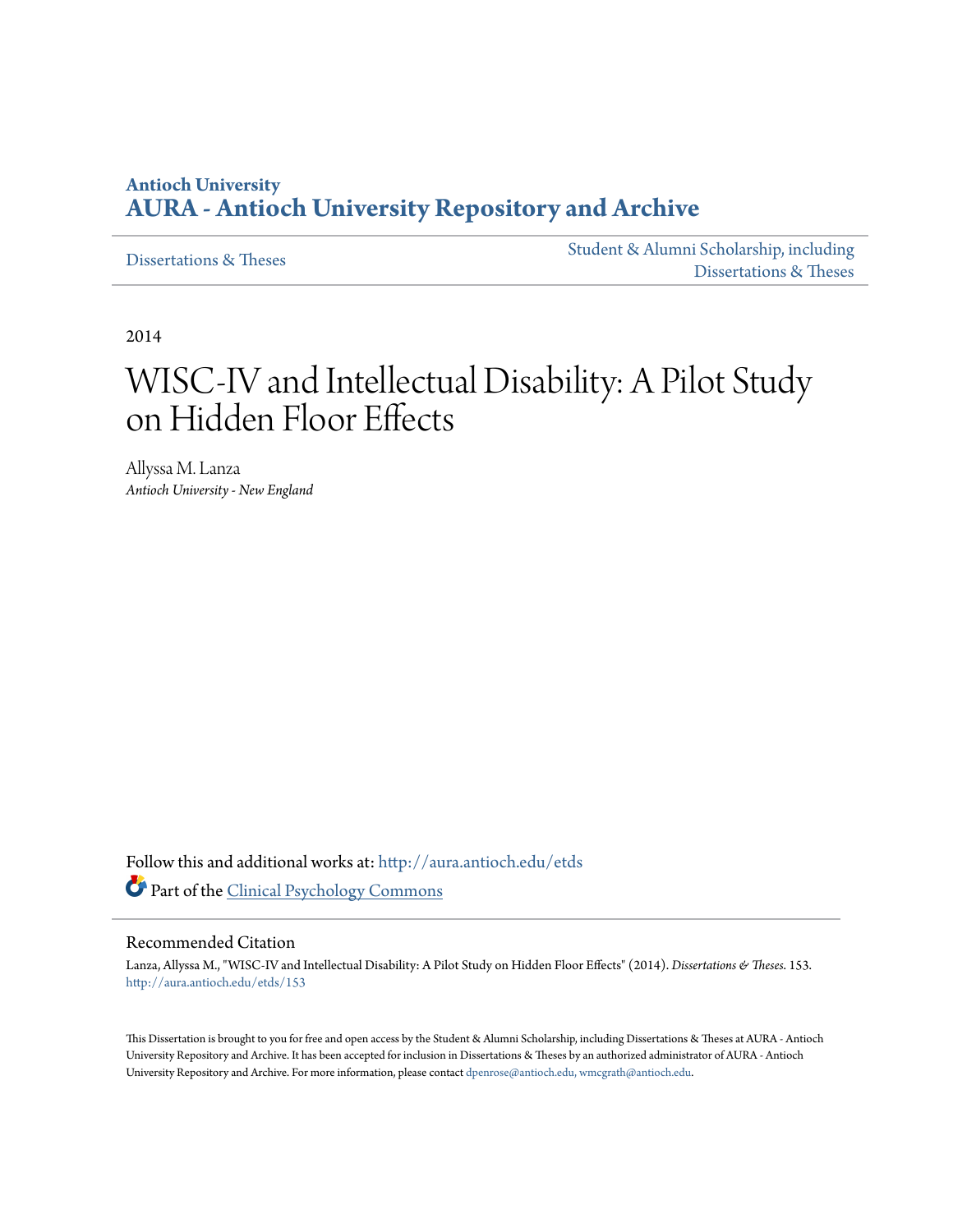### Running Head: WISC-IV AND INTELLECTUAL DISABILITY

WISC-IV and Intellectual Disability:

A Pilot Study on Hidden Floor Effects

by

Allyssa Lanza

M.S., Antioch University New England, 2012 B.A., University of New Hampshire, 2008

### DISSERTATION

Submitted in partial fulfillment of the requirements for the degree of Doctor of Psychology in the Department of Clinical Psychology at Antioch University New England, 2014

Keene, New Hampshire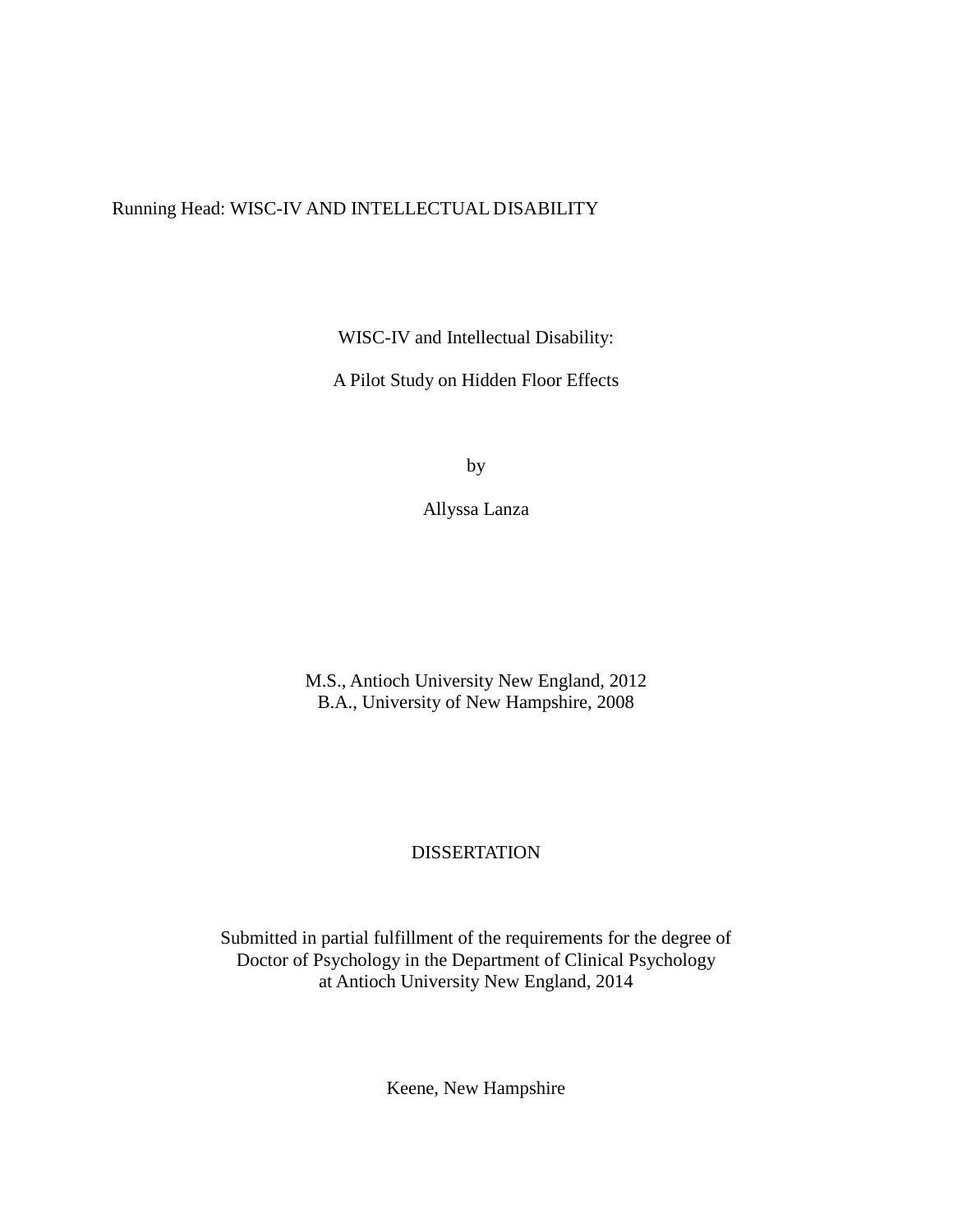

NEW ENGLAND

Department of Clinical Psychology

### **DISSERTATION COMMITTEE PAGE**

The undersigned have examined the dissertation entitled:

### **WISC-IV and Intellectual Disability: A Pilot Study on Hidden Floor Effects**

presented on July 14, 2014

by

### **Allyssa Lanza**

Candidate for the degree of Doctor of Psychology and hereby certify that it is accepted\*.

> Dissertation Committee Chairperson: Gargi Roysircar, PhD

Dissertation Committee members: E. Porter Eagan, PsyD Gina Pasquale, PsyD

Accepted by the

Department of Clinical Psychology Chairperson Kathi A. Borden, PhD

### on **7/14/14**

**\*** Signatures are on file with the Registrar's Office at Antioch University New England.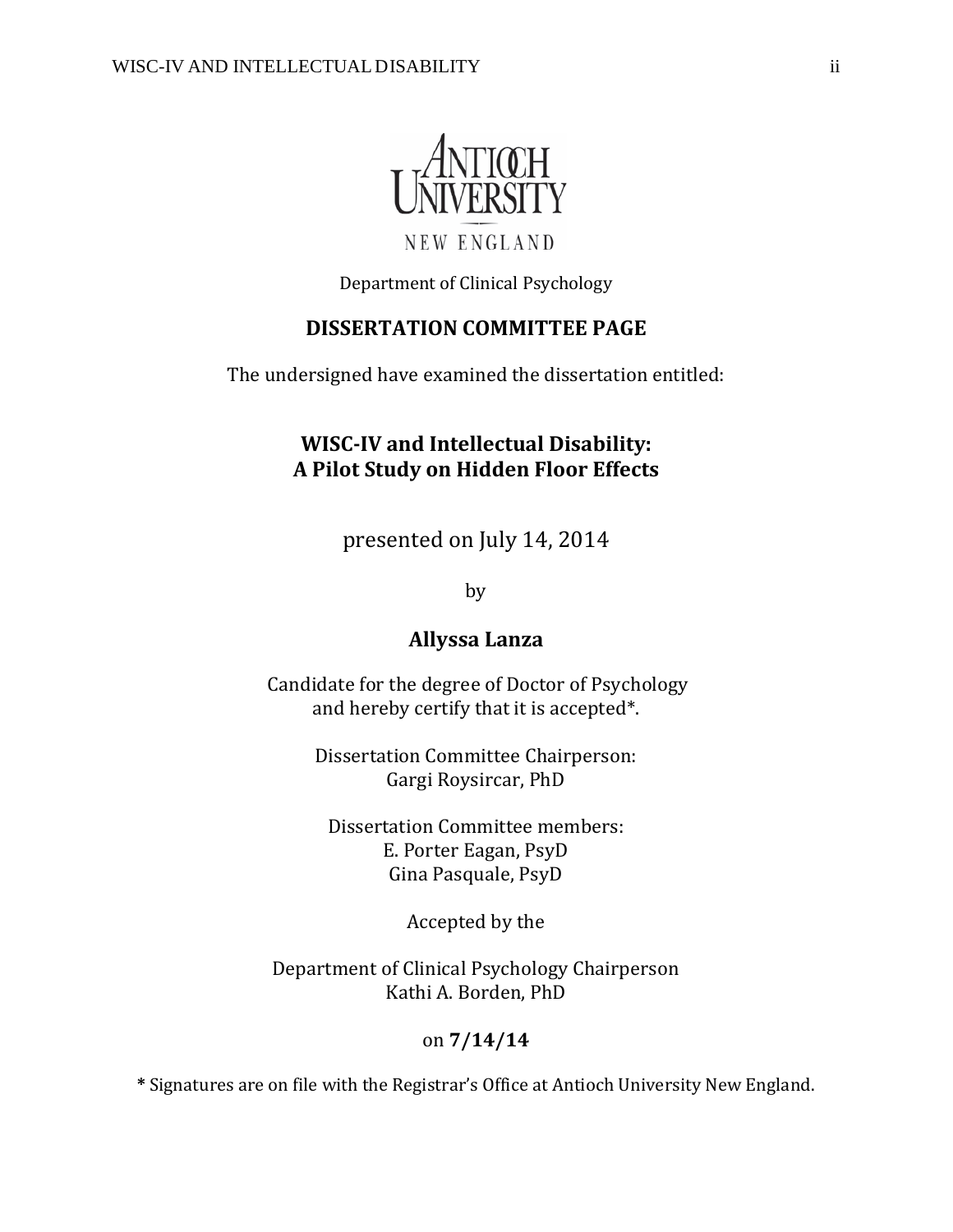Dedication

For all individuals with intellectual disability, and their teachers.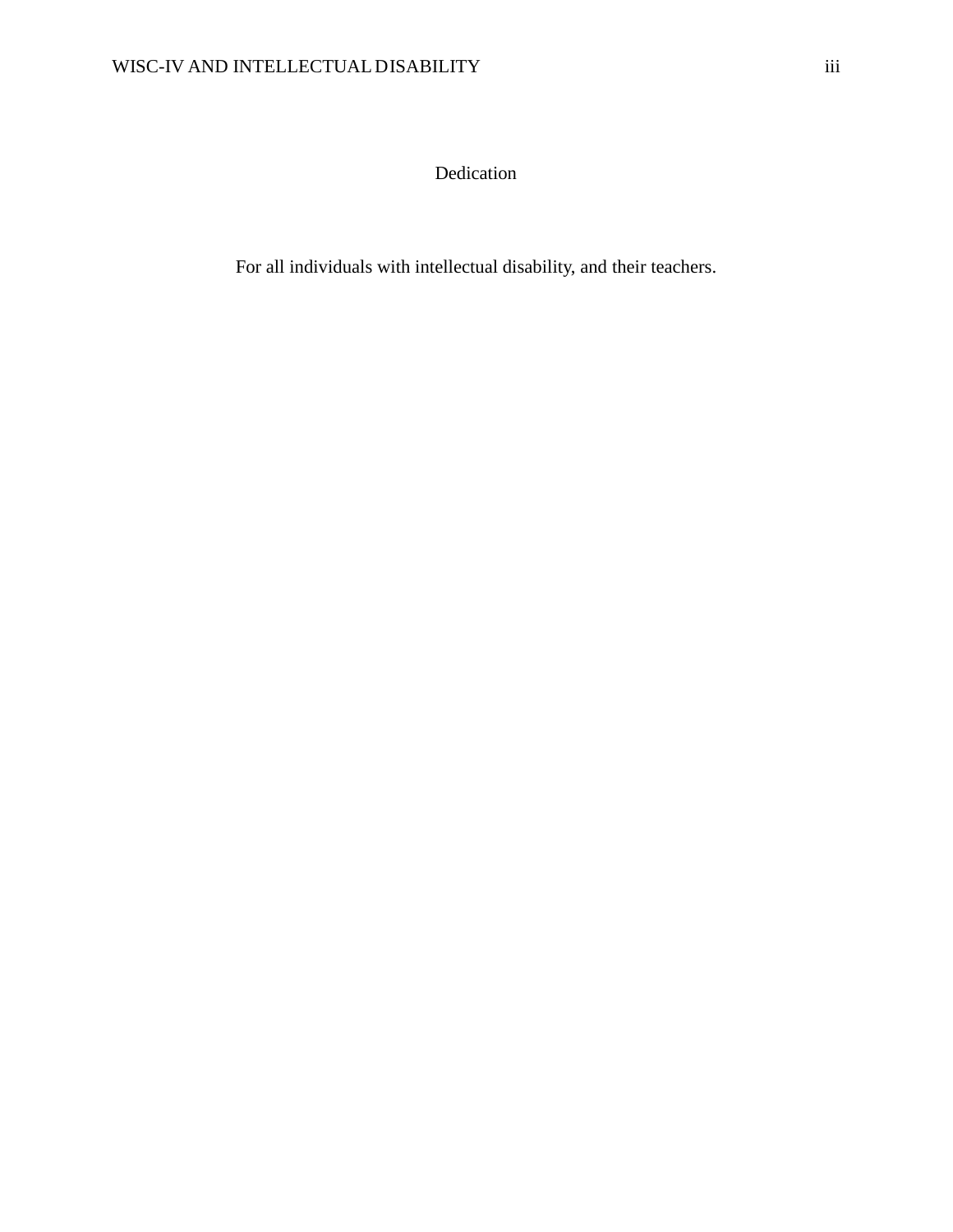#### Acknowledgments

This project would not have been possible without Gargi Roysircar. She has been my advisor, chair, motivator, and mentor. Her work ethic and dedication to her students is unparalleled. I would like to thank her for her faith in this project and in me. It has been a gift to be able to learn and work with Dr. Roysircar, and I am a better psychologist for her mentorship.

I would also like to thank my committee members, Gina Pasquale and Porter Eagan. Both have brought unique perspectives to the study, and were willing to help when few others were. Thank you for your creativity, patience, and willingness to participate.

Thank you also to those who helped obtain data for this study. I truly appreciate the time and footwork volunteered to help find eligible protocols, which at times seemed like the proverbial needles in the haystack. Without your help this study could not have come to fruition.

I would also like to thank all of the members of the community at Antioch who create an environment for such a project to exist. In particular, thank you to Vincent Pignatiello for our many scholarly and professional conversations. Thank you to the staff who foster a fantastic learning environment and who always encourage students to make the world better. Thank you to Liz Allyn, Catherine Peterson, Nancy Richard, and Joy Guerriero for being the glue that holds everything together. Thank you to my fellow students, who supported me through all of the trials of higher education. Thank you for sharing your creativity, spirit, and brilliance.

Finally, thank you to my family, both given and chosen. I would like to particularly thank Mum, Dad, Kurt, Auntie, Emmy, Sarah, Kate, Matt, Courtney, Katrin, Kaylee, TJ, and Adrienne. Your patience, willingness to learn, and unconditional love has given me the strength to be a better person and psychologist. Thank you.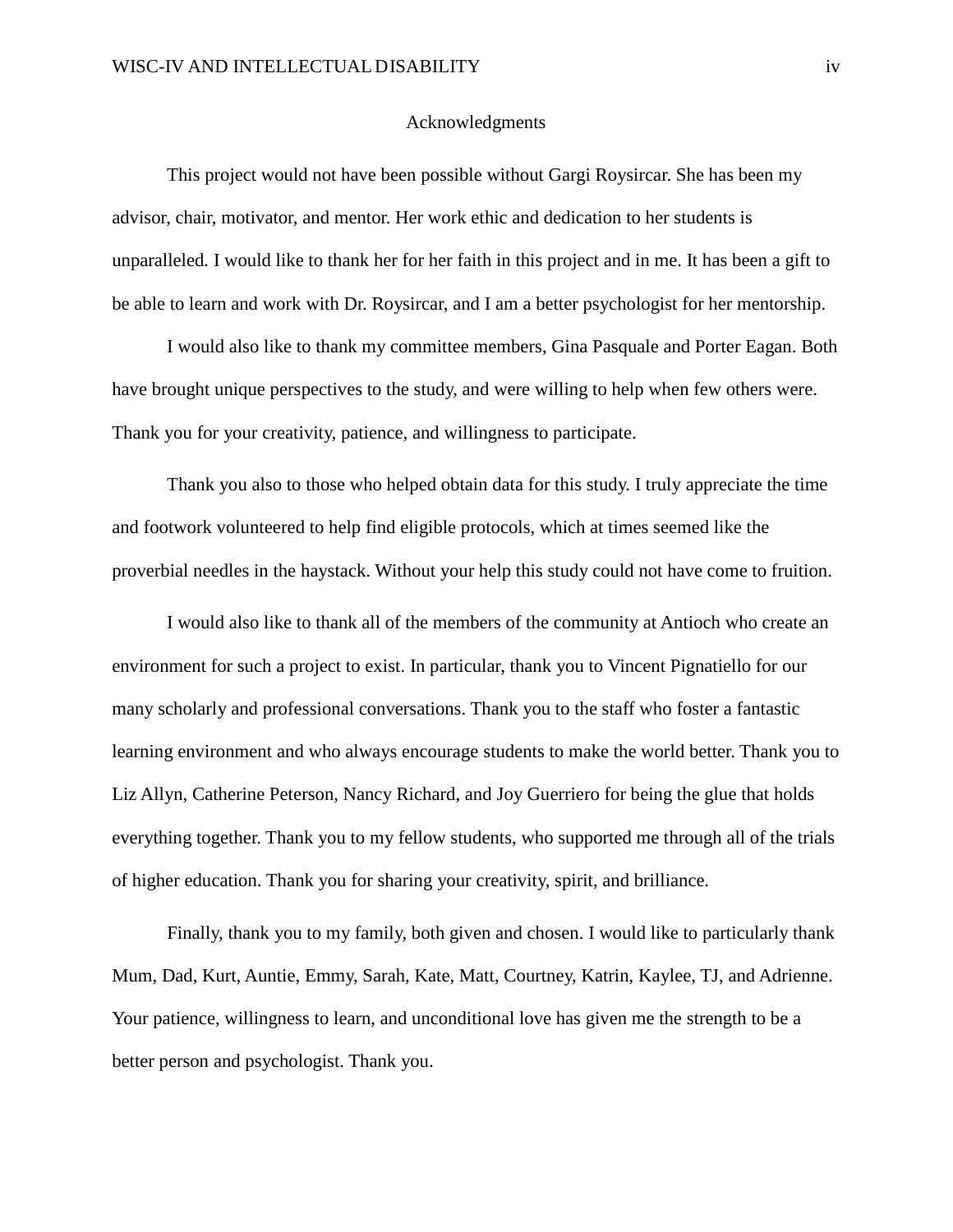Quote

"Everybody is a genius. But if you judge a fish by its ability to climb a tree, it will live its whole

life believing that it is stupid."

― Albert Einstein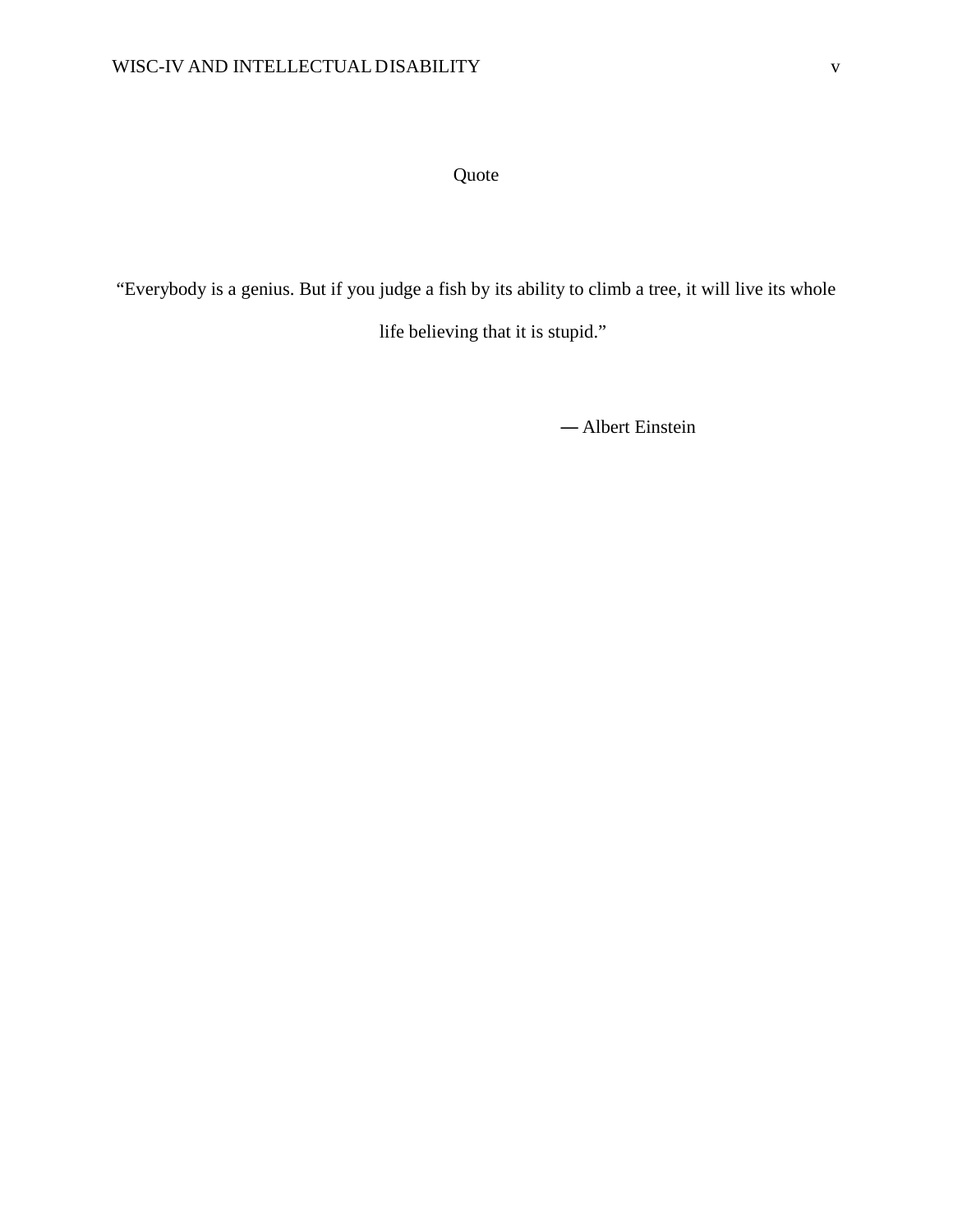### **Table of Contents**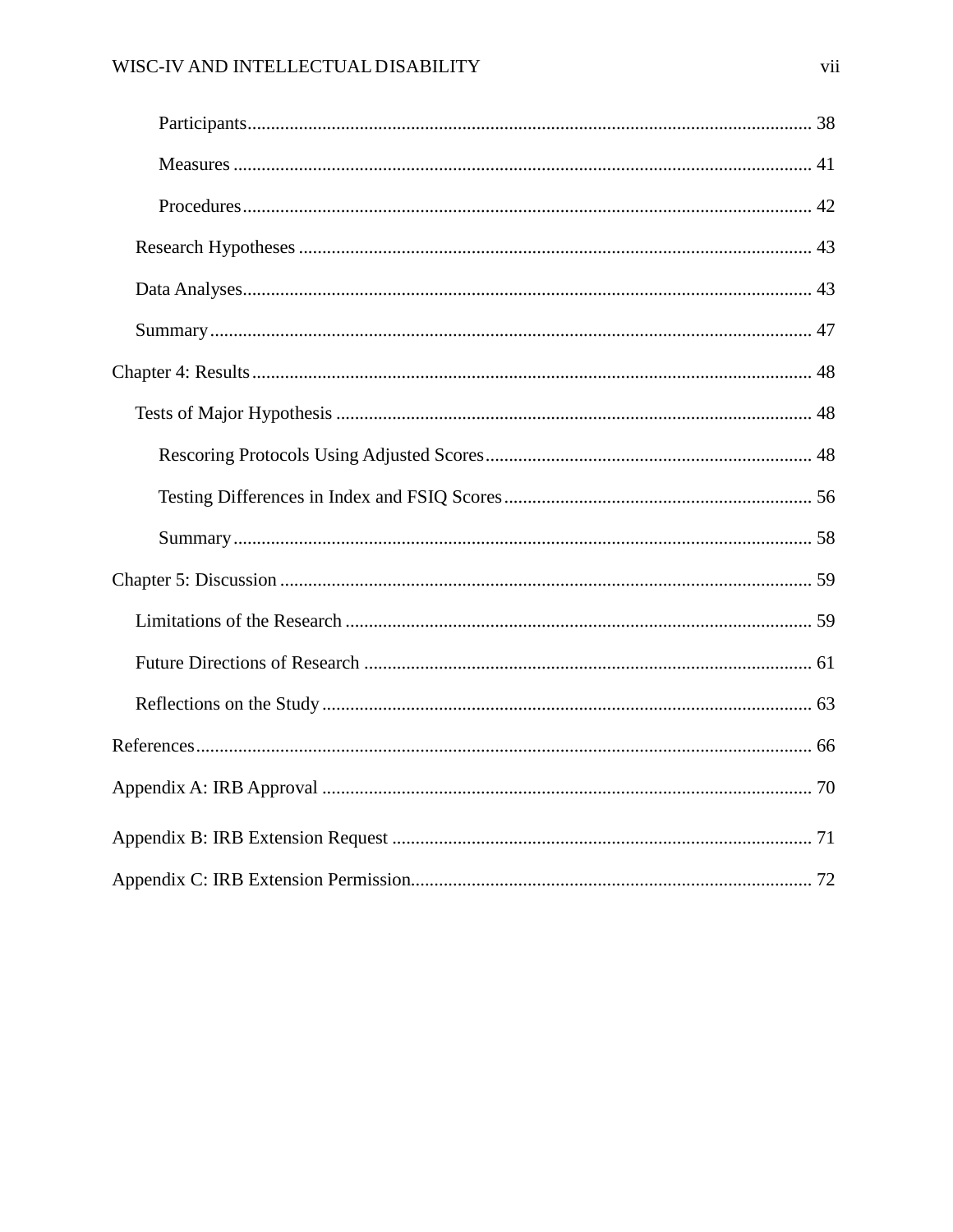### List of Tables

| Table 2: Whitaker and Wood's (2012) Raw to Scaled Score Conversion Guide     |
|------------------------------------------------------------------------------|
|                                                                              |
|                                                                              |
|                                                                              |
|                                                                              |
| Table 6: Child 1 Wechsler, Whitaker and Gordon Adjusted, and Lanza Adjusted  |
|                                                                              |
| Table 7: Child 2 Wechsler, Whitaker and Gordon Adjusted, and Lanza Adjusted  |
|                                                                              |
| Table 8: Child 3 Wechsler, Whitaker and Gordon Adjusted, and Lanza Adjusted  |
|                                                                              |
| Table 9: Child 4 Wechsler, Whitaker and Gordon Adjusted, and Lanza           |
|                                                                              |
| Table 10: Child 5 Wechsler, Whitaker and Gordon Adjusted, and Lanza          |
|                                                                              |
| Table 11: Child 6 Wechsler, Whitaker and Gordon Adjusted, and Lanza Adjusted |
|                                                                              |
| Table 12: Child 7 Wechsler, Whitaker and Gordon Adjusted, and Lanza          |
|                                                                              |
|                                                                              |
| Table 14: Wechsler FSIQ Ranges at 90% and 95% Confidence Intervals and       |
|                                                                              |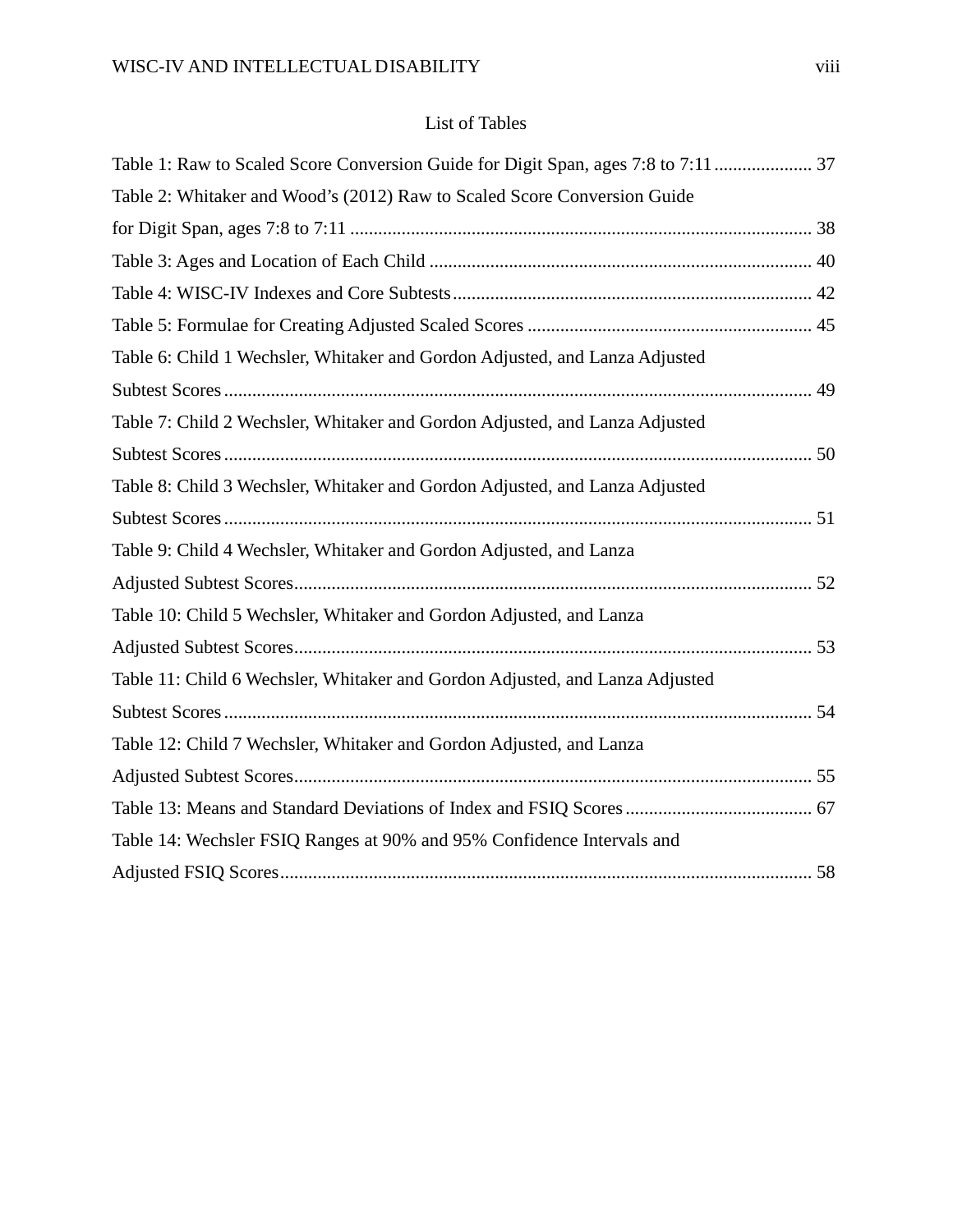## List of Figures

| Figure 1. Predicted line based on Wechsler raw to scaled score chart |  |
|----------------------------------------------------------------------|--|
|                                                                      |  |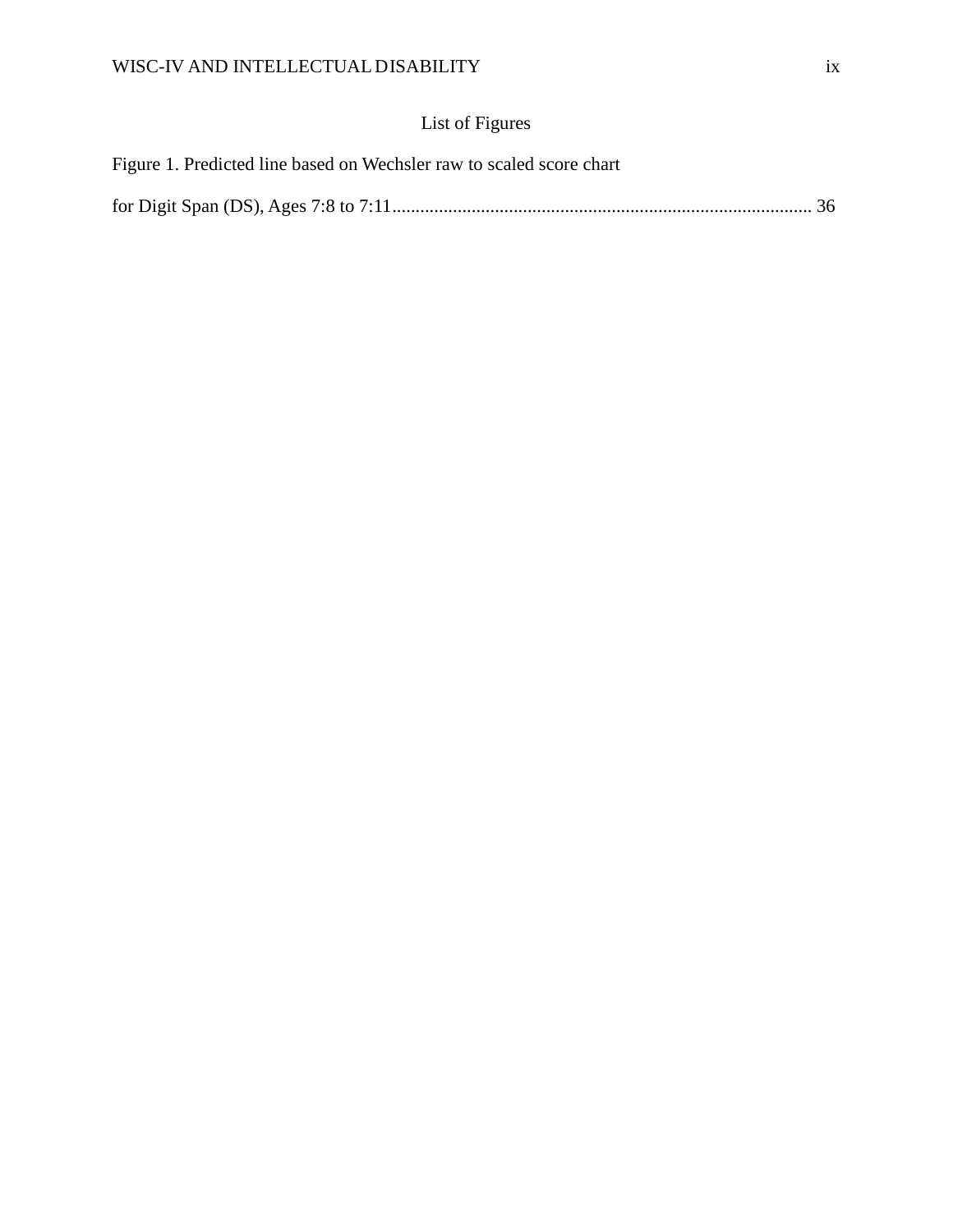#### Abstract

This study is a pilot re-creation of research in the United Kingdom (UK) by Whitaker and Gordon (2012) that assesses for possible floor effects in the Wechsler Intelligence Scale for Children, Fourth Edition (WISC-IV). Their study suggested that the Index and Full Scale IQ (FSIQ) scores of low IQ adolescents taking the WISC-IV (UK version) were significantly inflated because low raw scores were converted to scaled scores of 1. Whitaker and Gordon assessed for score inflation and resulting floor effects by creating an alternative scoring system based on the relationship between the lowest raw scores that convert to each WISC-IV scaled score. Since the WISC-IV is the most commonly used intelligence test in school settings in the United States (Riccio, Houston, & Harrison, 1998), similar findings were assessed in the US version of the WISC-IV by completing a pilot replication of the Whitaker and Gordon study. Additionally, I created my own adjusted scoring system that more modestly altered WISC-IV scaled scores. These scaled scores were created based on using the mean of the raw scores that could be converted to each WISC-IV scaled score. The study consisted of 7 de-identified protocols of New England students who obtained a FSIQ less than or equal to 70 and obtained at least one scaled score of 1. Results of the study, however, suggested that Index and FSIQ were not significantly affected by either Whitaker and Gordon's or my alternative scoring systems. The limitations of the study were the small sample size and related constricted demographics. I concluded that this area of IQ research on intellectual disability warrants investigations with large diverse populations.

> *Keywords*: WISC-IV, intellectual disability, floor effects, intelligence testing, intellectual assessment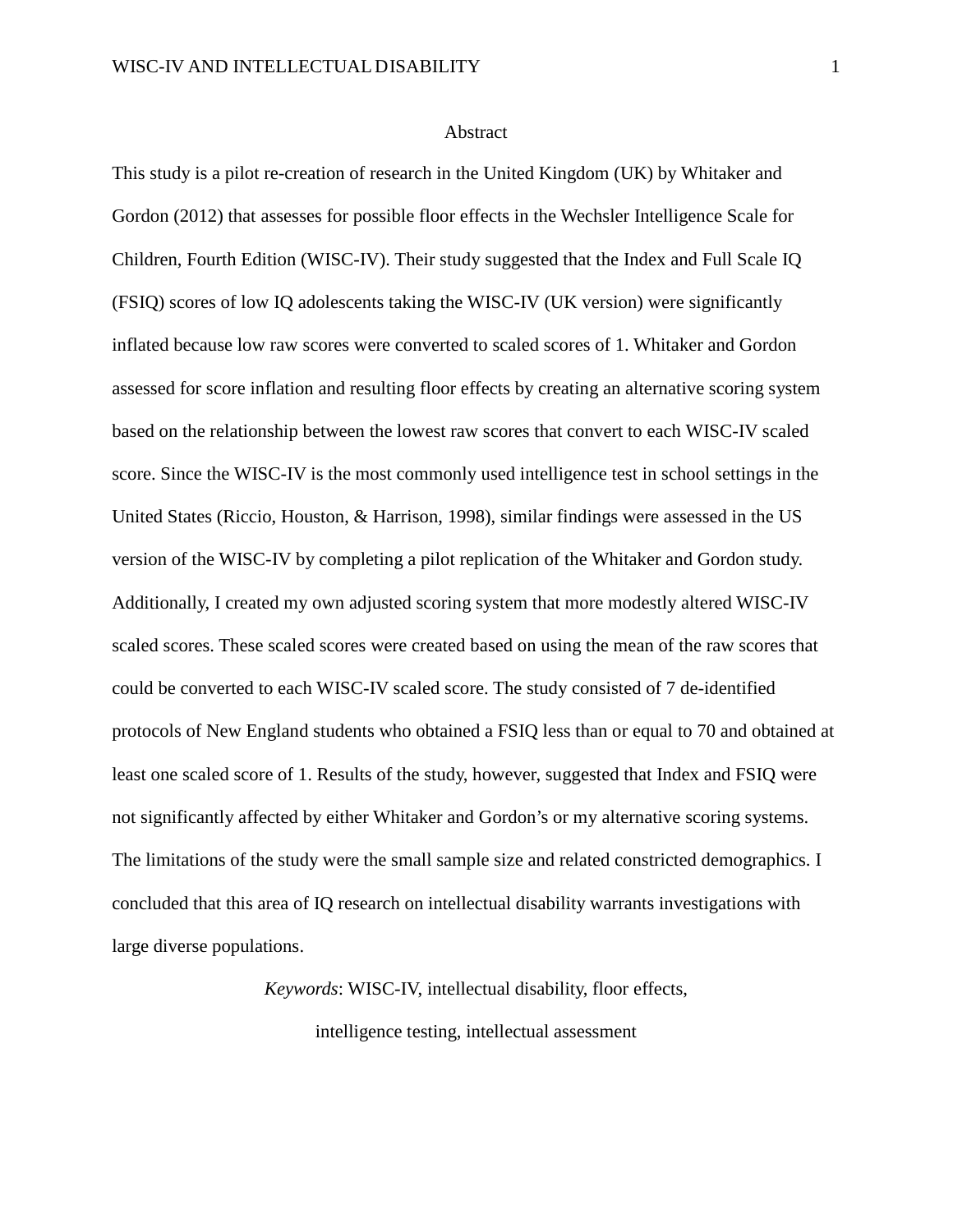WISC-IV and Intellectual Disability:

A Pilot Study on Hidden Floor Effects

#### **Chapter 1**

The Wechsler Intelligence Scale for Children, fourth edition (WISC-IV), is an intelligence test commonly used to assess for intellectual disorders (Riccio, Houston, & Harrison, 1998). The Diagnostic and Statistical Manual, fifth edition (DSM-5) encourages a well-rounded psychological assessment, including testing and evaluation of functional impairment, to diagnose intellectual disability (ID); (American Psychiatric Association, 2013). Since a formal diagnosis of ID is required to access disability services (Social Security Administration, 2014, April 3), the WISC-IV indirectly affects social, occupational, and financial governmental and social services. This chapter reviews research that raises concerns about the ability of the WISC-IV to assess ID, highlights the potential negative impact of a possibly invalid intelligence test for test-takers with ID, and outlines the present study.

### **Statement of the Problem**

Clinical presentations of people with ID vary significantly, and their needs for educational, occupational, and social success are highly dependent on their unique strengths and weaknesses. Intellectual testing is commonly used to identify overall cognitive capacity, as well as the particular ways an individual learns and processes information. Information gathered from intelligence testing, such as that provided from the WISC-IV, informs what services are appropriate for children and adolescents with ID. Inflation of abilities leads to a disservice for children and adolescents requiring support and assistance and can have lasting consequences in their ability to access services as adults.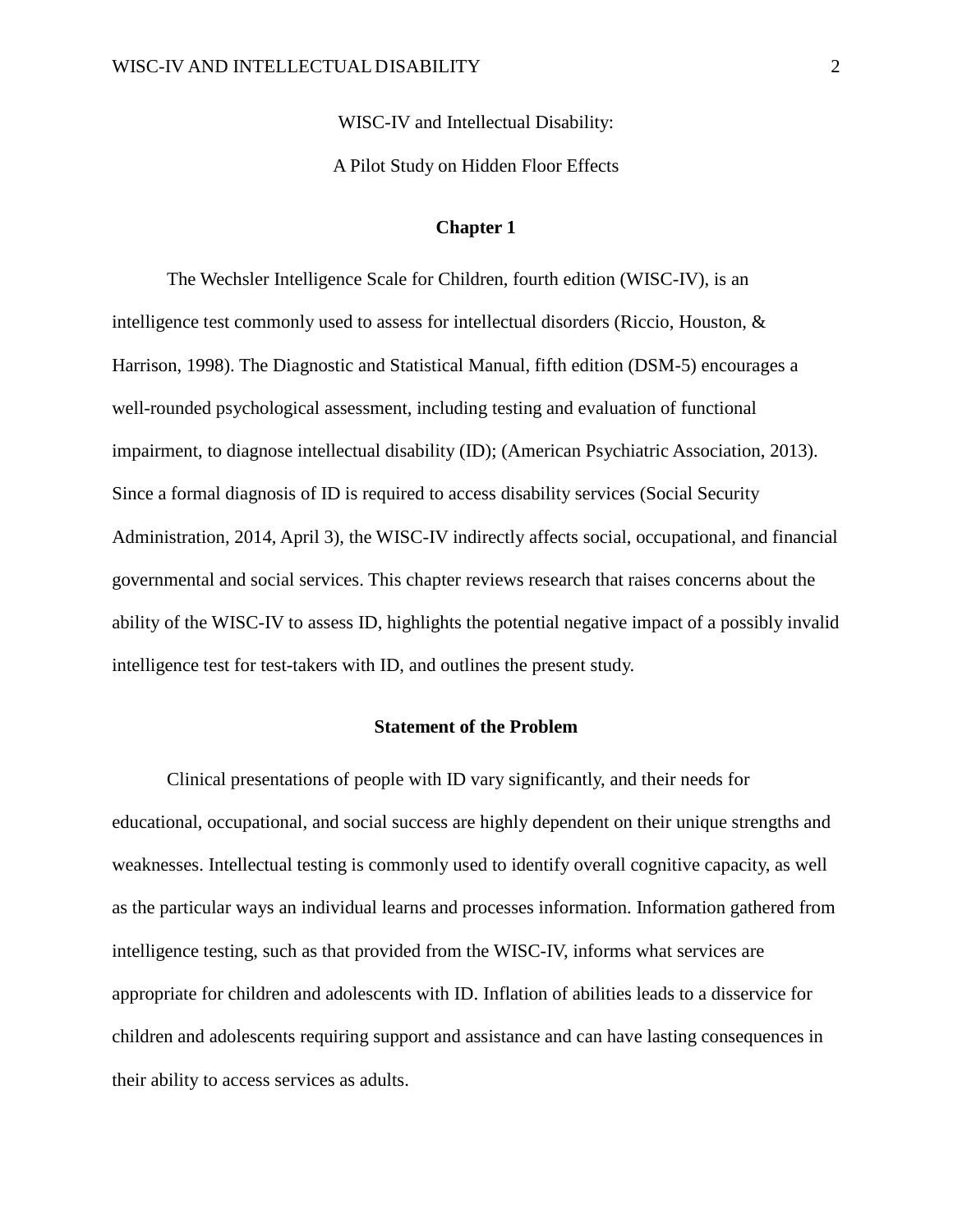For over a century, intelligence testing has been used to measure a person's ability to process information (Wechsler, 2003). Many intelligence tests have been revised to suit changing definitions of intelligence and re-normed to represent changes in the population's cognitive abilities. Currently, intelligence tests are commonly used not only to assess overall intellectual ability, but to inform individualized education programs and aid in differential diagnosis.

The rationale for the study was based on problems identified in Wechsler tests and the significance of an ID diagnosis. There is ample research that older and UK editions of Wechsler intelligence tests have not accurately assessed low intellect (MacLean, McKenzie, Kidd, Murray, & Schwannauer, 2011; Whitaker, 2008; Whitaker, 2010; Whitaker & Wood, 2008). However, there is a lack of research about the US version of the WISC-IV. There is insufficient evidence from non-Wechsler funded research that supports the WISC-IV's ability to assess low IQ. Due to the significance of an ID diagnosis and the prevalence of Wechsler tests in determining ID, it is imperative that research explore these concerns.

Research suggests that the specific abilities of people with ID vary, meaning that there are larger differences between strengths and weaknesses of people with ID than people with average intellect. MacLean et al. (2011) found that the WAIS-III index scores overgeneralize the large range of abilities represented by subtest scores. While the specific abilities of people with typically developing intellect often cluster around an index score value, one index score may not best represent the varied abilities of a person with ID. The authors argued that it was likely that other Wechsler intelligence tests also overgeneralize due to their use of indexes.

Wechsler tests have been criticized for insufficient norm samples for low IQ (Whitaker, 2008; Whitaker, 2010; Whitaker & Wood, 2008). Since norming samples are used to standardize the test and to create scores that meaningfully compare an individual's results to the general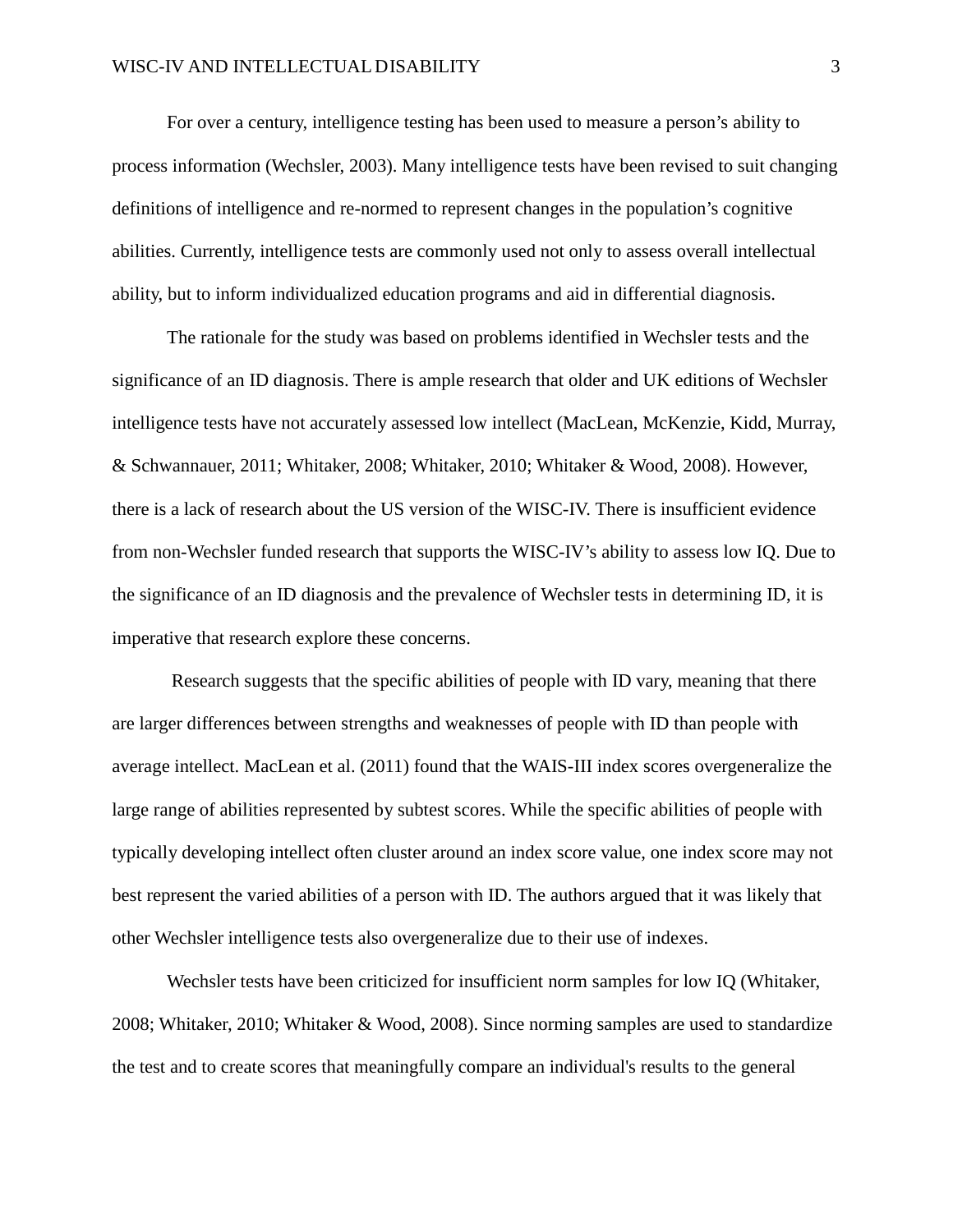population, such an oversight poses many problems. In particular, an insufficient norming sample is unlikely to represent the abilities of the population in that range. A small sample selection increases the likelihood that anomalies of the group will be generalized to the entire population. A larger sample decreases the likelihood that the sample group will be inappropriately homogeneous or that less common traits will be assumed to be more prevalent in the population, or both. Although the norming sample for children with low IQ has been expanded, Wechsler notes problems with sample selection bias.

Wechsler (2003) reported that the increased norming sample for children with low IQ improved the WISC-IV's ability to assess variability within indexes; however, further verification is necessary. I was unable to find research that corroborates that variability in indexes has improved. Due to the large differences between the indexes, FSIQs of children with low cognitive abilities may overgeneralize their highly varied strengths and weaknesses.

Additionally, hidden floor effects have been hypothesized in Wechsler tests. Floor effects occur when a score, such as a FSIQ, cannot accurately measure below a particular value. Wechsler (2003) stated that the WISC-IV's floor is at a FSIQ of 40. Studies of UK versions of the WAIS-III, WAIS-IV, and WISC-III suggested floor effects may occur as high as FSIQ of 70 (Whitaker, 2008; Whitaker, 2010; Whitaker & Wood, 2008).

Whitaker and Wood (2008) posited that floor effects may occur at FSIQ of 70 for two reasons: (a) because low raw scores are scaled to scores of 1, including raw scores of zero, and (b) because the distribution of intellect in the population is assumed to be normal bell-shaped. Whitaker (2008, 2010) and Whitaker and Wood (2008) argued that the scaled score of 1 represents both children who perform extremely poorly and children who cannot perform the task at all. As a result, he hypothesized that the scaled score of 1 becomes meaningless because it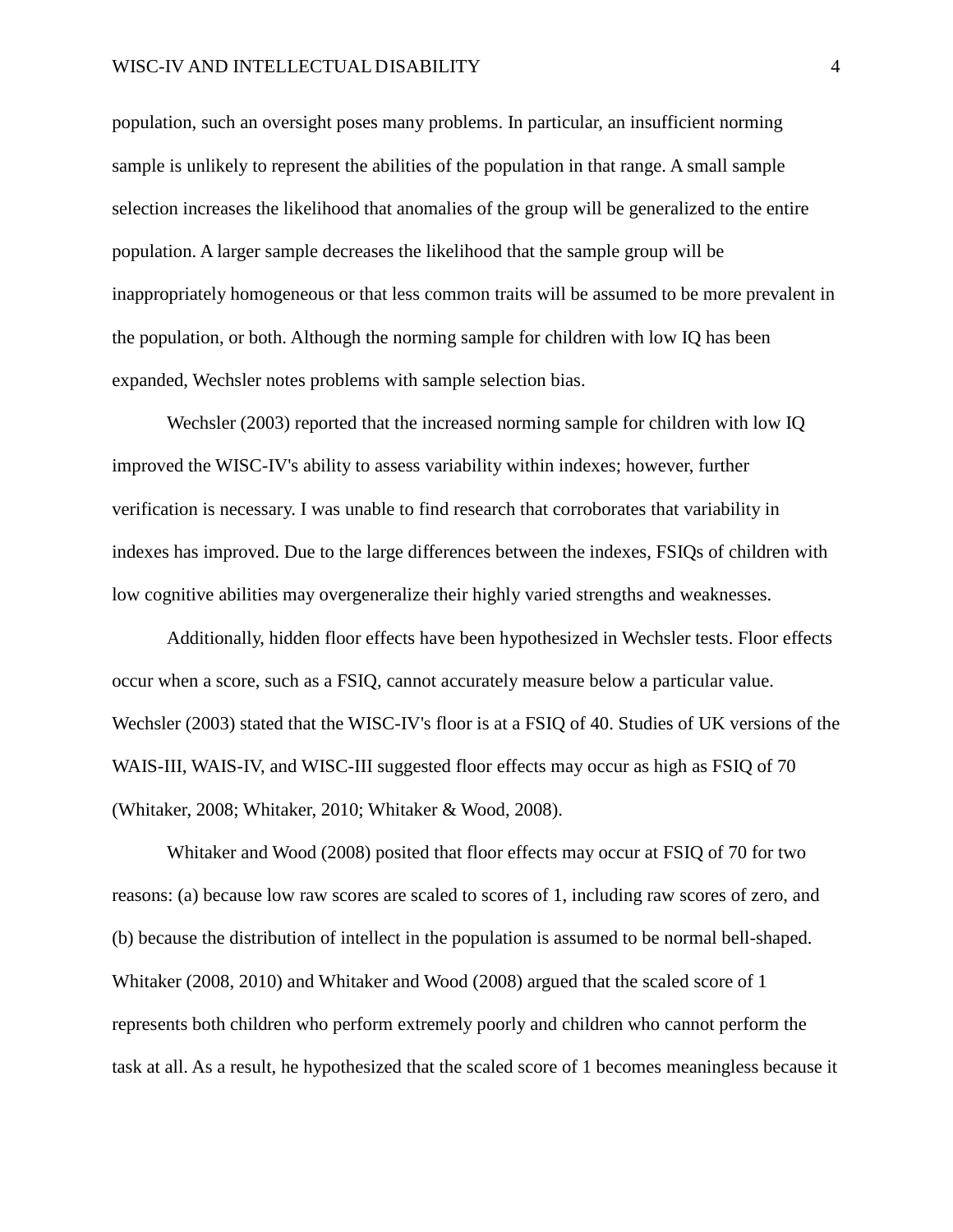does not differentiate between severe low ability and no ability to complete subtest tasks.

Whitaker's (2008; 2010) point may be better understood by citing examples of scoring scenarios where scaled scores of 1 are obtained. The WISC-IV Administration and Scoring Manual (Wechsler, 2003) provides scoring tables to convert raw scores to scaled scores. A 7-year-old may get a scaled score of 1 on the Coding subtest for raw scores of zero through 7. The scaled score of 1 might indicate any number of weaknesses in an examinee, such as the child not understanding the task despite sample items, poor fine-motor coordination, or low processing speed. The supplementary processing speed subtest Cancellation may be used to replace Coding in scoring the index or FSIQ. However, raw scores of zero through 9 also are scaled to 1 on the Cancellation subtest. In sum, a scaled score of 1 encompasses a wide range of low ability, and there are few options within WISC-IV to measure the low ability precisely. Although an assessor may be able to distinguish the cause of poor performance through qualitative information, the objectivity of the measure is compromised.

It may not be as apparent for an assessor to determine why a child or adolescent performed poorly in the next scoring example. In this situation, two 16-year-old adolescents can obtain the same scaled score on Picture Concepts in two vastly different ways. One adolescent might not be able to meet the baseline to start at item 7, the standard start point for teens in this age range. He or she might struggle through the initial items, and receive a scaled score of 1. Another adolescent could meet baseline criteria at item 7 and score points up until item 11. This teen also receives a scaled score of 1. The supplementary for the Perceptual Reasoning index is Picture Completion should the clinician deem this subtest invalid. On Picture Completion, an examinee may receive raw scores between zero and 15, with no indication in the scaled score whether he or she was able to perform at the start point for 16-year-olds (item 10), or if the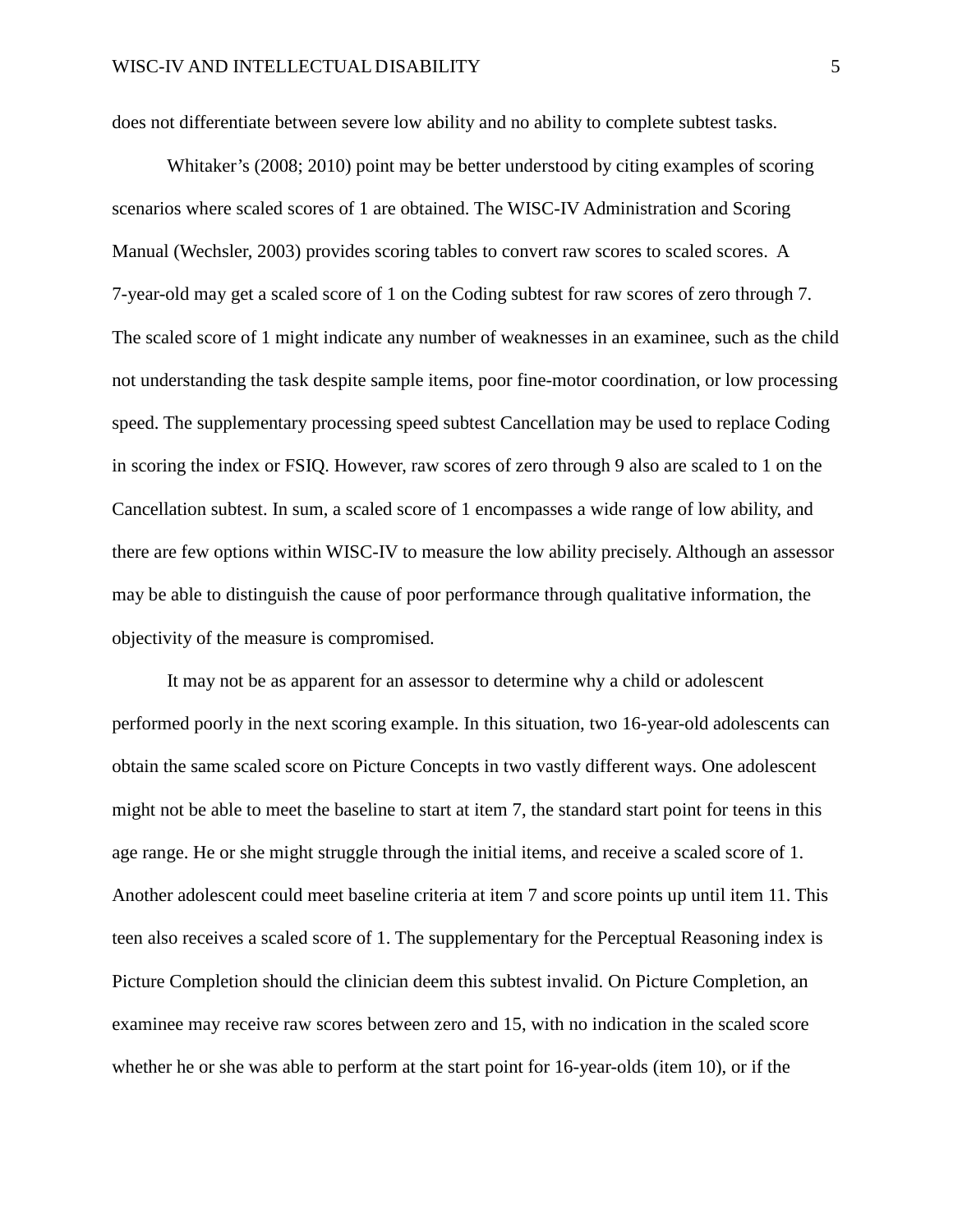test-taker had to return to earlier items.

Whitaker and Wood's research (2008) suggested that due to the high number of scaled scores of 1 received by people with FSIQ below 70, it is possible FSIQ scores are inflated. For children and adolescents with FSIQ scores in the 60s and 70s, a few lower points may be the deciding factor for a disability diagnosis or disability services. They hypothesized that more test-takers would get FSIQ scores below 70 if the Wechsler (2003) scoring system used a scoring method that did not scale extremely low raw scores to scaled scores of 1.

In addition, Whitaker (Whitaker, 2008; Whitaker, 2010; Whitaker & Wood, 2008) expressed concern that Wechsler tests assumed a normal distribution in a population's intellect. Instead, Whitaker argued that intellect is likely bimodal. He cited the increase in disorders affiliated with low intellect (i.e. autism spectrum disorders). He suggested that an assumed normal curve may affect the standardization of the test. The Wechsler Technical and Interpretive Manual (*Manual*; Wechsler, 2003) does not include the distribution of FSIQ scores collected from their standardization sample. The *Manual* refers to collecting stratified samples based on age, sex, race, parent education level, and geographic location (pp. 20-21). Due to the limited psychometric information in the *Manual*, it is unclear if and how an assumed distribution affects low IQ scores on the WISC-IV.

Finally, the study was important due to the significance of an ID diagnosis and the role intelligence testing plays in ID assessment. The DSM-5 diagnostic criteria for ID include: deficits in general cognitive abilities, significant problems in functioning as a result of cognitive deficits, and onset during the developmental period (American Psychiatric Association, 2013). The DSM-5 encourages diagnosis not to be based entirely on intelligence testing, but instead on a thorough psychological evaluation in conjunction with testing. Consistent with mental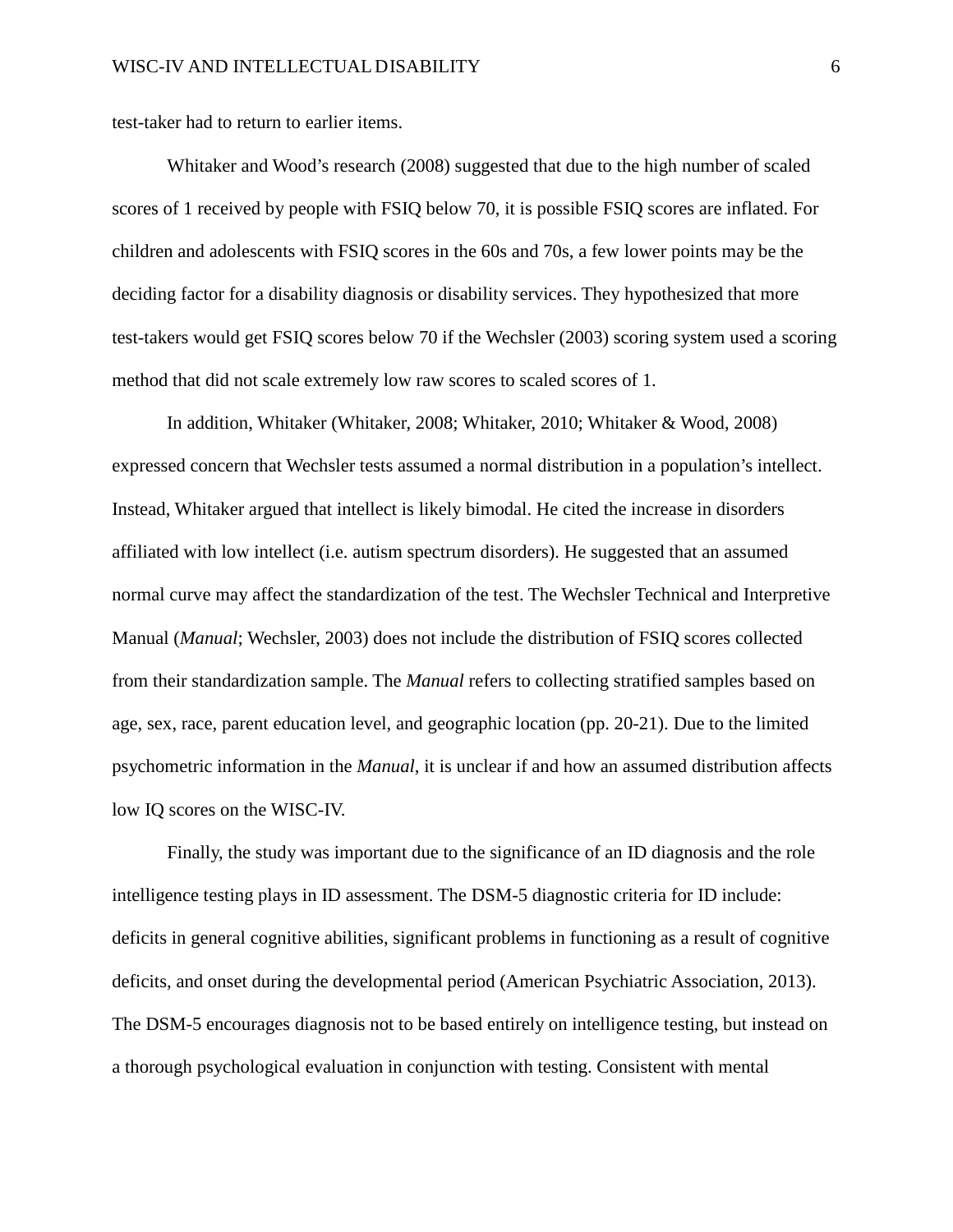retardation diagnosis in the DSM-IV, ID would be suggested by an intelligence quotient (IQ) score at least two standard deviations below the mean (at or below a FSIQ of 70 on the WISC-IV; Wechsler, 2003).

I argued that while diagnosis of intellectual disability will be improved when testing is used in conjunction with assessment; I had concerns about organizations that may rely only on intelligence testing scores for quick disbursement of services. Specifically, insurance companies and social services agencies are inundated with requests for services and may use test results to inform the services they will or will not provide. While competent assessors might integrate both qualitative and quantitative data into their assessment, it is likely that many providers will continue to use test scores as determinants for service disbursement. Thus, the WISC-IV must accurately measure low intellect not only to accurately inform assessors, but so that children and adolescents may access services provided by providers that primarily rely on test scores.

Data analyses of the present study measured the difference in index and FSIQ scores with the creation of a theoretical scaled score of zero, and the extent to which children and adolescents' scores were inflated so that they no longer met intelligence testing diagnostic criteria for ID. This study tested the limits to which scaled scores of 1 inflated index and FSIQ scores in WISC-IV protocols with FSIQ below 70 by creating two alternative scoring systems. The first alternative scoring system changed all raw scores of zero to theoretical scaled scores of zero to see if and to what extent raw scores of zero affected index and FSIQ. The second alternative scoring system changed all scaled scores of 1 to theoretical scaled scores of zero to measure if index and FSIQ scores significantly differed when all scaled scores of 1 were assumed to be inflated. By using these two alternative scoring systems, this study assessed if Whitaker's (2008, 2010) hypothesis about inflated scaled scores warrants further investigation.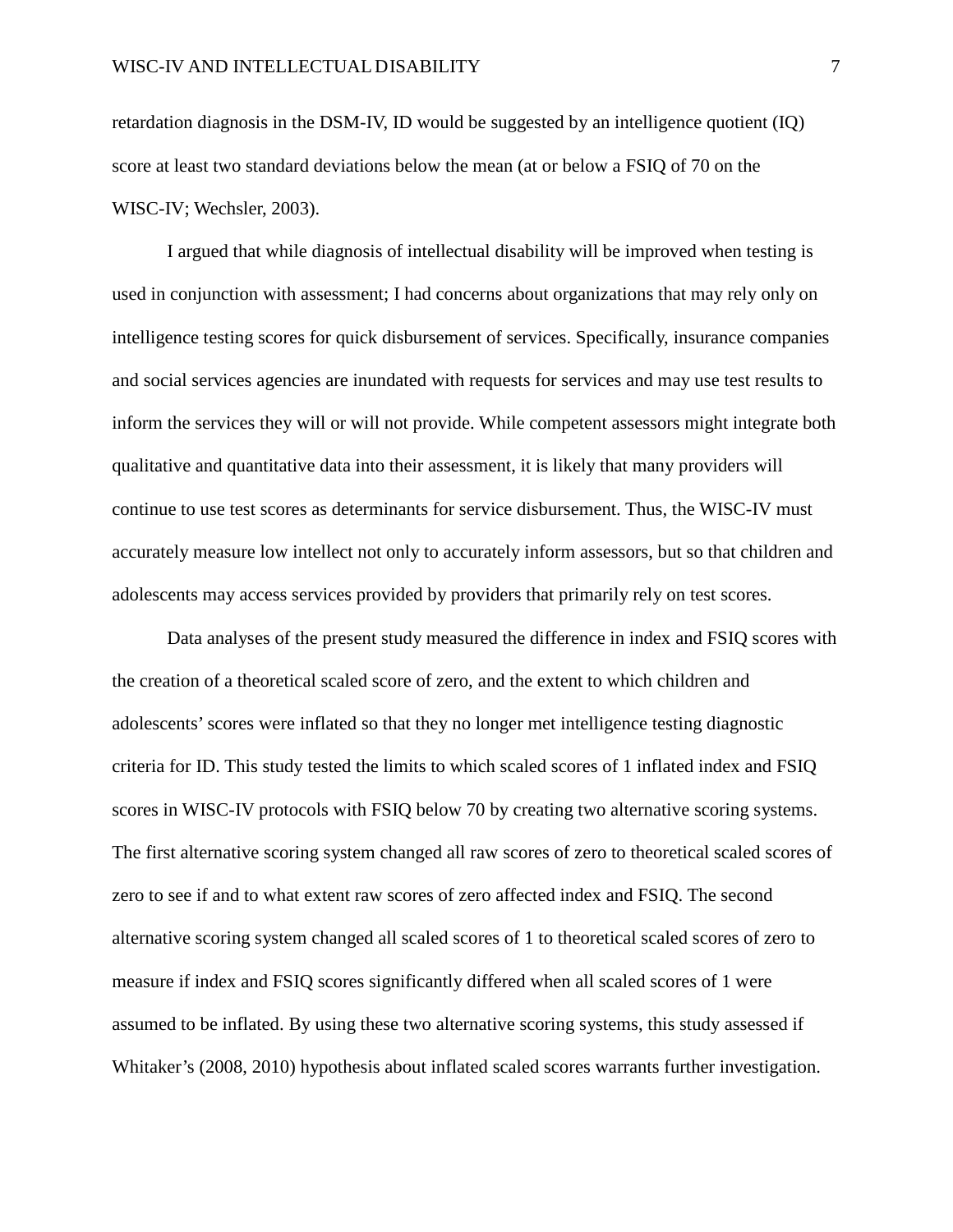The range of FSIQ below 70 was selected because individuals with these scores are at increased risk for being misdiagnosed. I hypothesized that children and adolescents with very low intellect were at less risk for being misdiagnosed due to the severity of their limitations and because of revisions to the DSM-5 (2013) that emphasized functional impairment. I argued that even slight inflation in FSIQ scores below 70 may lead some assessors and support service agencies to deny diagnosis of ID since functional impairment would be less overt than in further lower IQs. As a result, people in this IQ range are at increased risk to miss criteria for ID and subsequent services.

#### **Grant Funding for the Study**

The present study was awarded a \$10,000 grant by the Social Security Disability Determination Small Grants Program. The grant was awarded for research that may inform how social security disability funds are distributed. Funding was not dependent on study results, and the grant program did not express any investment in a particular finding from the study.

#### **Research Questions**

The study answered the following questions:

- 1. Are hidden floor effects hypothesized in the UK version of the WISC-IV present in the US version?
- 2. Is there evidence that scaled scores of 1 significantly inflate index and FSIQ scores?
- 3. Is there a significant difference in the number of children and adolescents who might qualify for a diagnosis of ID when a scaled score of zero is utilized?

#### **Definition of Terms**

**Intelligence.** Wechsler (1939) defined intelligence as the aggregate or global capacity of the individual to act purposefully, to think rationally, and to deal effectively with his or her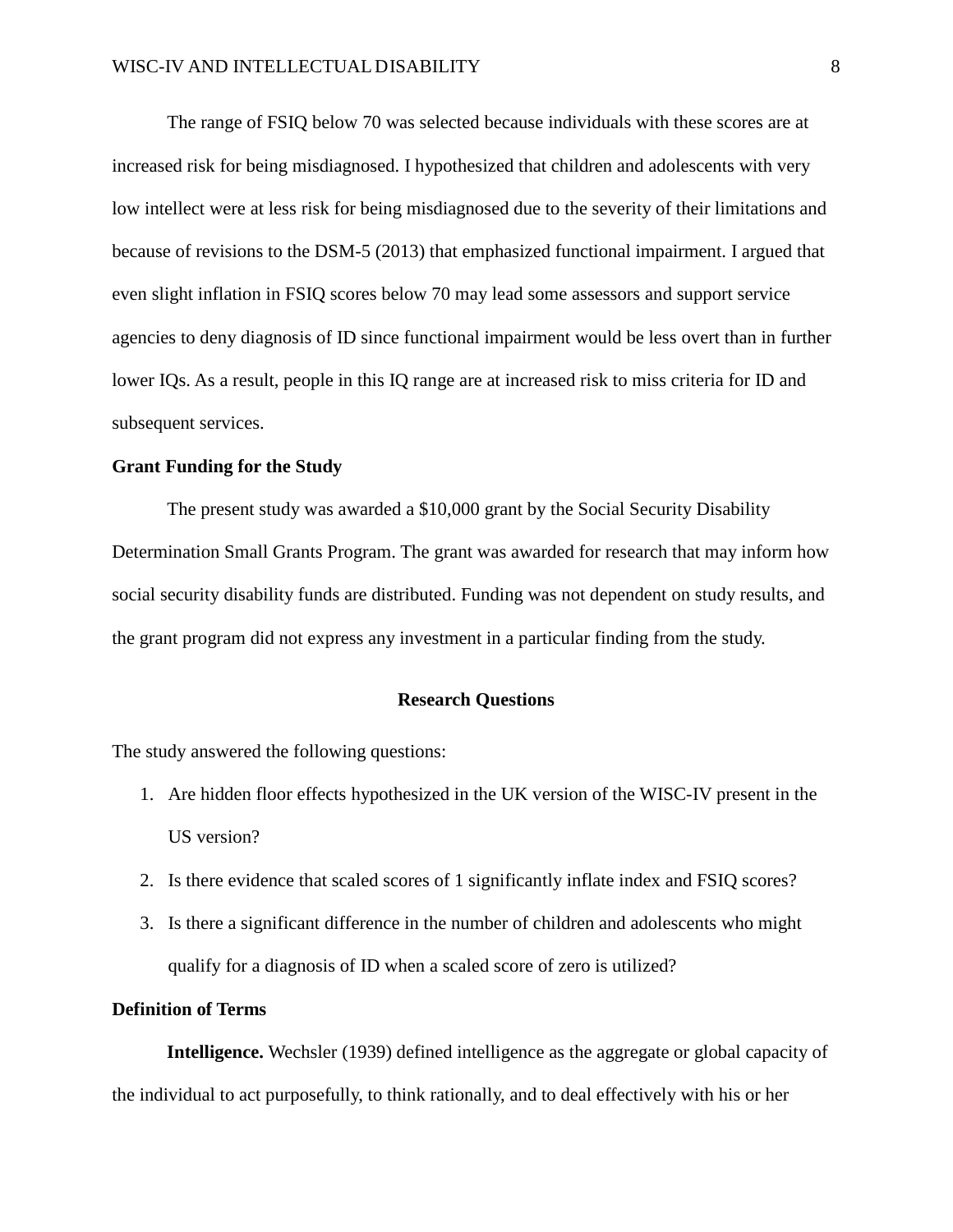environment. He said that intelligence is not defined by one single ability, but the composite of multiple abilities. For example, indexes of the WISC-IV break intelligence into four main factors, or indexes, described in this section under "index score." Collectively, these four factors represent major domains that comprise effective cognitive abilities.

**Mental retardation (MR)**. Prior to the DSM-5, the diagnosis of MR was given to people with significantly impacted cognitive abilities. The Diagnostic and Statistical Manual of Mental Disorders, fourth edition, text revision (DSM-IV-TR; American Psychiatric Association, 2000), had three criteria for MR. First, a person had significant deficits in intellectual abilities as evidenced by an IQ score of 70 or below on a standardized intelligence measure. The second criterion was significant impairments in adaptive functioning. This was determined by problems in two or more areas of "communication, self-care, home living, social/interpersonal skills, use of community resources, self-direction, functional academic skills, work, leisure, health, and safety" (American Psychiatric Association, 2000, p. 41). Finally, the third criterion was the onset of symptoms must occur before age 18.

**Intellectual Disability.** The DSM-5 diagnosis of intellectual disability (also called intellectual developmental disorder) replaced the DSM-IV diagnosis of MR. There are many similarities between the MR and ID diagnoses, but the key difference is that ID heavily focuses on functional impairment rather than intelligence testing. The three criteria for the diagnosis of ID are described below.

The first criterion is that a person experiences difficulty in general mental abilities related to "reasoning, problem-solving, planning, abstract thinking, judgment, academic learning and learning from experience confirmed by both clinical assessment and individualized, standardized intelligence testing" (American Psychiatric Association, 2013, 33). Intellectual deficits must be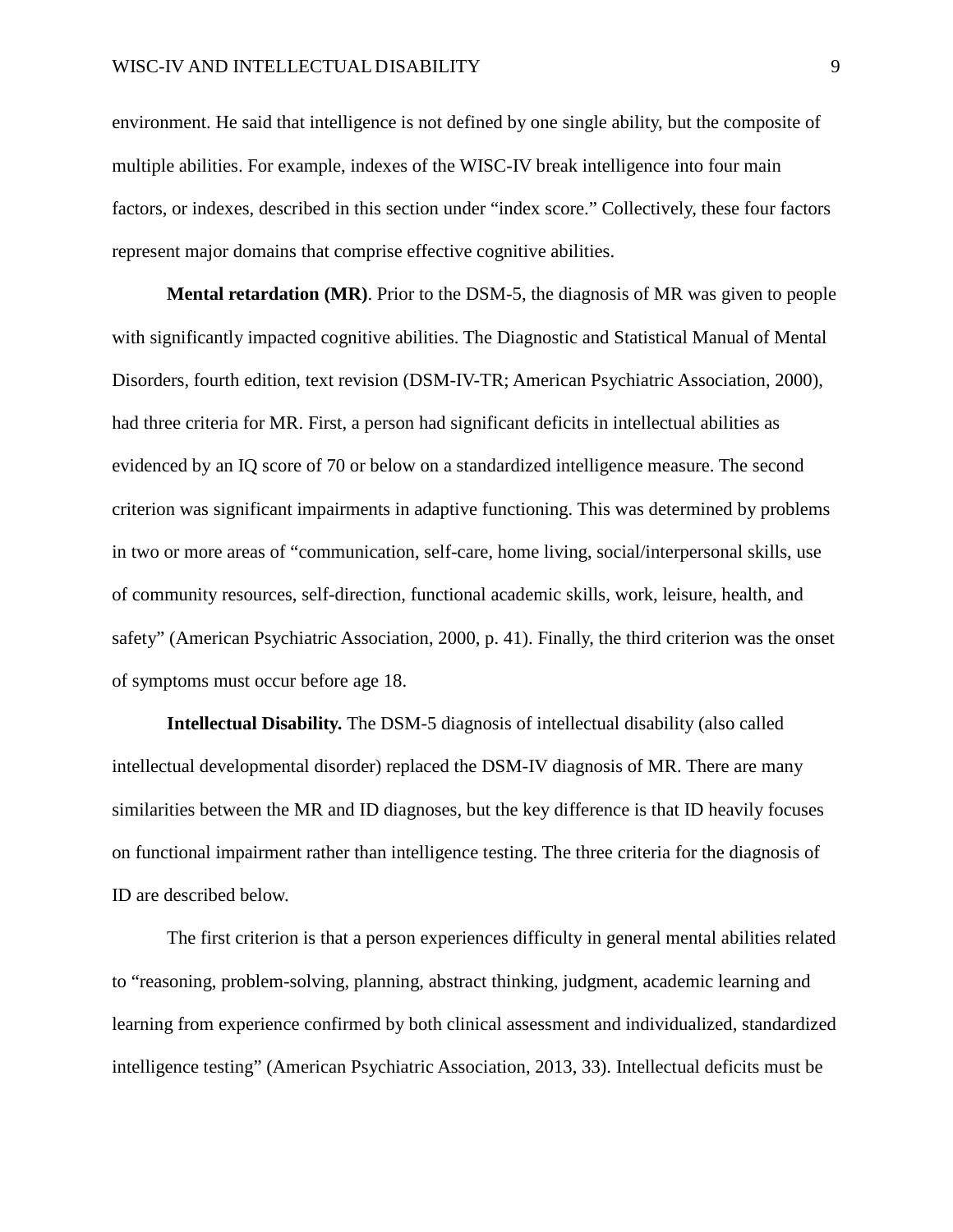both objectively measured by intelligence tests, such as the WISC-IV, but also observed by trained clinical professionals. In other words, a FSIQ less than 70 without observed impairment would not suffice for diagnoses, nor would a person with a FSIQ in the normal range but with challenges in the domains listed above.

The second criterion is that the deficit in mental abilities must significantly affect performance in one or more aspects of daily life, like "communication, social participation, and independent living, across multiple environments, such as home, school, work, and community" (American Psychiatric Association, 2013, p. 33). This is slightly more descriptive than the criterion for MR, which did not specify any requirement for needed support.

The final required criterion is that onset must occur during the developmental period (American Psychiatric Association, 2013). This is different from the MR criterion that required that a person have symptoms present as a child or adolescent. The term "developmental period" allows flexibility in the observation of symptoms to young adulthood, where some individuals in the very mild 65-70 IQ range may display significant difficulties adjusting to independent living. For young adults who may have had their intellectual needs neglected as children and adolescents, this offers them opportunities to be accurately diagnosed retroactively and to be potentially provided support services for people with ID.

Severity of ID is classified as mild, moderate, severe, or profound. Criteria for each ID specifier are based on qualitative information and the individual's functioning (American Psychiatric Association, 2013). This is different from the DSM-IV's MR severity specifiers, which were based on actual or estimated IQ level (American Psychiatric Association, 2000). Additionally, the DSM-5 has created a separate diagnosis of unspecified intellectual disability for when a person over the age of 5 is unable to be assessed due to physiological or co-morbid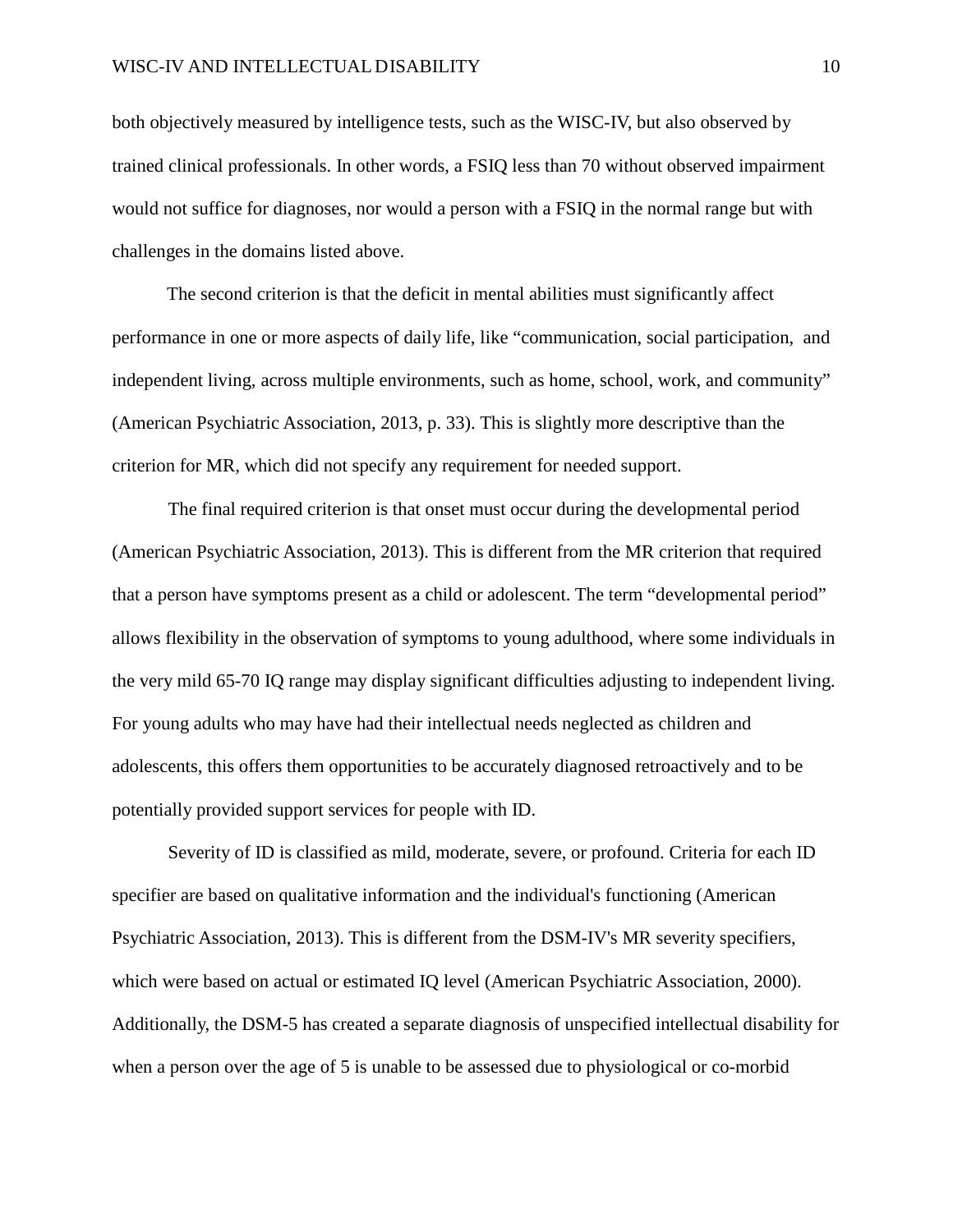disorders that impact assessment. This has replaced the DSM-IV's diagnosis of MR, unspecified.

**Raw score.** After the administration of each subtest on the WISC-IV, a raw score is calculated based on the scoring criteria in the manual (Wechsler, 2003). Often 0-2 points are awarded for each item on a subtest, based on the accuracy of the responses. The sum of the items provides a raw score for each subtest.

**Scaled score.** The scaling process translates the child's subtest raw score to a standard score that is meaningful when the child is compared to their same-aged peers. This is practical since the raw scores of young children are likely to much lower than older adolescents. The scaled scores range from 0-19 with a mean at 10. Once scaled scores are calculated, a child's performance on each subtest can be easily mapped as at above or below the average abilities of other children within that age group. These scores are calculated using a table in the WISC-IV scoring handbook or by scoring software, and the scaled scores were developed based on the test norming sample (Wechsler, 2003).

**Index score.** Indexes represent a person's relative intellectual strengths and weakness (Flanagan, & Kaufman, 2009). Each index is comprised of particular subtests, and index scores are calculated from the standard scores of subtests. The index scores are used to measure ability, such as Verbal Comprehension (VCI), Working Memory (WMI), Perceptual Reasoning (PRI), and Processing Speed (PSI). The VCI is calculated from the subtest scores on Similarities, Vocabulary, and Comprehension (Information and Word Reasoning are supplemental subtests). The PSI is calculated from Block Design, Picture Concepts, and Matrix Reasoning (Picture Completion is a supplementary subtest). The WMI is calculated from Letter-Number Sequencing and Digit Span (with Arithmetic is a supplementary subtest). The PSI is calculated from Coding and Symbol Search (Cancellation is a supplementary subtest). Indexes are thought to have more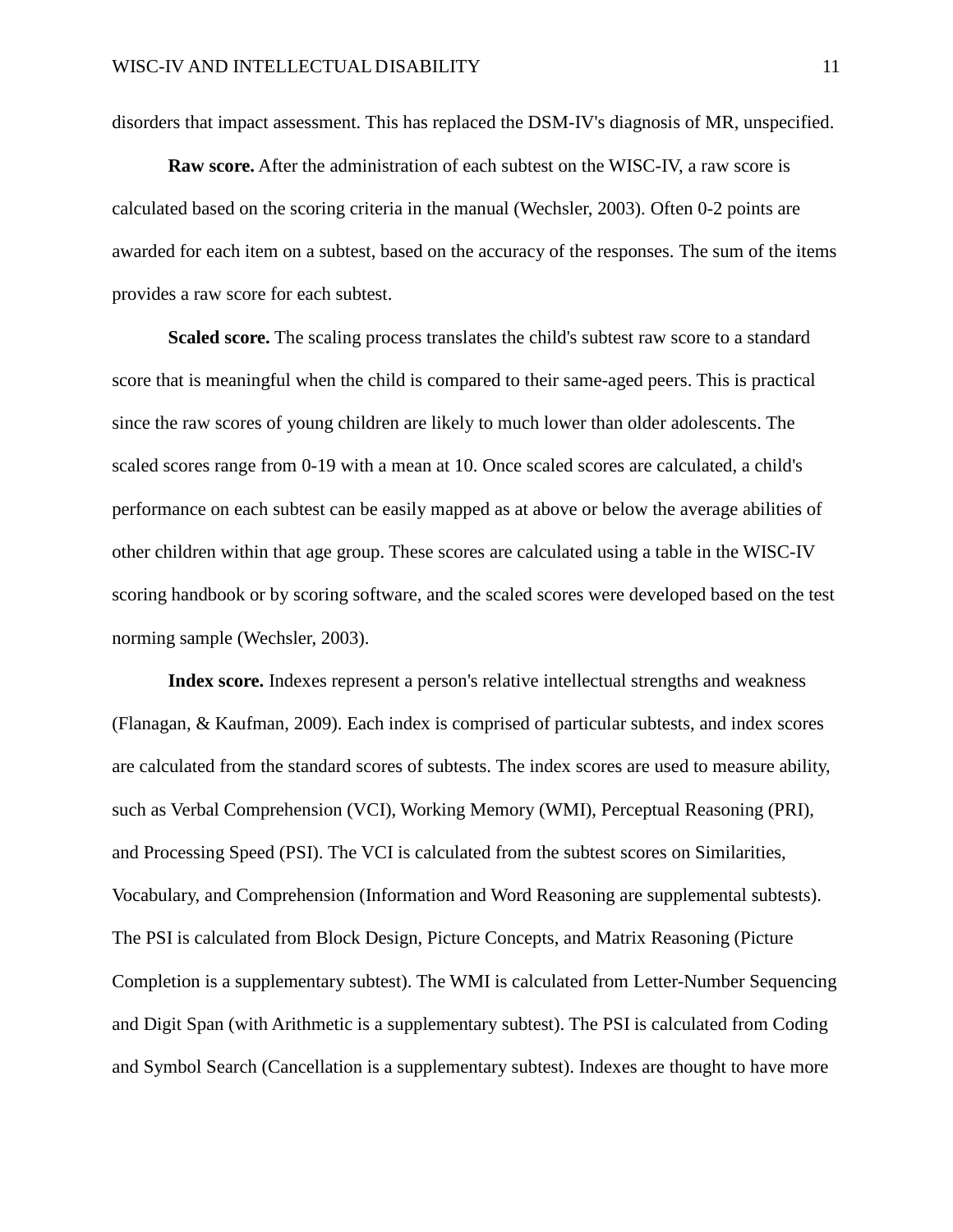utility in assessing strengths and weaknesses because subtests are too specific and variable to reliably infer broad abilities.

**Full scale IQ (FSIQ).** The FSIQ is a numerical value that represents an individual's general intellectual ability. It is calculated from the index scores and does not represent any relative strengths or weaknesses. For many with typical intellectual development, this value suffices to generalize intellect because an individual's intellectual strengths and weaknesses tend not to differ greatly (Flanagan & Kaufman, 2009). In other words, a person with a typically developing intellect may have personal strengths and weaknesses, but generally his or her abilities measured on the indexes will not significantly differ. The FSIQ can still represent how the person generally performs. For people with ID, FSIQ is less useful because there tends to be greater differences between the abilities represented within an index score (MacLean et al., 2011). Additionally, differences between subtests are likely to be significant. By using scores that generalize multiple abilities, the significant differences in strengths and weaknesses are lost in an averaged value.

**Floor effects.** This term represents a phenomenon that occurs when a test is unable to measure below a particular value. A common result of floor effects is that an examinee obtains an inaccurate, higher score. Examples of how floor effects could occur include not having enough "easy" items on a subtest so that the examinee can meet an appropriate baseline, or when there are not enough easy items to describe the examinee's abilities to perform on the subtest. Hidden floor effects refer to floor effects that are not necessarily obvious to an examiner. An example of a hidden floor effect would be if the items required to meet baseline were significantly easier than the later items on a subtest. Although the examinee may be able to meet baseline criteria, the items of the test still measure beyond the abilities of the examinee.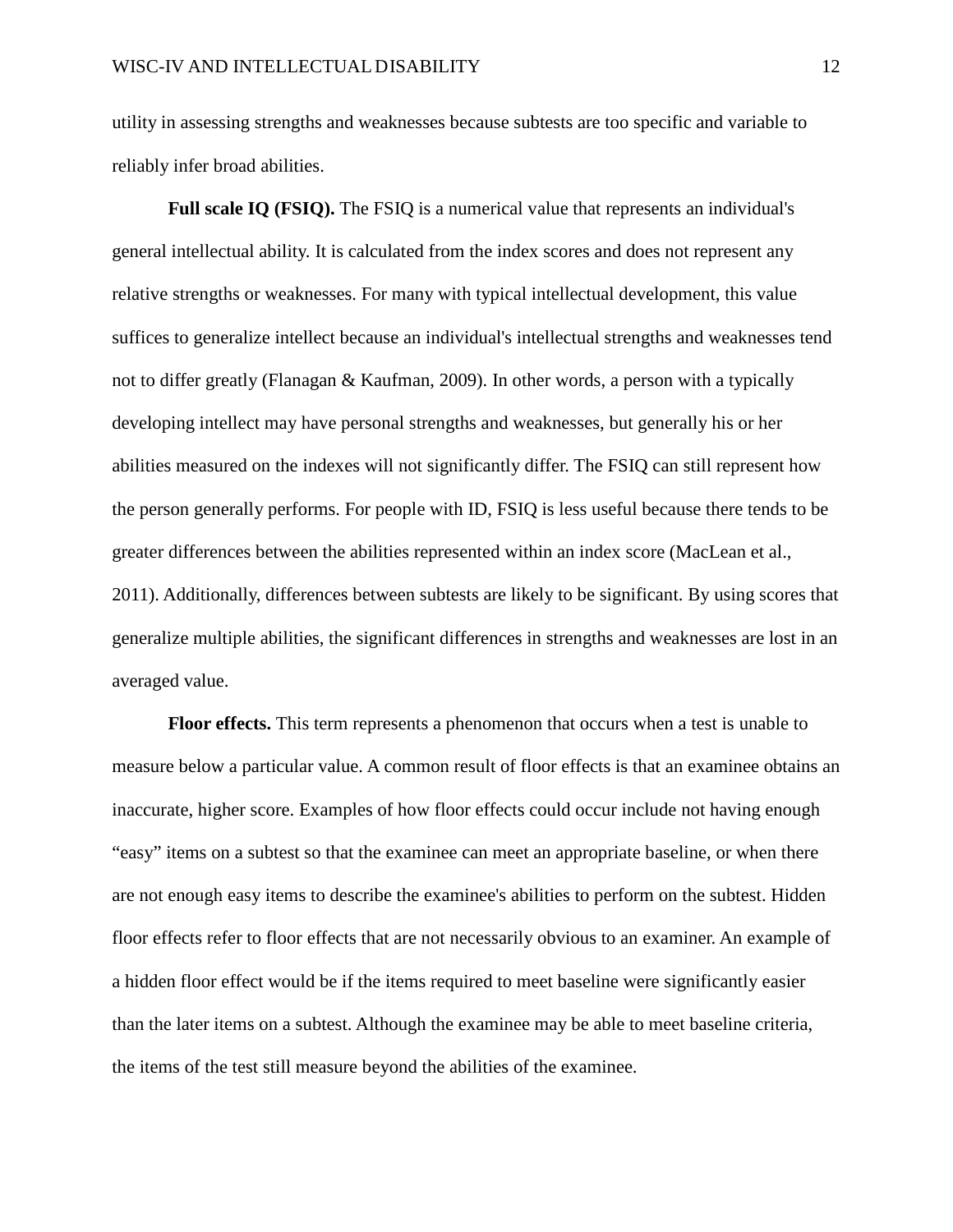#### **Summary**

Intelligence testing is a key component in the diagnosis, treatment, and support of people with ID. It is crucial that intelligence tests provide accurate clinical information about a person's overall intellectual ability, strengths, and weaknesses. Using measures that do not properly assess a child or adolescent's intellectual ability can lead to misdiagnoses, denial of appropriate interventions, and limited government benefits. Limitations of the WISC-IV must be researched in order for it to either be improved or not used for people with low cognitive ability. Next is a brief literature review on Wechsler intelligence tests, features of MR/ID, and floor effects seen in UK versions of the Wechsler measures.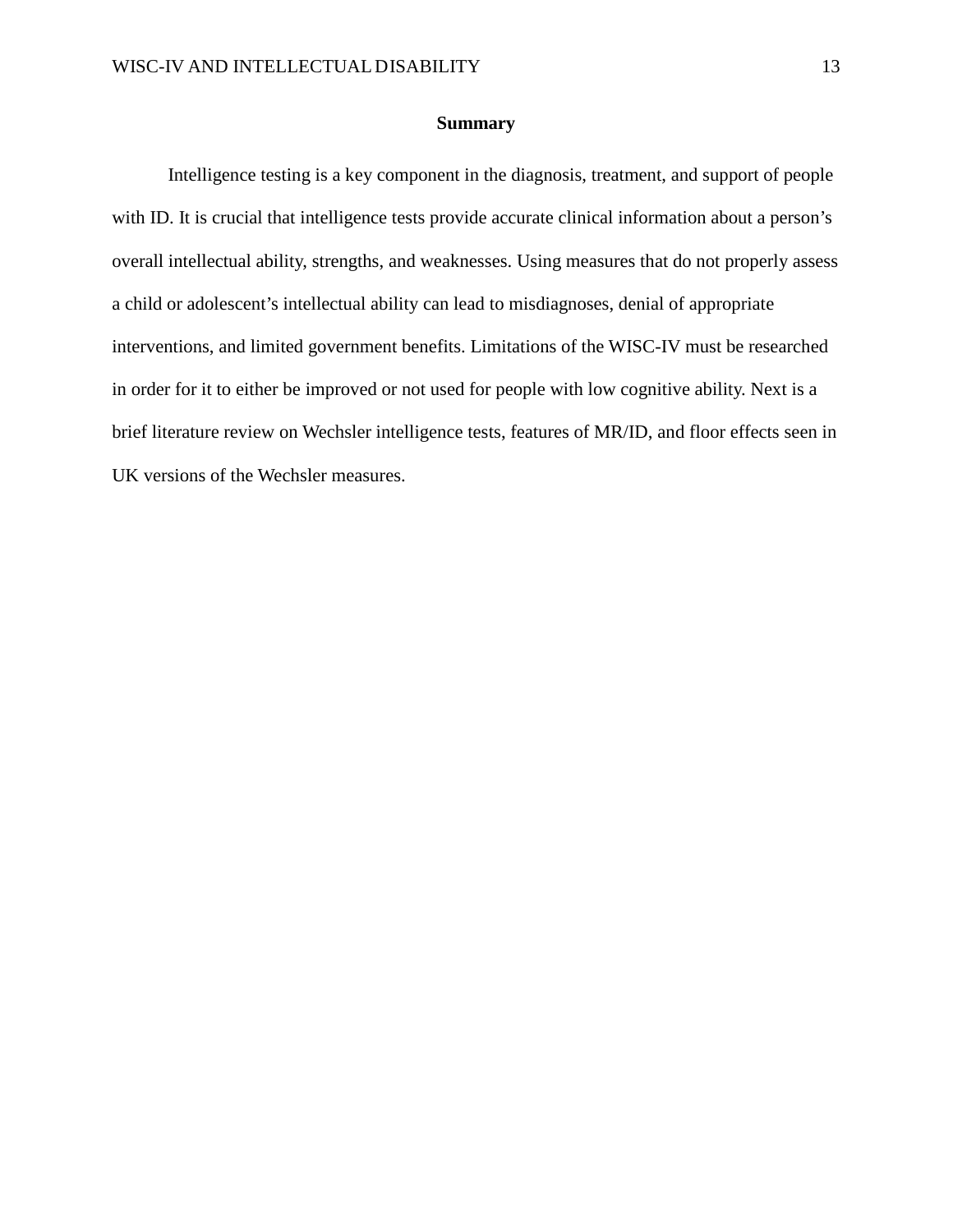#### **Chapter 2: A Review of Relevant Literature**

This chapter summarizes pertinent literature that informed the study's research. The purpose of the literature review was to inform the reader about key topics that are related to the study and to briefly review current understanding of the assessment of ID. Specifically, this chapter provides information about ID and how assessment is used in the diagnosis and treatment of people with this disorder. The WISC-IV is reviewed, and its normative scoring, assessment practice, and use with an ID population are presented. Finally, specific needs and accessibility options for people with ID is described.

#### **Wechsler Intelligence Tests**

Standardized tests are necessary to diagnose intellectual disorders in the DSM-5 (2013). Additionally, intelligence tests are frequently used to inform treatment because they may identify strengths and a weakness in a student's learning style. Thus, the assessment measures used to assess for ID must be studied and critiqued for their validity with the ID population.

#### **Wechsler Four-Factor Model**

The Wechsler intelligence tests were the primary measures for assessing intellectual ability for many years. Published in 1939 by David Wechsler, the Wechsler-Bellevue Intelligence Scale was the first of the Wechsler IQ tests (Wechsler, 2003). At the time, they were developed without theory, and Wechsler believed that tests gave insight into a client's personality. Since then, Wechsler-based assessment tests have been revised to incorporate a four factor model of understanding intelligence and are used internationally. The most common two Wechsler tests are described here.

The Wechsler Intelligence Scale for Children (WISC) has had four editions, with the most recent being completed in 2003. The second measure, for people aged 16 years to 90 years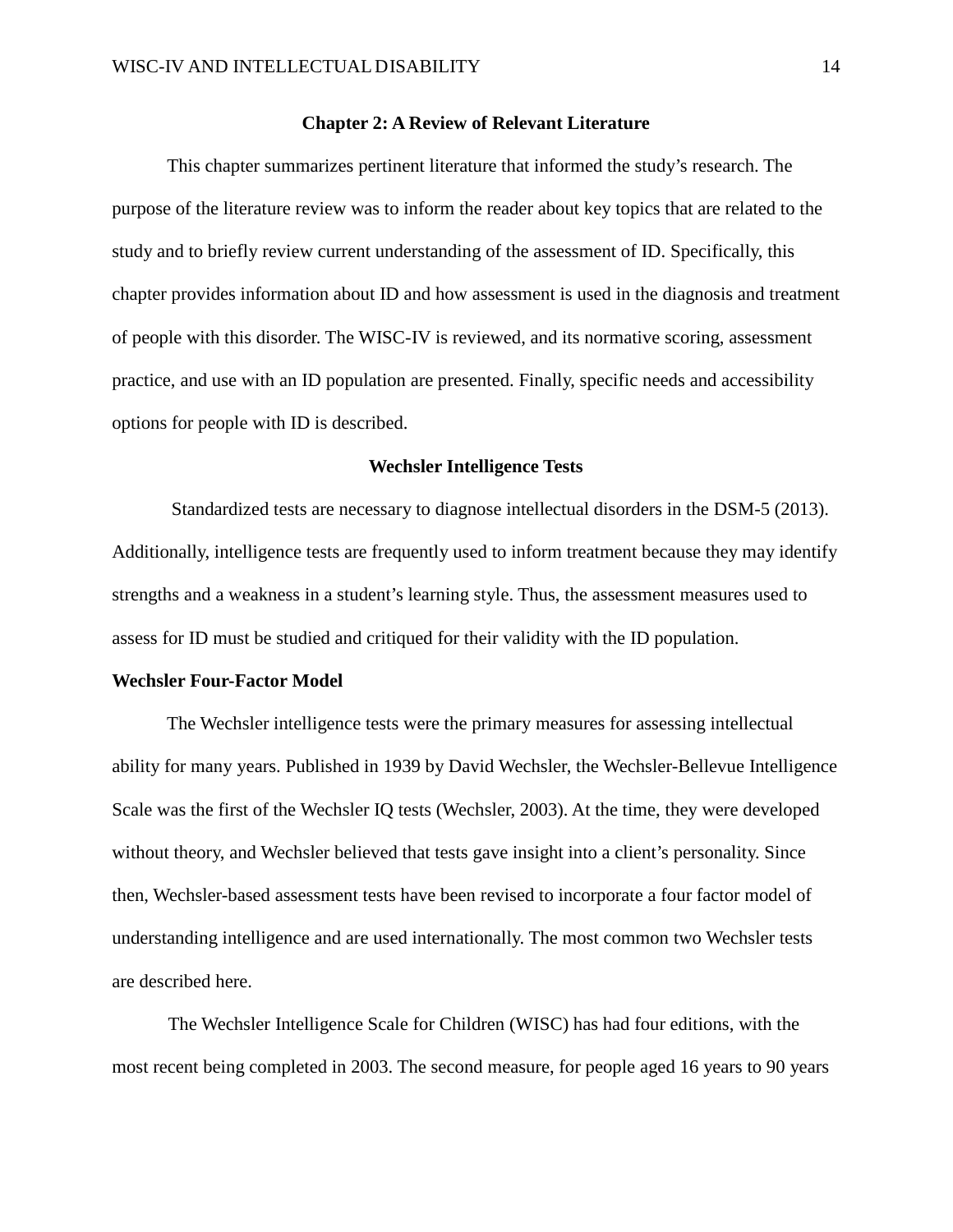old, is the Wechsler Adult Intelligence Scale (WAIS). This tool has had four editions, with the most recent release in 2008. Both the WAIS-IV and WISC-IV are based on the Wechsler four-factor model. The four factors, or indexes, are Verbal Comprehension, Perceptual Reasoning, Working Memory, and Processing Speed.

The Wechsler model theorizes that the indexes represent the four main domains of intelligence (Wechsler, 2003). The Verbal Comprehension Index (VCI) measures verbal knowledge and comprehension, and is often seen as a good predictor of scholastic achievement. The Perceptual Reasoning Index (PRI) measures fluid reasoning and perceptual and organizational skills. Fluid Reasoning is the ability to apply learned skills to novel or unfamiliar situations, which often utilizes perceptual and organizational skills. The Working Memory Index (WMI) measures short-term auditory memory, concentration, and attention. Finally, the Processing Speed Index (PSI) measures the speed that one processes nonverbal visual information.

#### **Standardization of the WISC-IV**

The WISC-IV is an intelligence test for children and adolescents aged 6 years to 16 years, 11 months (Wechsler, 2003). It purports to measure intellect from  $40 \leq FSIQ \leq 160$ . Norms for the test were developed in a five-stage process, beginning with Conceptual Development. The Pilot Stage focused on details related to the new Wechsler subtests, such as content, relevance of the items, subtests floor effects, and the order of the subtests. The National Tryout State used information from a stratified sample of 1,270 children. Stratification was based on information collected in U.S. Censuses (1998 and 2000), including age, sex, race, parent education level, and geographic region. Additional data were collected for special groups, including children with MR (*n* not noted in the *Manual*). The Standardization Phase used a stratified sample of 2,200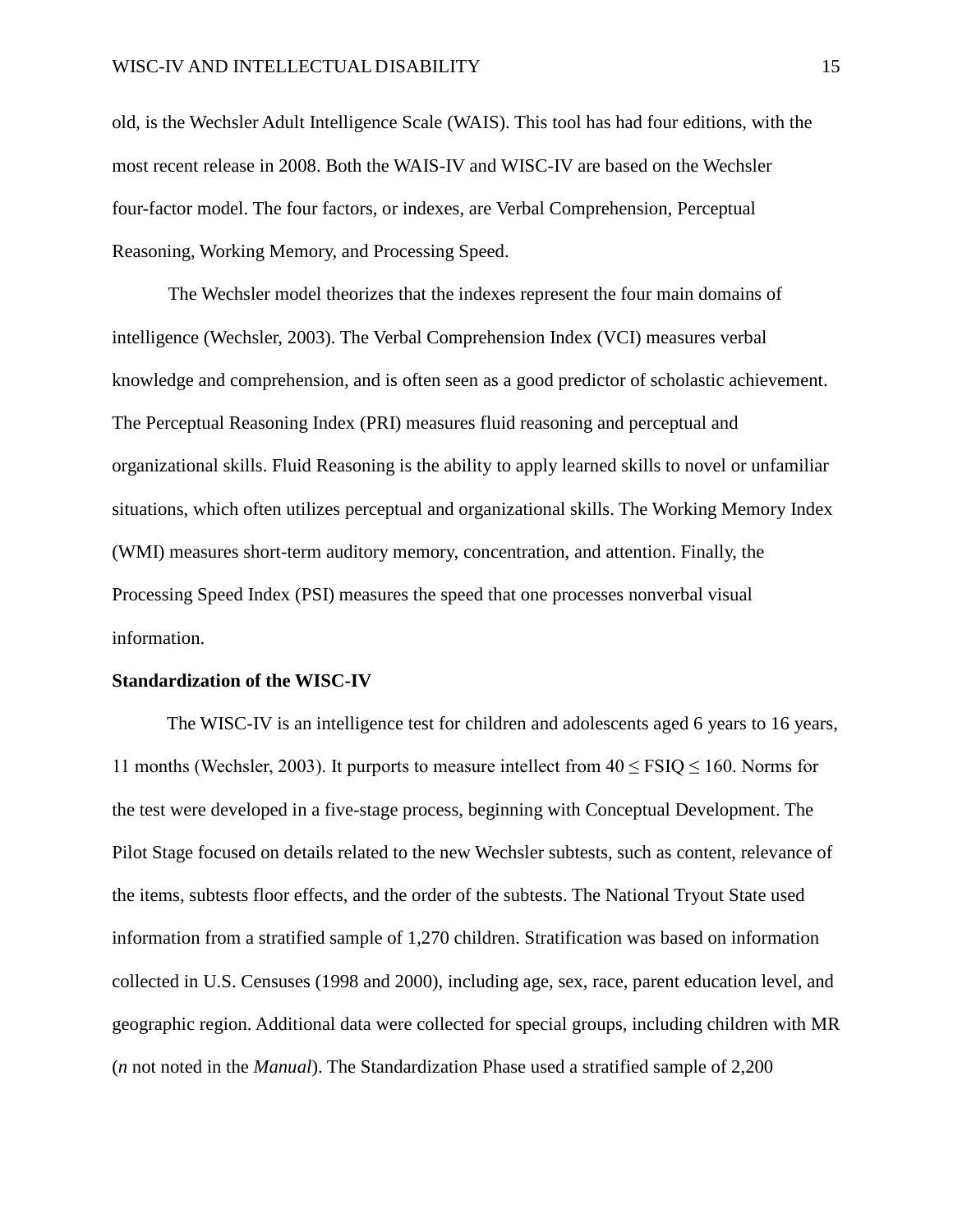children, with 200 samples per age bracket. The Arithmetic subtest was based on a stratified subsample of 1,100 children, with 100 children per age group. Samples were identified using trained recruiters and independent examiners. Some children were excluded from the study, including those who were taking medication that might depress performance, such as antipsychotics and antidepressants. Approximately 5.7% of the norming sample was added to "accurately represent the population of children attending school" (Wechsler, 2003, p. 23). No further information was provided to clarify the demographics of the 5.7% or children attending school. Within each age bracket, samples were collected from a range of intellectual ability falling within a normal curve. In other words, more individuals with average intellectual ability (90<FSIQ<110) were sampled than individuals with extremely high or low intellectual ability. Validity for the WISC-IV was assessed by the sample's scores to scores from the Children's Memory Scale, Gifted Rating Scale, Baron EQ, Adapted Behavior Assessment System II and other Wechsler tests (i.e. the WISC-III, WAIS-III, Wechsler Preschool and Primary Scale of Intelligence III, Wechsler Abbreviated Scale of Intelligence, and Wechsler Individual Achievement Test). Finally, there was Final Assembly and Evaluation and Quality Assurance Procedures.

Wechsler (2003) reported that 120 children were used to create a standardization sample for FSIQ scores less than or equal to 70. This is approximately 5.5% of their 2,200 person norming sample. Wechsler cites that literature estimates 2.5% to 3.0% of the general population meets criteria for MR, and that 2.2% of children would test below a FSIQ of 70 if there was a normal distribution of intellect. Of 120 children used in this sample, 63 were in the mild severity group  $(60.5 \le FSIQ \le 73)$  and 57 children were in the moderate severity group  $(46.6 \le FSIQ \le 58.2)$ . They reported less variability in the index scores in this sample (standard deviations of 9.1 to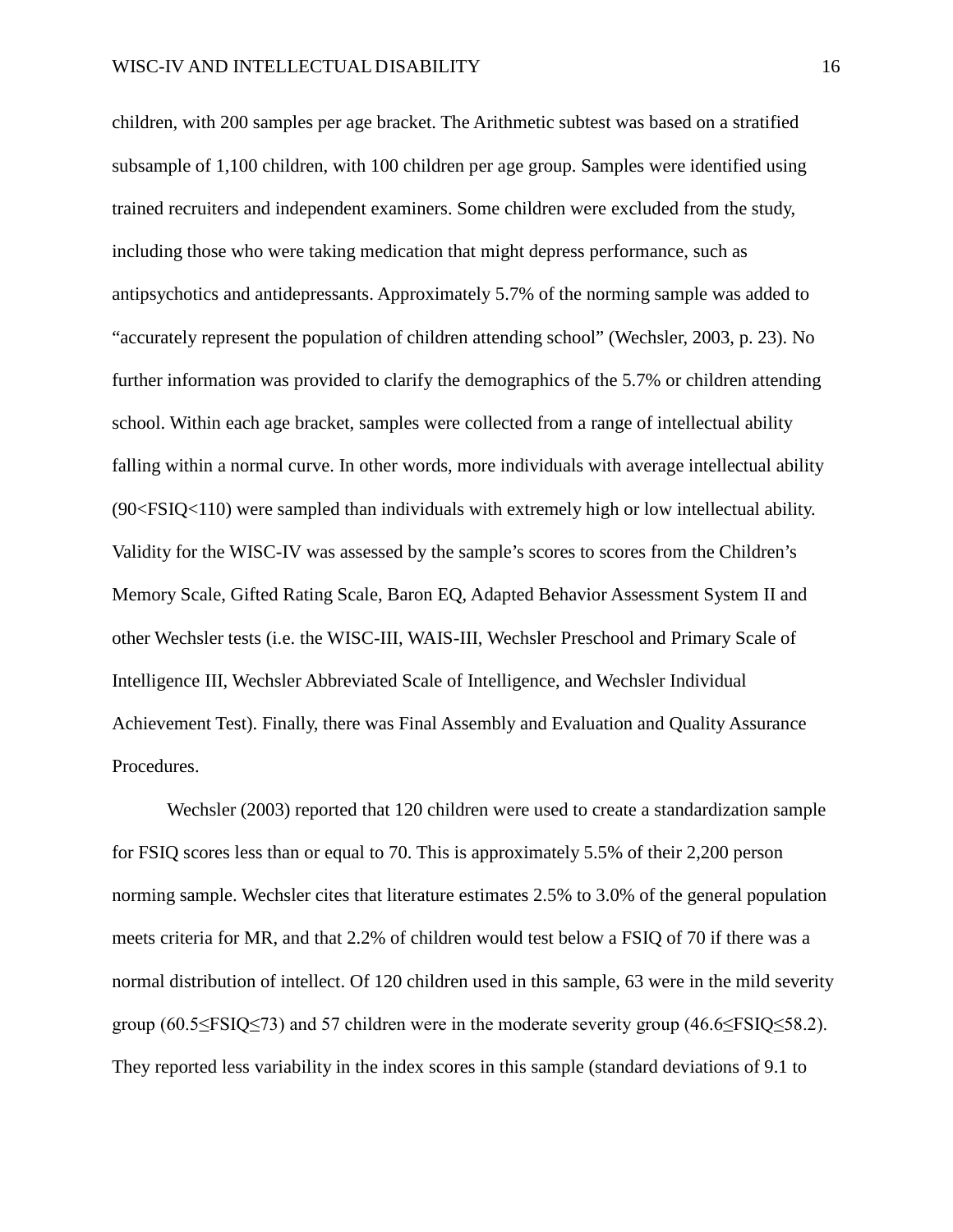11.6, depending for mild MR and 7.5 to 11.0 for moderated MR) than in the general sample  $(SD=15)$ .

Despite this information, Whitaker (2008, 2010) posited that the sample was likely affected by selection bias. He reported children in the sample were relatively high-functioning and that hospitalized children were excluded from the study. Additionally, I argue that excluding children on medication likely affected the sample due to the high prevalence of children with MR/ID on medication. Depending on the abilities and functioning of children in the WISC-IV sample, it is possible that their sample was not highly representative of children and adolescents with MR/ID.

I also posit that Wechsler is minimizing the variability of index scores within each sample. Although the standard deviations for each index may be less than the general population, Wechsler (2003) found that 16.7% of children with FSIQ less than 79 points had PRI scores 15 or more points higher than VCI scores, and 10.2% of children in this range had VCI scores 15 or more points higher than their PRI scores. Thus, at least 26.9% of children with FSIQ scores below 79 have index scores that differ by 15 or more points. This suggests to me that variance is likely not occurring within each index, but between the indexes. No information on the prevalence of invalid FSIQ scores was reported in the manual.

All Wechsler intelligence tests are based on a similar scoring system. The assessment consists of a number of individual tasks that fall under subtests. Each subtest has a specific mode of administration, which is described in the administration manual. The examinee is explained the task of the subtest, and in some instances, practice items are given to help the examinee orient himself or herself to the task. A start point is predetermined based on the age of the examinee, unless the examiner is modifying the administration to accommodate the examinee's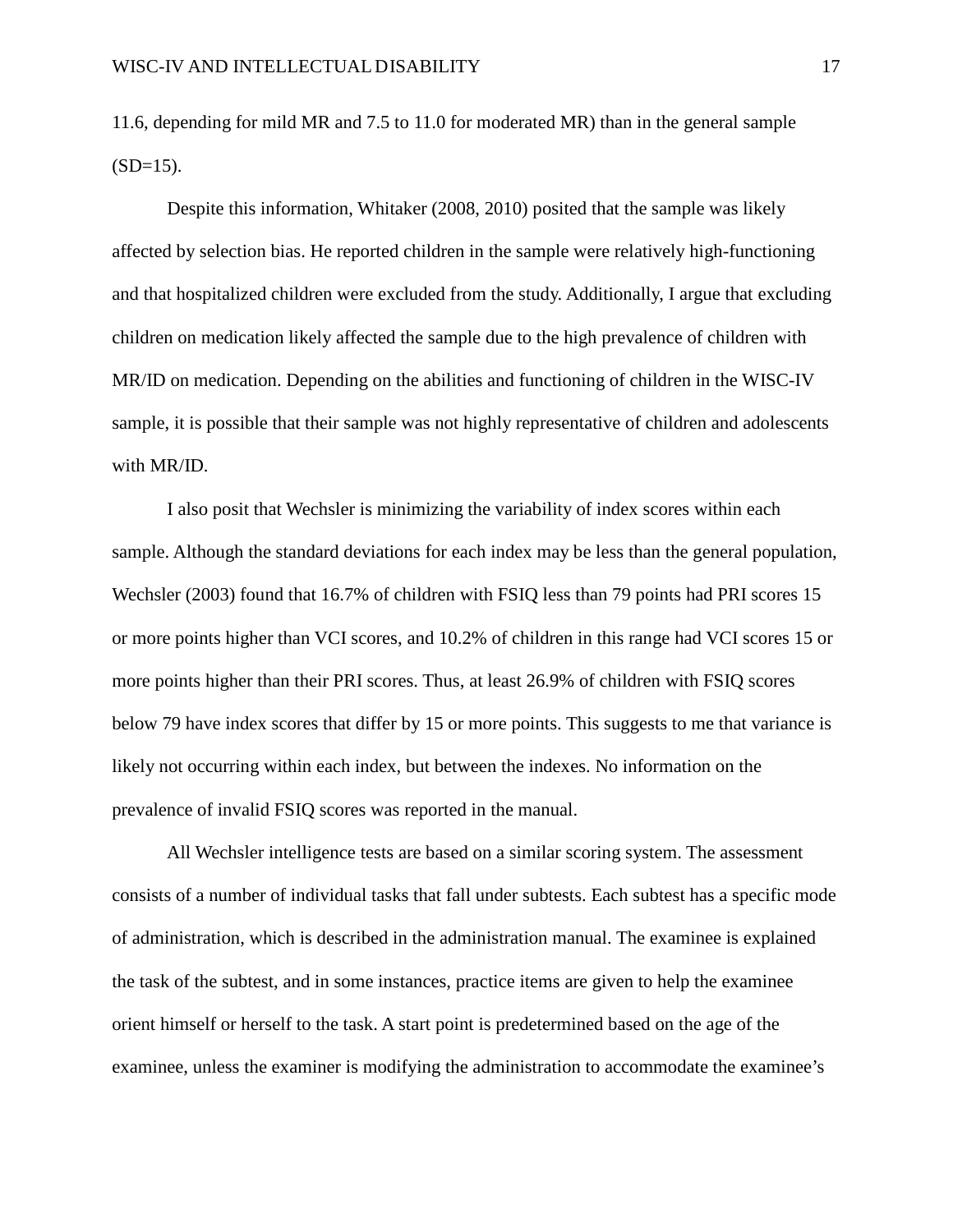need. Many of the subtests require a minimum baseline achievement for the subtest to be valid.

The examinee receives points for correct and partially correct responses, as specified by the administration manual. The sum of these points is the raw score for a subtest. The raw score is then compared to scores of a normative age or grade equivalent sample, and a scaled score is created. The scaled scores of a subtest can range from 0 to 19, with a mean of 10. The scaled scores allow for the scores of the examinee to quickly be understood as being at, above or below the peer average of 10.

Subtests are then grouped into one of four indexes (Wechsler, 2003). The WISC-IV Verbal Comprehension Index includes the subtests similarities, vocabulary, comprehension, word reasoning, and information (supplemental). The Working Memory Index is made of the subtests digit span, letter-numbering sequencing, and arithmetic (supplemental). The Perceptual Reasoning Index is comprised of subtests block design, matrix reasoning, visual puzzles, and picture completion (supplemental). Finally, the Processing Speed Index is made of subtests symbol search, coding, and cancellation (supplemental). The FSIQ is calculated from the Index scores.

#### **Concerns about WISC-III and WAIS-III for Assessing LD**

Whitaker (2008) discussed three concerns about using the UK versions of the WISC-III and WAIS-III with people who have learning disabilities. The first concern was about significant differences in the difficulty level of some test items with regard to low test scores. The second was about floor effects greater than what are acknowledged in the administration manuals. The third concern was that the WISC-IV, UK version, norming system was based on the inaccurate assumptions that low-end IQ scores falls within a normal distribution. While Whitaker also discussed norming problems with the UK version, this review will focus on areas of concern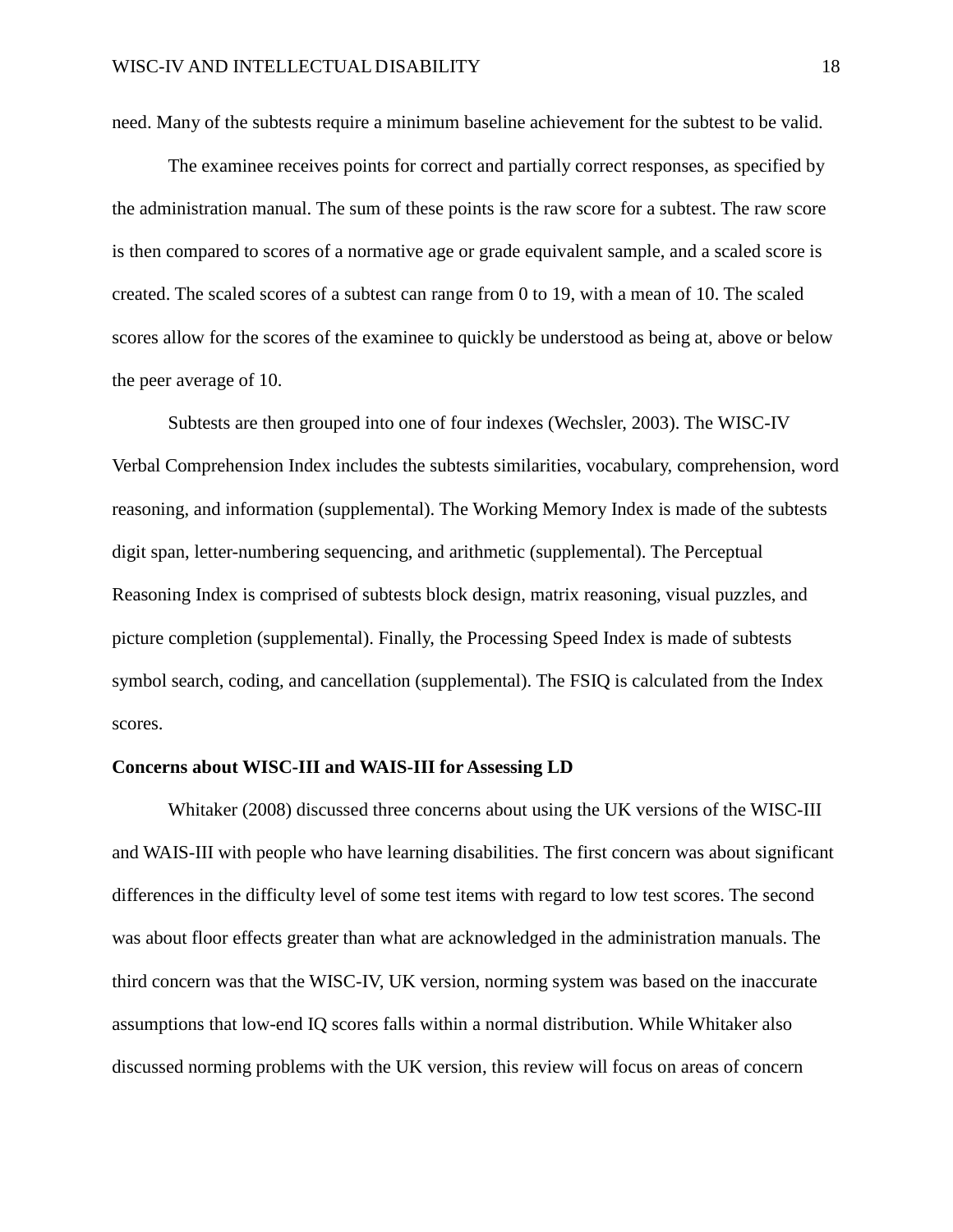applicable to US populations. Although this study focused on only one of his concerns, all three will be reviewed.

Whitaker's (2008) first concern about UK Wechsler tests is that the degree of difficulty on the practice portion of the subtests exceeds the degree of difficulty of the actual test items. In other words, understanding the directions to subtests often requires more ability than was needed to perform the task of the subtest. Although some subtests have demonstration items within the instructions, many instructions are entirely verbal and, therefore, abstract. In order for someone to excel on those subtests with only verbal instructions, he or she must first be able to comprehend the complex, and often lengthy, instructions. Thus, the person is not just being assessed for the task of the subtest, but also on the ability to attend to and understand the directions. This is problematic because if a child is unable to meet baseline criteria for a subtest because of the difficulty level of the instructions, it appears that he or she is unable to complete the task for which the subtest is assessing.

Whitaker's (2008) second concern was that the floor effect acknowledged for both the UK versions of the WAIS-III and WISC-III was much higher than described for people with learning disabilities. The reported limits of the UK WAIS-III and WISC-III were IQs of 45 and 40, respectively. Whitaker reported that because of the ways that raw scores were scaled, people with a "true" IQ in the 30s were instead receiving FSIQ scores in the 40s. He hypothesized that this was because raw scores of zero are scaled to 1 on all subtests (Wechsler, 2003). For individuals who score zero due to challenges of ID and not because of age, this creates a floor effect. Whitaker argued that it is not practical that a raw score of zero receives a scaled score of 1 because a raw score of zero could indicate no ability whatsoever. He argued that a scaled score of zero, which does not exist on the UK or US versions of the WISC-IV (Wechsler, 2003), should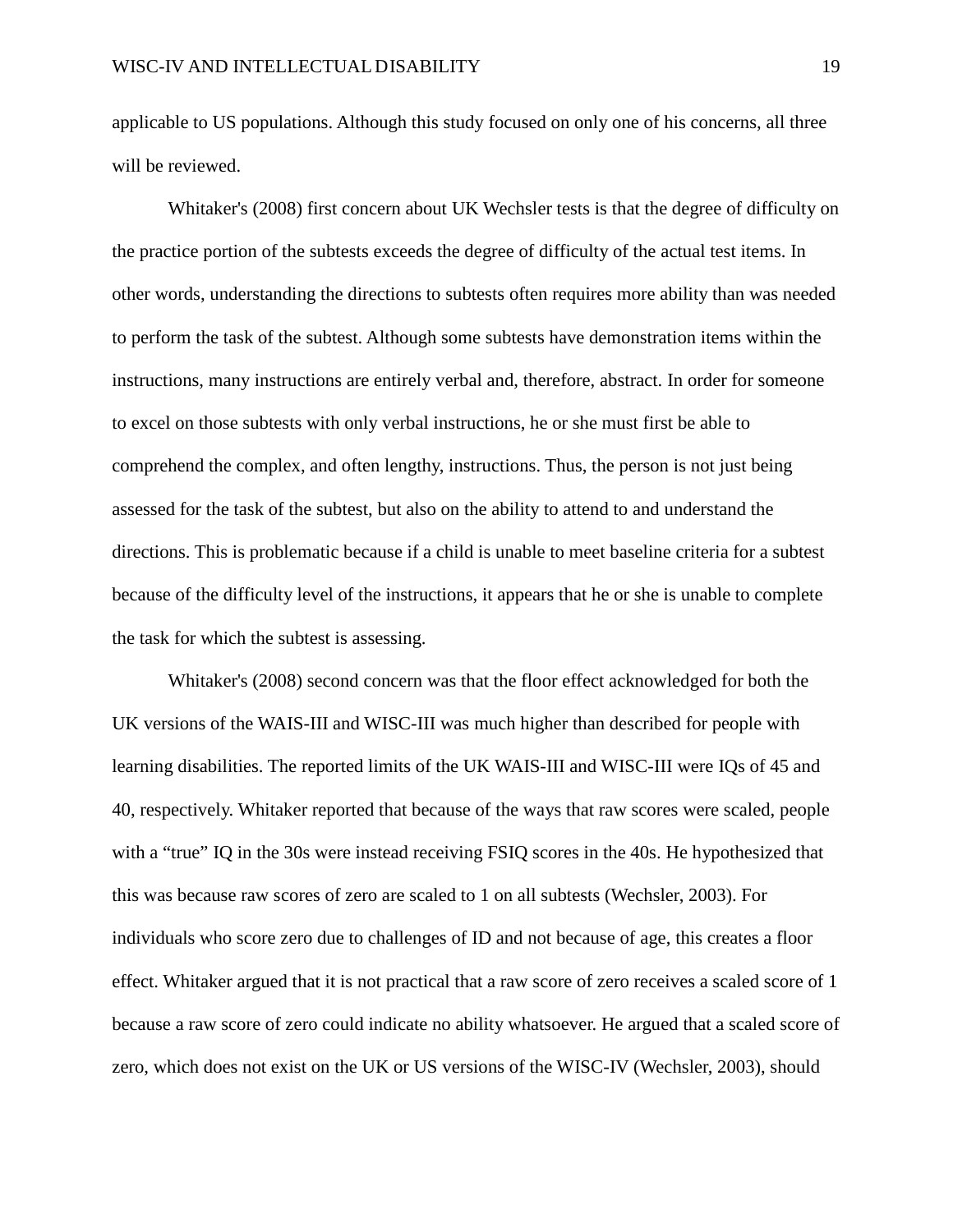be created to differentiate between an individual who obtained zero points on a subscale and someone who obtained very few points (Whitaker, 2008). Since the scaled score of 1 may represent people who could not perform on the subtest, he posited that the lowest scaled score that could be interpreted with confidence would be 2.

Finally, Whitaker (2008) said that because the UK and US WAIS-III and WISC-IV norms are based on the theoretical normal distribution, low-end scores are not given an accurate percentile rank. In a normal distribution, it is relatively easy to identify a percentile rank because the population is balanced on either side of the mean (Anastasi & Urbina, 1997). When a curve is skewed, the population is not evenly plotted on either side of the mean. Instead, more or less of the population may be above or below the mean. Wechsler models base their percentile ranks on an assumed normal distribution (mean/median/mode  $\text{FSIQ} = 100$ ). Whitaker wrote that low IQ scores did not follow a normal distribution because the intellect distribution is bimodal with a second mode estimated in the low intellect range. As a result, a person estimated in a low percentile rank may actually be at a higher percentile rank because there are more people with lower IQs than estimated. Therefore, placing low IQ scores in an ideal distribution provides them inaccurate percentile ranks. Thus, the IQ distribution should be represented as a bimodal distribution, and not as a normal distribution. As a result of using an assumed inappropriate normal distribution, people with ID are placed at much lower percentile ranks than if the test had been normed assuming a theoretical bimodal distribution.

#### **Distribution Problems and Floor Effects with Low IQ**

Whitaker and Wood (2008) elaborated on Whitaker's (2005) points about the floor effects and distribution of scaled scores on the UK and US version WISC-III and WAIS-III. They discussed that both UK version WISC-III and WAIS-III manuals (Wechsler, 1991; Wechsler,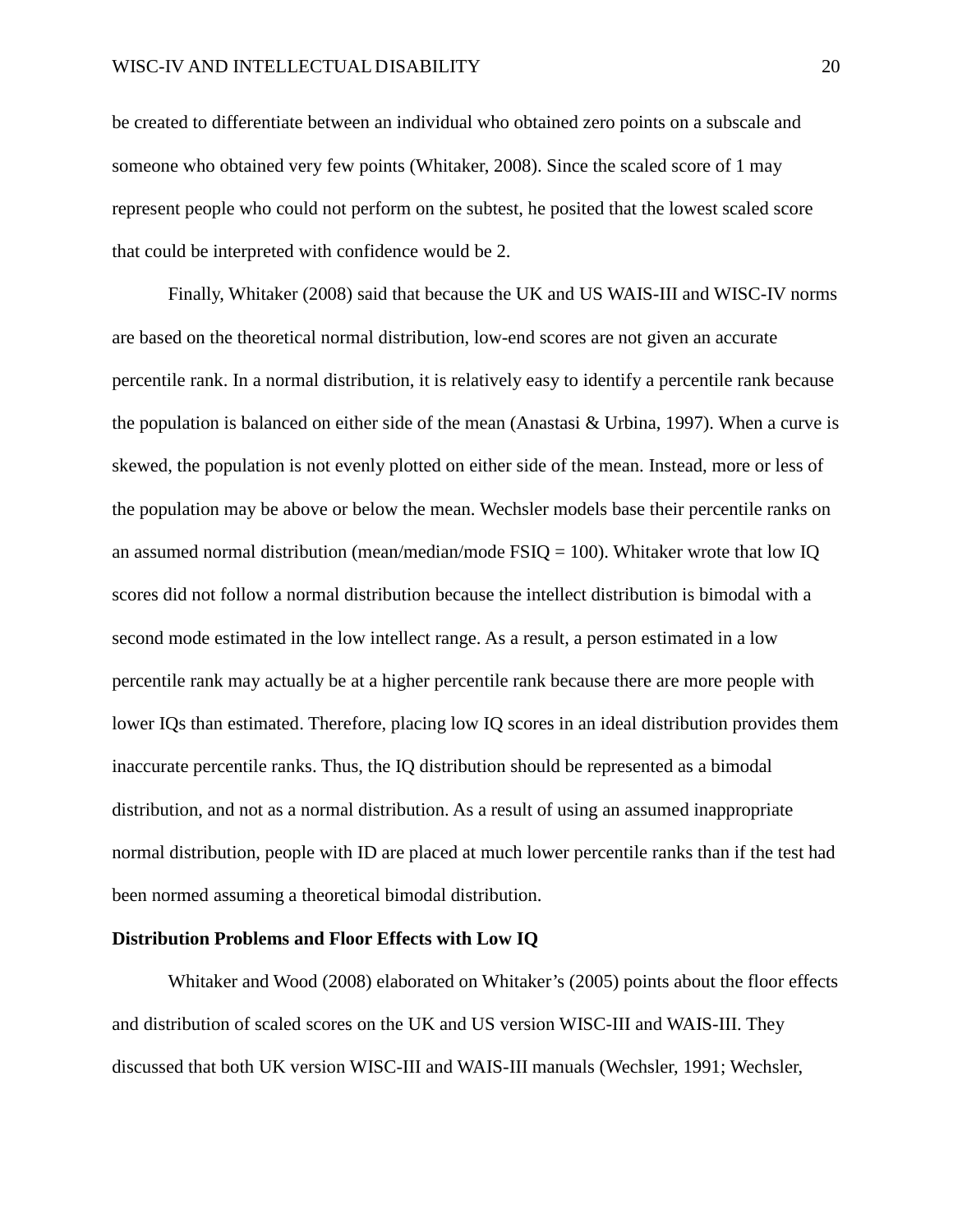1997) state that a FSIQ should not be calculated unless the client has raw scores above 0 on a minimum of three Verbal and three Performance subtests. The authors argued that the stipulation was not sufficient. They argued that the UK WISC-IV scoring system should be changed so that raw scores of zero can create reliable and valid FSIQs.

Whitaker and Wood (2008) collected data from 49 UK version WAIS-III and 50 WISC-III assessment protocols to analyze for floor effects and scoring problems resulting from assuming a normal distribution of scaled scores. The study analyzed the floor effects for tests that received FSIQs in the 50s, 60s, and 70s. They measured the influence of scaled scores of 1 despite raw scores of 0, and how scaled scores of 1 may influence the three groups of IQ scores. They also measured how the distribution of scaled scores indicated hidden floor effects.

Whitaker and Wood (2008) administered and reviewed UK versions of the WISC-III and WAIS-IV. The average age of adults administered the WAIS-III was 40 years 4 months, and the average age of children administered the WISC-III was 11 years 9 months. No information was provided on the samples' racial or cultural diversity. Scores fell within 50-59, 60-69, and 70 plus. Thirteen clients given the WISC-III had FSIQs less than 50, and 1 client on the WAIS-III scored less than 50. Scores of 40-49 were not included in the analysis.

There was no significant difference in the mean FSIQs between the UK versions of the WAIS-III and the WISC-III. On the WISC-III, for scores in the 40s, 50s, and 60s, there were more scaled scores of 1 than any other scaled score. For FSIQs in the 70s, there were more scaled scores of 5 than of 1. Taking all FSIQ scores together, the distribution was bimodal (peaks for 1 and 5) and scaled scores of 1 were the second most frequent scaled score. Overall, the study found that the UK WISC-III had a relatively large number of scaled scores of 1 for FSIQs less than 60. To a lesser extent, the WAIS-III also had a high number of scaled scores of 1 for FSIQs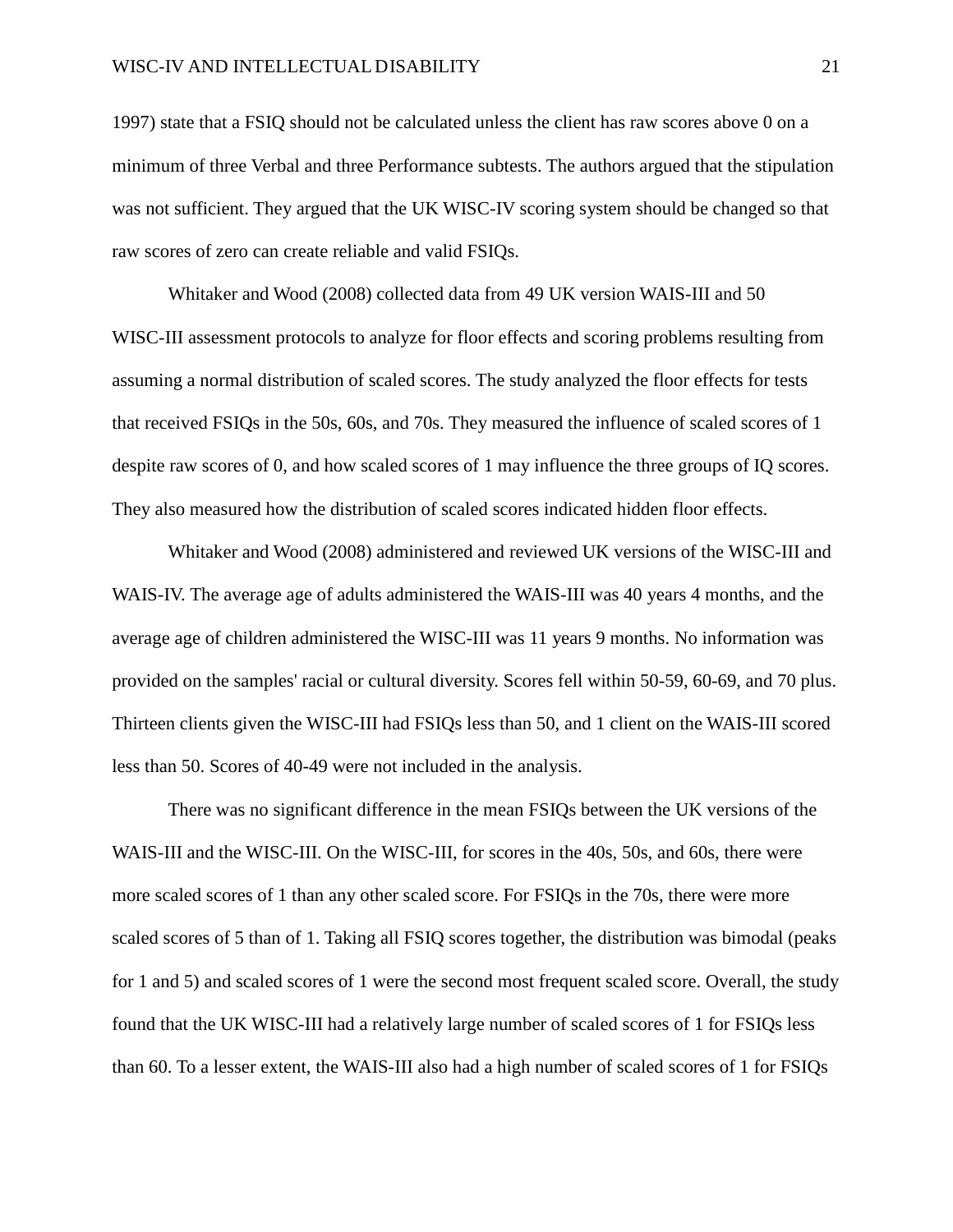less than 60. For Full Scale IQ scores above 60, the WISC-III showed more scale scores of 1 than would have been expected by chance alone.

Whitaker and Wood (2008) wrote that it was unclear why there was a difference between the number of scaled scores of 1 between the two measures. Since the groups did not have significant difference in the distribution of mean IQs, it was unlikely that the anomaly was due to a sampling error. One explanation was that the UK WISC-III may have had harder criteria to achieve a scale score of 2 than the UK version of the WAIS-III. The authors looked at the requirements for a 16-year-old (an age at which a client could take either test) to get a 2 on both measures. They found that the raw score required for a scale score of 2 on the WISC-III were much higher than the raw score needed on the WAIS-III. It is likely that these occurrences were seen on both measures because the measures were created using the same four factor model for scoring.

One reason that Whitaker and Wood (2008) attributed to the floor effects was the relatively small sample of people with low IQs used to norm the UK version of the WAIS-III and WISC-III. Each test was normed with approximately 200 people for each age range. This meant that there were only five people with IQ of 70 or scaled score of 4, and no people below an IQ score 58 or scaled score 2 (Whitaker & Wood, 2008). In other words, there were too few subjects to effectively norm scaled scores of 2 and 3. The result was an inaccurate assumed normative curve and a floor effect much higher than reported by the WISC-III and WAIS-IV on the measures.

#### **Comparison of WISC-IV and WAIS-III for Low IQ Scores**

Whitaker (2008) compared the abilities of UK versions of the WISC-III and WISC-IV to assess low IQ. Whitaker expressed the same three concerns about the UK WISC-IV for assessing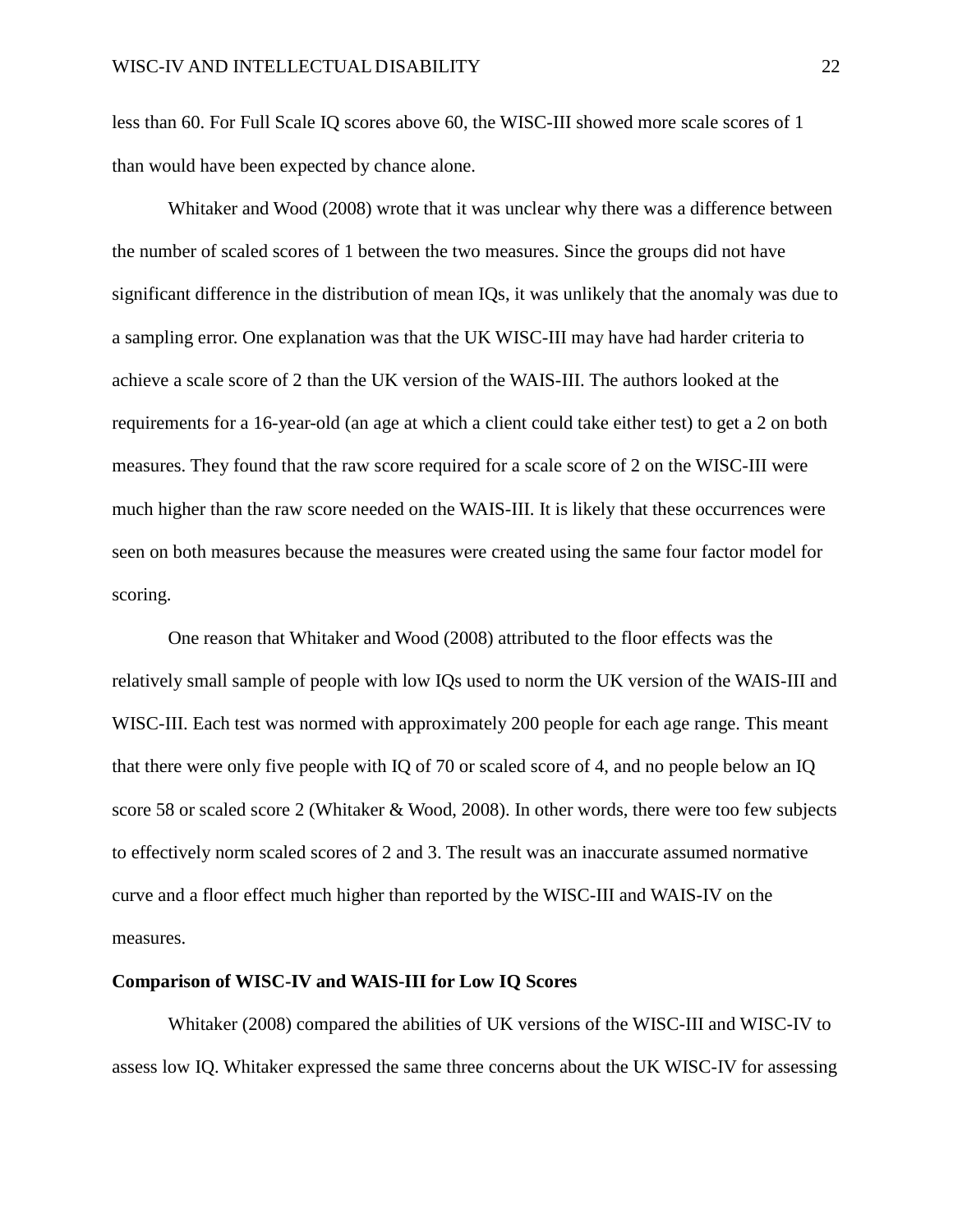children with low IQs as he did for the UK WISC-III in his previous article (Whitaker, 2005). In addition, he presented evidence that the UK WISC-IV may give lower IQ scores than the UK WAIS-III when assessing for low IQ. This was similar to the findings of Whitaker and Wood (2008) that did assessment with the UK WISC-III and WAIS-III.

Whitaker (2008) discussed that the WISC-IV had slightly improved from the WISC-III and the WAIS-III, but that he still had concerns about its ability to assess low IQ. He repeated that it is still uncertain if children with low IQ are able to understand the subtest directions to the extent necessary for completing the subtest tasks. It is unclear if the floor effects of the WISC-III found by Whitaker and Wood (2008) can be found on the WISC-IV. Finally, as discussed previously, the current percentile ranks of the WISC-IV are based on a normative population's distribution that does not represent the actual distribution of low IQ scores.

Whitaker (2008) suggested options to address these problems. Similar to his previous writing (Whitaker, 2005), he suggested changing scaled scores so that a raw score of 0 does not ever result in a scaled score of 1. Finally, he advocated for increasing the sample size for norming individuals with ID so that a more accurate distribution can be created.

#### **Evaluating Floor Effects in the UK Version of the WISC-IV**

Whitaker and Gordon (2012) researched Whitaker's (Whitaker, 2008; Whitaker, 2010; Whitaker & Wood, 2008) hypothesis that scaled scores of 1 create a hidden floor effect in the UK version of the WISC-IV. To measure their hypothesis, they created adjusted scaled scores for raw scores that otherwise would have been scaled to 1. From the scoring tables found in the *Manual*  (2003), they extrapolated the algorithm the Wechsler tests used to distribute scaled scores less than or equal to 10. Whitaker and Gordon then applied the algorithm to very low raw scores, creating adjusted scores of 0 and below. They calculated indexes and FSIQ using the adjusted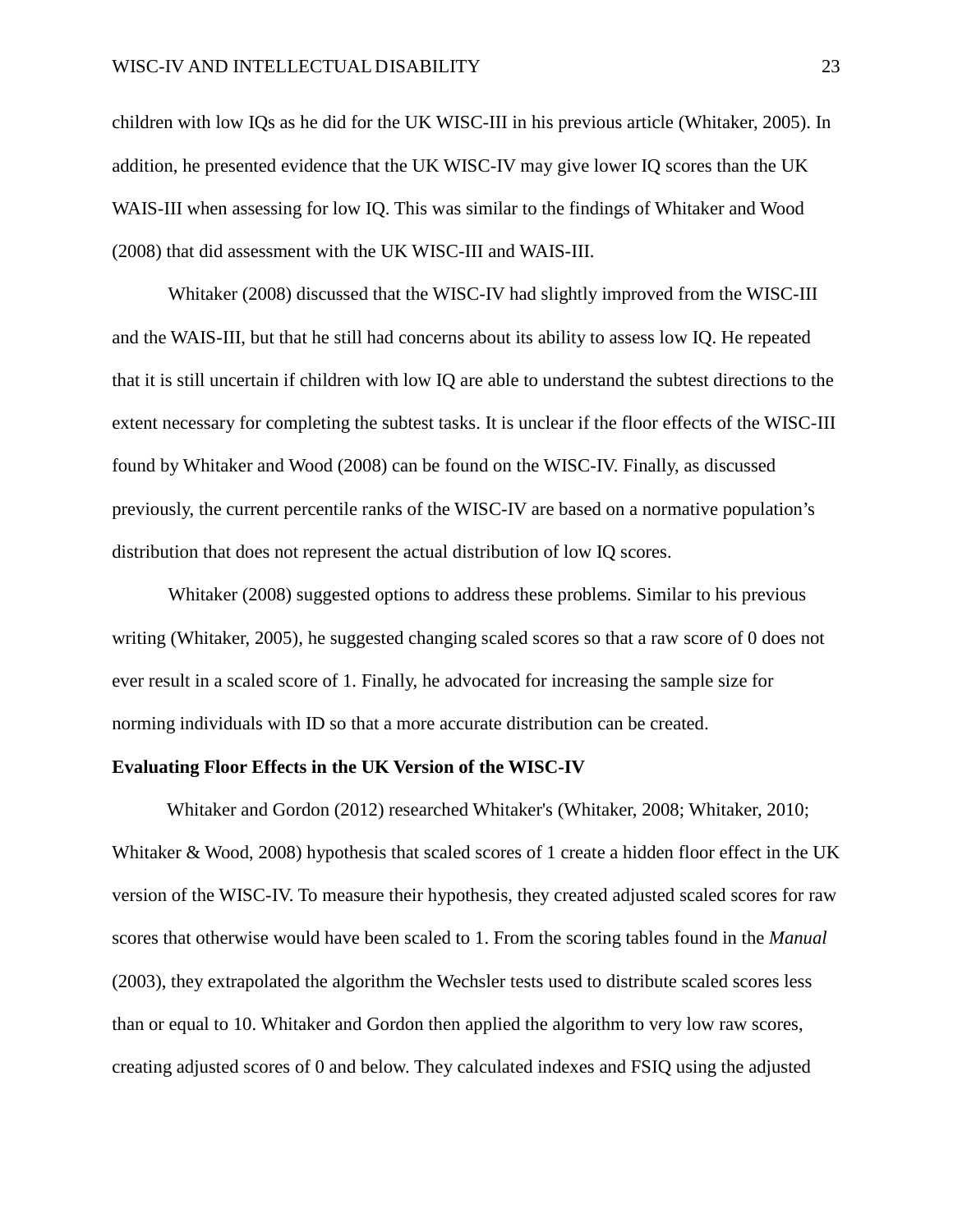scores to see if, and to what extent, they varied.

Whitaker and Wood (2008)found that 45 out of 66 raw scores that would have been scaled to 1 qualified for a lower scaled score using their method. Furthermore, nine out of 17 subjects had a reduced FSIQ after their scores had been adjusted. Of these nine scores, four were within six points of the original FSIQ, and five had a greater reduction. These change in these scores created a significantly different score distribution, and Whitaker and Wood posited that the change in score distribution suggested of a floor effect in the UK version of the WISC-IV.

#### **Ability of WAIS-III to Assess Variability of Clients**

MacLean et al. (2011) did a study measuring the invariance of assessment of ID with the US version of the WAIS-III to see if the WAIS-III index scores accurately represented the abilities of people with ID. They acknowledged that for people with IQs in the normative range of 90<FSIQ<110, the WAIS four-factor model can accurately assess intelligence because the abilities measured in each index were similar enough to be represented by one index score. The authors reported that people with low IQ often had varying and unpredictable strengths and weaknesses between subtests within each index. The formulation of an index score for people with low IQ (IQ of 70 or below) did not accurately represent the abilities of each person. In other words, a person with very similar scale scores on subtests within an index could potentially receive the same index score as someone with highly varying subtest scaled scores.

MacLean et al. (2011) reviewed 404 US WAIS-III tests from an intellectual disability service. The files were divided based on level of impairment, with one sample containing 140 tests with Full Scale IQs of 55-69, and the other sample containing 264 assessment with scores less than 55. The assessment files included information on gender, age, subtest scores, and intervention and support requirements.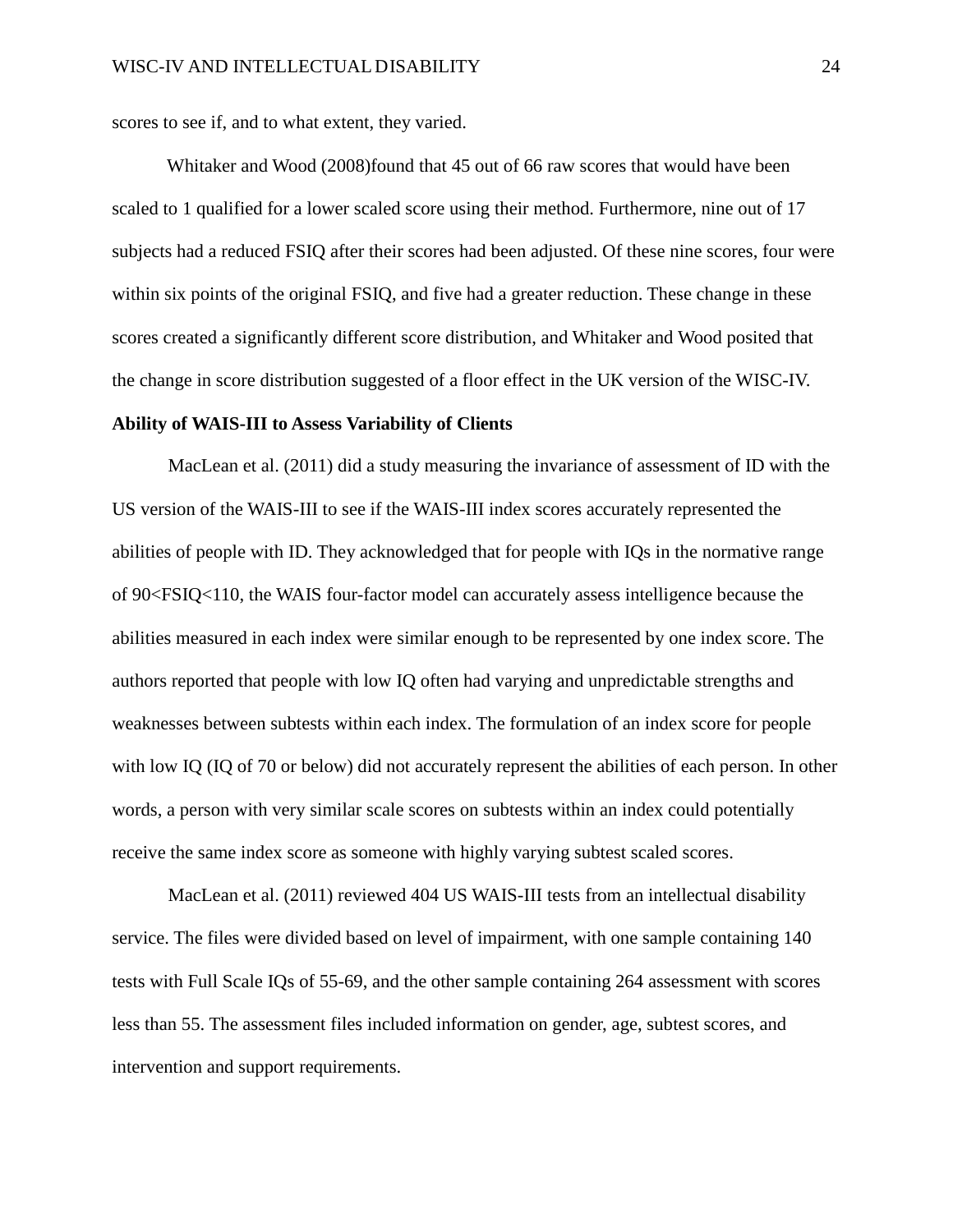A confirmatory factor analysis was performed on subtest scores using both 11 and 13 subtest scores to a hypothesized normative population curve. The object assembly subtest was not used in the analysis because it does not contribute to the Full Scale IQ or index scores. The four factor model was tested by comparing the variability in the scores of the subtests with their respective index.

Results of a Kolmogorov-Smirnov test, used to assess the probability of distribution, suggested that all the subtest distributions from the Wechsler tests differed from a normal distribution for both samples. To adjust for the difference from the mean expected by the scores in the samples, a ROBUST option scaled statistic was used to correct the sampling distribution so that it was closer to the mean of the normal distribution and to evaluate the goodness-of-fit for the model. Bentler (as cited in MacLean et al., 2011) explained that the ROBUST statistic is best when using non-normative data. Both the comparative fit index and root mean square error of approximation were used to assess goodness-of-fit, and neither found that the hypothesized distribution had a good fit for either 11 or 13 subtests.

The results of the study (MacLean et al., 2011) suggested that the four factor model used in the US WAIS-III is not appropriate for assessing individuals with ID because it assumes a normative population distribution. This assumption causes the varying strengths and weaknesses of people with ID to be overgeneralized within the index scores.

MacLean et al. (2011) hypothesized three reasons for why they did not find the model to be a good fit. The reasons were a statistical flaw caused by floor effects evidenced by a positive skew in their collected data; that the data were Full Scale IQ scores that were based on flawed index scores; and that there is a real difference in abilities with people with low IQ that is underrepresented in index scores. It is unclear which of the above three reasons was causing a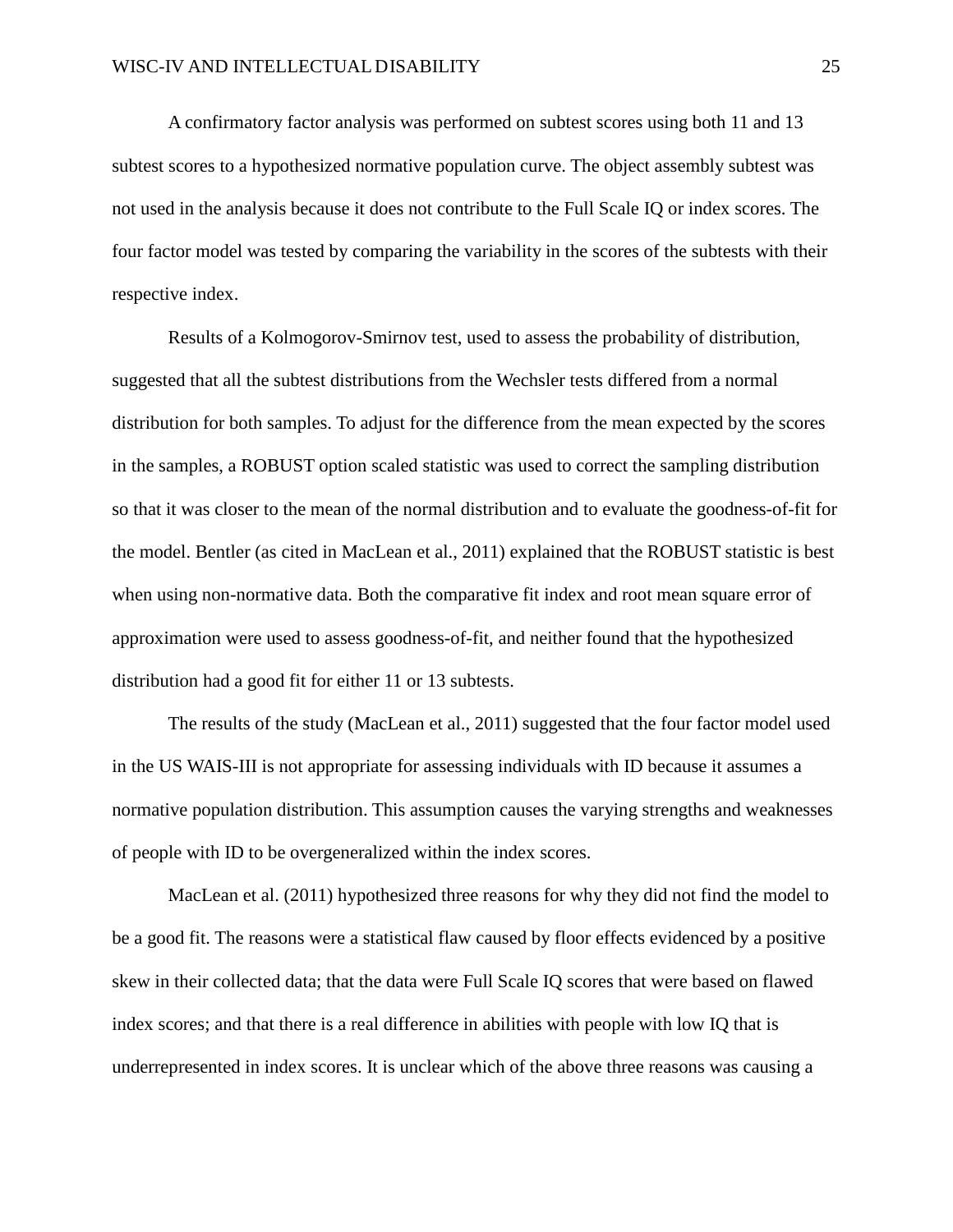poor fit between the hypothesized distribution and the collected sample distribution of scores from ID subjects.

#### **Accessibility Needs of Individuals with ID**

Yalon-Chamovitz (2009) is an occupational therapist who wrote about the accessibility needs of people with ID in order to build a conceptualization for treatment. She argued that legislative rights for individuals with ID allowed them to have the maximum "independence, privacy, and dignity." Accessibility, defined as the availability of services and resources to the greatest number of people possible, is a large component of the needs of people with ID. Yalon-Chamovitz described how accessibility is emphasized in the rights of people with physical and sensory disabilities, but is not as present in the rights of people with ID. She highlights four main areas of need for accessibility for individuals with ID.

The first domain of need is *pace*, or the rate at which people function. She sites many studies that show people with ID have slower reaction times and processing speeds in many settings and for many tasks. Historically, people with ID were expected to adjust over time and develop faster pace, but the shift from a medical model of conceptualization to a social model placed focus on accommodation rather than adaptation.

The second area of need for accommodations for people with ID is an appropriate *complexity* level of communication. Complexity can refer to many parts or areas needing attention, or it can refer to need for a high level of understanding or problem-solving process. Yalon-Chamovitz (2009) gave an example of poor accessibility as when someone speaks louder to a person with ID rather than speaking in simpler terms. She wrote that complex communication limits accessibility to information for people with ID, and that simple language can greatly improve the ability for a person with ID to thrive. Thus, if intelligence tests, such as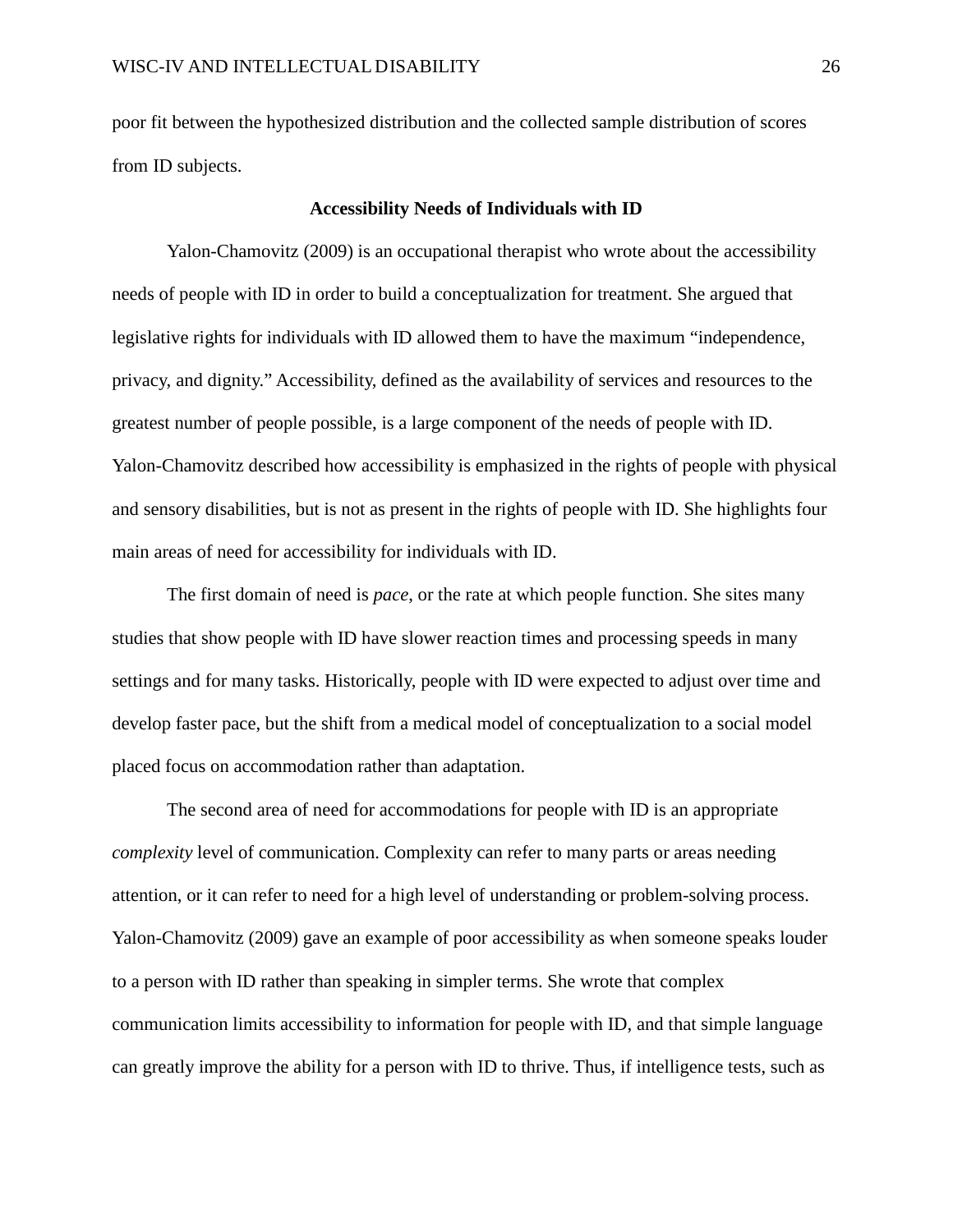the WISC-IV, do not use simple instructions, these tests may not be accessible for people with ID. If tests are not accessible for people with ID, then the test results likely do not represent a client's full abilities.

The third accessibility issue Yalon-Chamovitz (2009) discussed was *literacy*. She cited that people with ID have significantly lower literacy skills than the general population (Kirsh, Jungeblut, Jenkins, & Kolstad, 1993), meaning that people with ID miss a great deal in a society driven by literacy. Solutions to illiteracy issues include simple language, pictorial communication, and alternative options, such as available audio. Therefore, if an intelligence test did not have accommodations for people with limited literacy, it may be presumed that the test would not be accessible for those people.

Yalon-Chamovitz's (2009) fourth and final accessibility need for people with ID was an *elimination of stigma*. She wrote that the needs of people with ID are largely not met because of stigma. When lawmakers, providers, and laypersons hold stigma, accessibility to services is often denied. Thus, stigma around ID needs to be removed in order to gain rights for people with ID and have these rights enforced appropriately.

#### **Resources for People with ID**

Recent changes in legislation have provided people with ID access to rights that facilitate many of the needs that Yalon-Chamovitz (2009) discussed. Legislation, such as the Americans with Disabilities Act (ADA; 1990) and the ADA Amendments Act of 2008 (2008), provided rights to people with ID, such as equal pay and access to public entities. The Acts were passed to promote equality and diminish discrimination against individuals with physical and mental disabilities. Subsequently, the Acts have allowed individuals with ID access to specialized education and social services, such as financial disability benefits.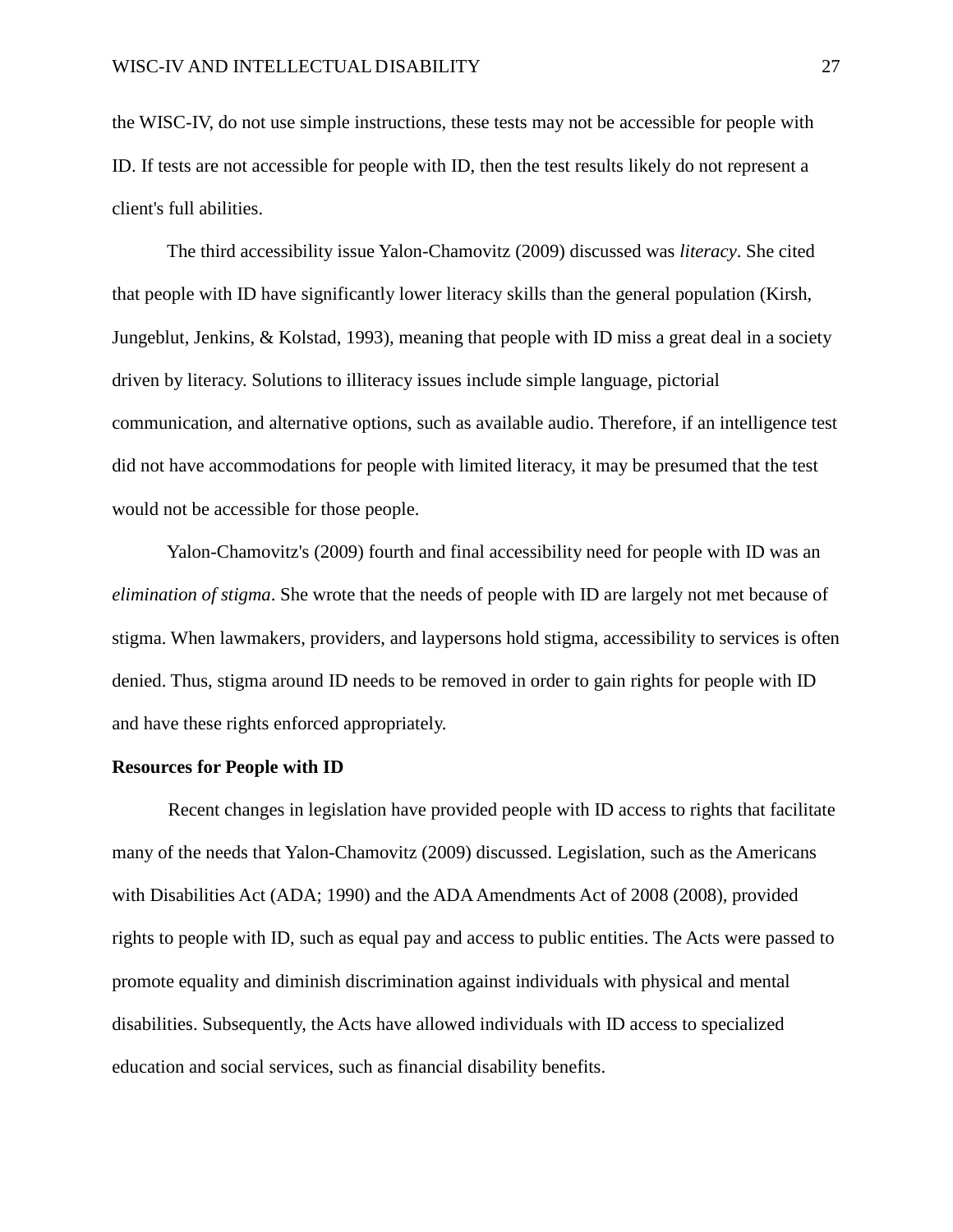To be covered by the Acts, a person must fall under one of these criteria: "(A) physical or mental impairment that substantially limits one or more major life activities of such individual; (B) a record of such an impairment; or (C) being regarded as having such an impairment" (ADA, 2008). When compared to the diagnostic criteria for both MR and ID, as defined above, it appears that all people who qualify for MR (and likely ID) will also be eligible for the ADA. Unfortunately, the ADA allots services based on an individual level of need, and thus does not address the larger societal problems related to expected pace, complexity of communication, literacy, and stigma.

Additionally, as assistance is provided on an individual basis, services are not necessarily standardized. This has potentially large implications for individuals with ID who do not have advocates to ensure that all of their needs are appropriately managed. Instead, the satisfactory level of services is subjective to those giving and obtaining services, and potentially below the level of services required for the person with ID to achieve.

This is highlighted in the process for people to get supplemental security income (SSI) through the Social Security Administration (SSA). Per their definition, a disability is defined as the "inability to engage in any substantial gainful activity (SGA) by reason of any medically determinable physical or mental impairment(s)...." (Social Security Administration, 2014, April 4). These impairments must impact the person or child for longer than one year, and meet requirements determined in a sequential evaluation process. The sequential evaluation process for children and adolescents (aged 22 or less) includes a "review of the child's current work activity (if any), the severity of his or her impairment(s), and an assessment of whether his or her impairment(s) results in marked and severe functional limitations" (Social Security Administration, 2014, April 3).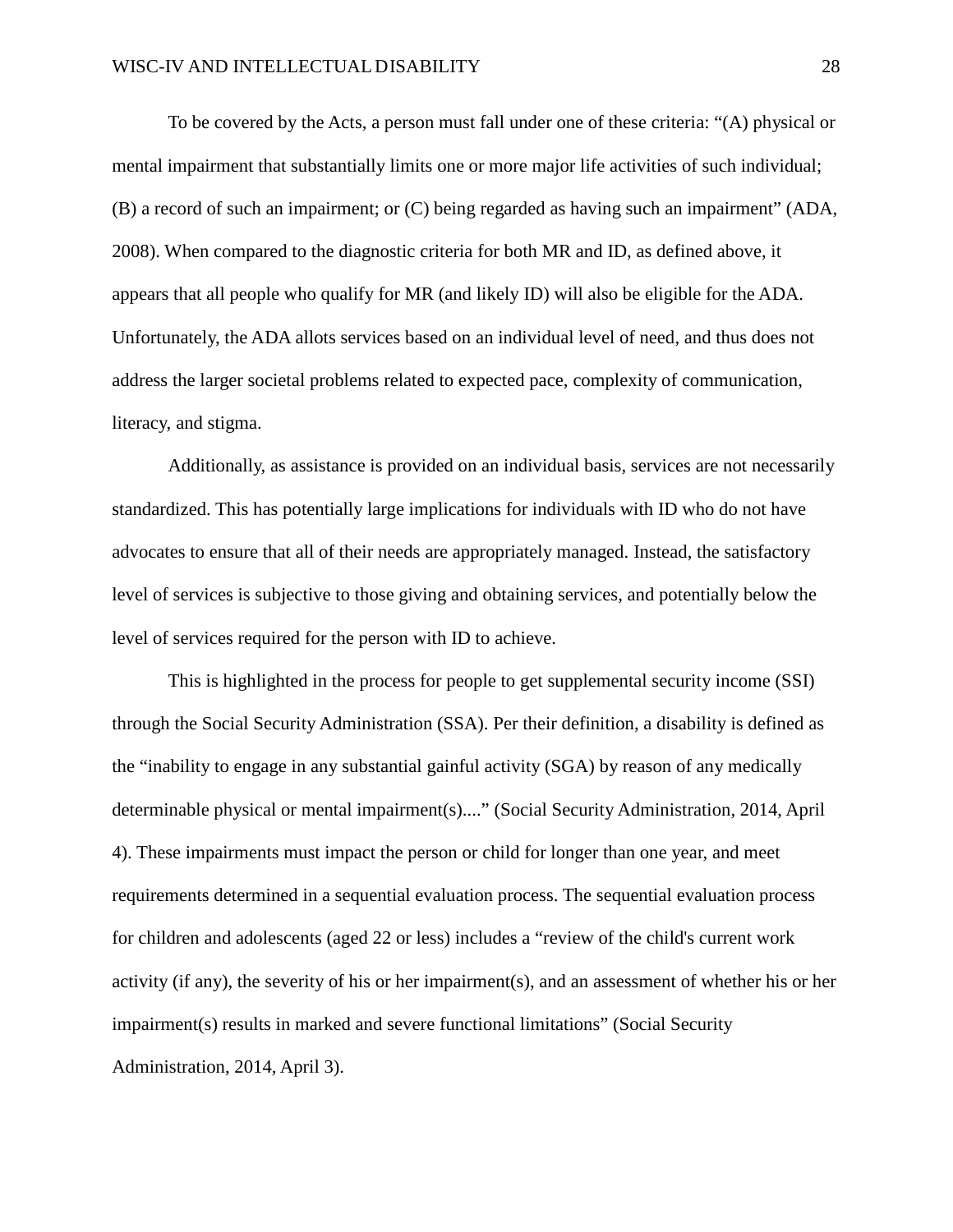In order to meet SSI criteria for Intellectual Disability, one of six possible requirements must be observed in the sequential evaluation process. Requirement A is for children aged 1 to 3, and is supported by functioning no more than two-thirds of the child's chronological age. Requirement B is for children who are grossly dependent on others, and whom would be inappropriate to assess with standardized intellectual tests due to limited functioning. Requirement C is a verbal, performance, or FSIQ of 59 or less. Requirement D is a verbal, performance, or FSIQ of 60 through 70 and another physical or mental impairment creating significant deficits in functioning. Requirement E is a verbal, performance, or FSIQ of 60 to 70 and resulting in documented impairment in age-appropriate social functioning, personal functioning, or difficulties in maintaining concentration, persistence, or pace. Finally, requirement F is marked impairment in age-appropriate cognitive or communicative function, and another documented physical or mental impairment causing additional challenges.

In sum, three out of 6 requirements are directly linked with intellectual testing results (requirements C, D, and E). One other requirement (requirement A) is for younger children that may not have access to valid intelligence testing in their age range, and another requirement (requirement B) is for children with whom intellectual testing of any level would be too challenging because of the child's impairments. Thus, five out of six options for individuals to qualify for SSI are based, at least in part, on intelligence testing results.

#### **Significance of the Study and Potential Stakeholders**

The WAIS-IV is used to measure intellectual ability because it is considered an invariant test of intellect between the FSIQ range of 40 to 160 (Wechsler, 2003). If any hidden floor effects were found in the WISC-IV, it would suggest that the test does vary when assessing lower tiers of intellect. Variant intelligence tests could have ramifications for individuals with ID, their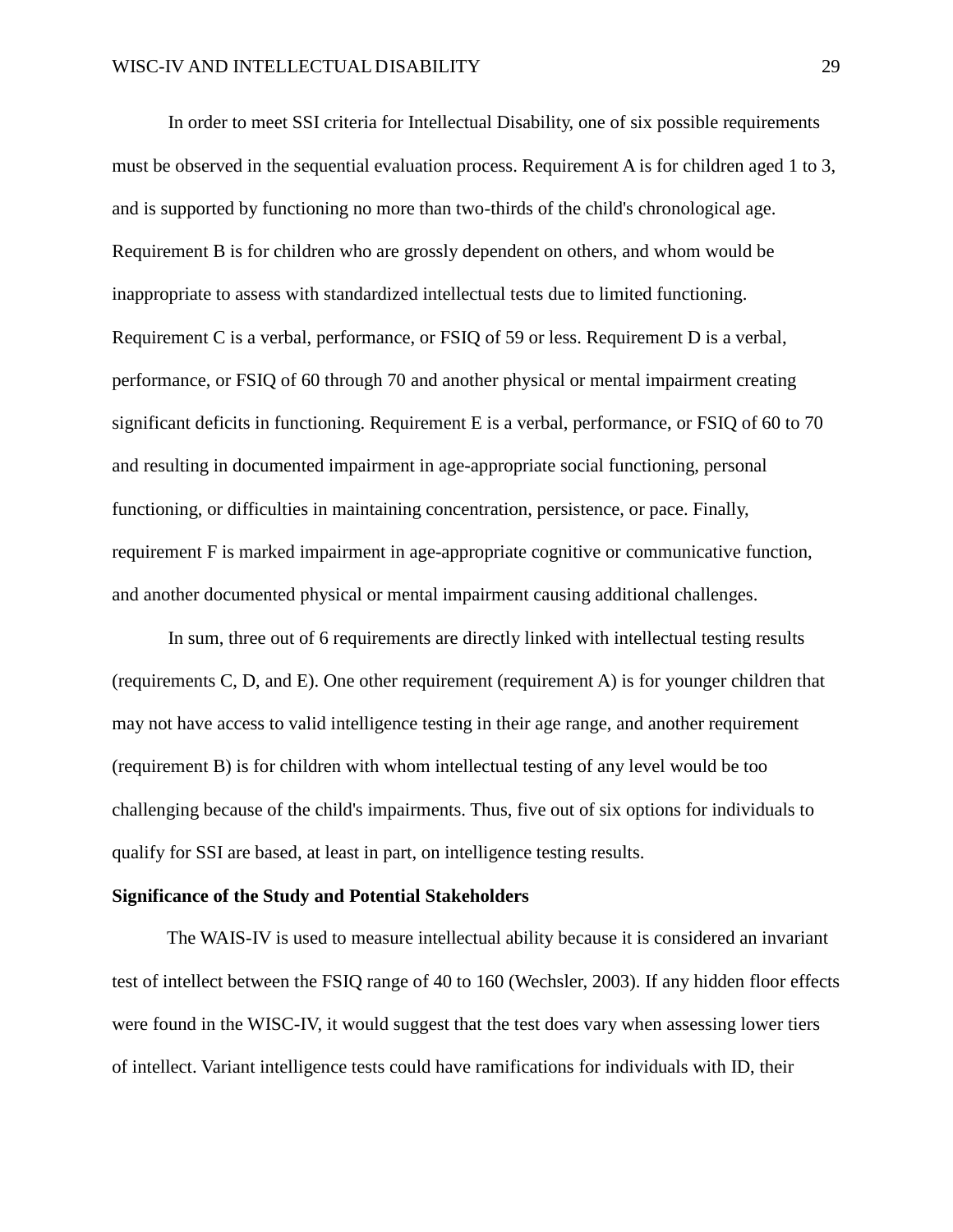families, schools, and organizations that fund and support people with ID.

**People with ID.** People with ID are the largest stakeholders in this study. People with ID are reliant on intelligence tests for diagnosis and access to many support services (Yalon-Chamovitz, 2009). These support services may include, but are not limited to, access to individualized education, occupational supports, assisted housing, and subsidized income. Misdiagnoses or inflation of an individual's abilities could lead to denial of services for his or her lifetime. Since the WISC-IV is the most commonly used assessment measure to diagnose ID (Riccio et al., 1998), it is imperative that it be an accurate test of low intellectual ability.

People whose FSIQ is around the intellectual testing cutoff range for ID diagnosis (FSIQ between 60 to 80) may particularly benefit from findings of this study. While the DSM-5 urges assessors to integrate qualitative data about functioning into their assessments of ID, there is no guarantee that all assessors can comprehensively assess for ID. The abilities of people within the ID range vary significantly (Yalon-Chamovitz, 2009). For example, it is not uncommon for a person with mild MR/ID to maintain relationships, a low-paying job, or independent living. This person may easily be overlooked for an ID diagnosis based on his or her basic level of functioning. Additionally, a person with average verbal abilities may be overlooked for a diagnosis of ID due to a less apparent processing speed or working memory deficit. It is crucial that intelligence tests, which are intended to make assessment objective and uniform, measure intellect accurately. The author argues that intellectual testing must be accurate so that people with mild ID are not denied access to support, social services, or rights such as the American's with Disabilities Act of 2008 (ADA) and Individuals with Disabilities Education Improvement Act (IDEIA; 2004),

**Families and Caregivers.** Families and caregivers of people with ID are also affected by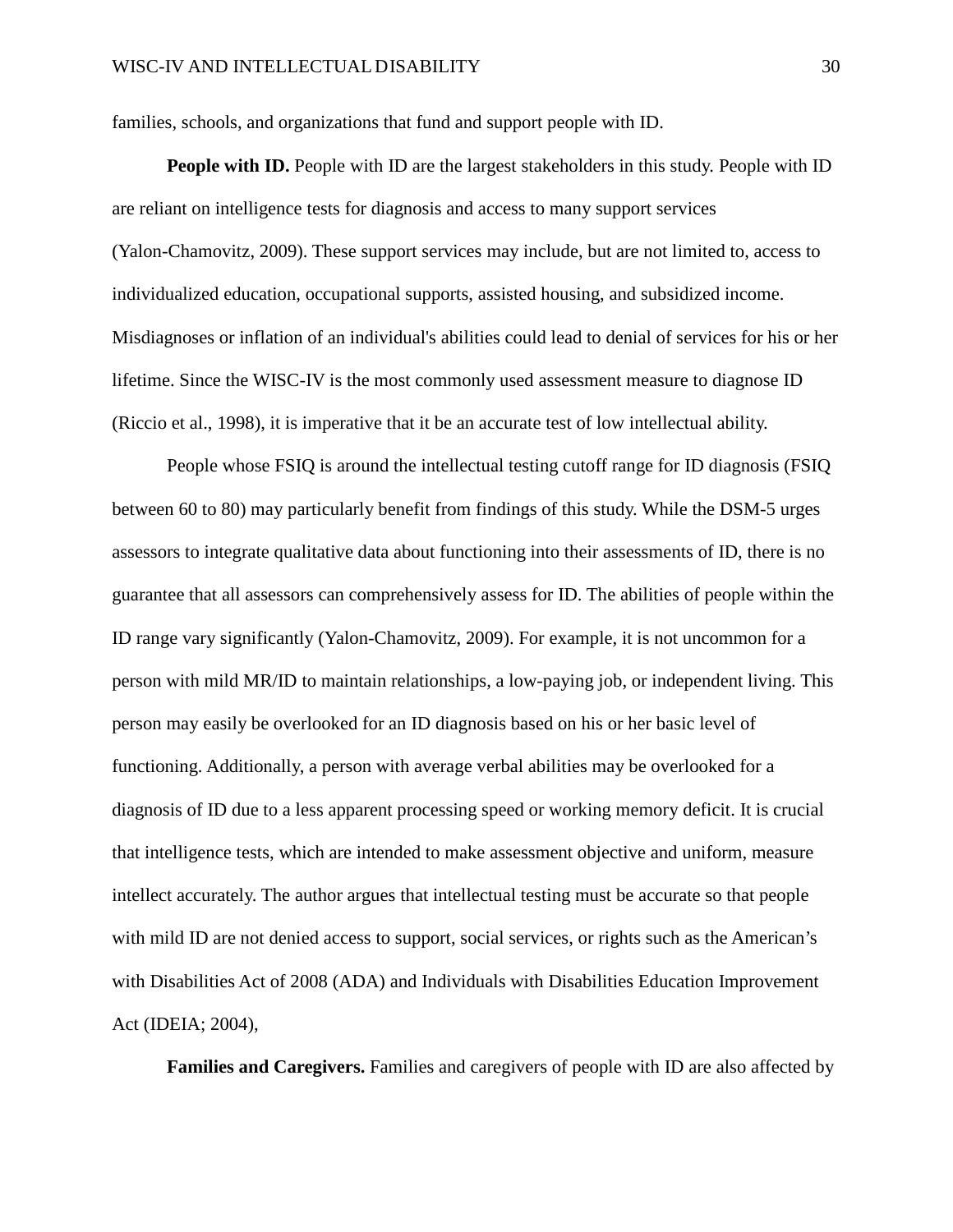the results of intelligence testing. Caregivers of children and adolescents with ID are often in need of in-home assistance; social workers to organize care; and financial support for medications, travel expenses, and supplemental care for other children in the family. In addition to access to these resources, improper diagnosis may limit caregiver's access to subsidized familial supports, such as ID education, parenting seminars, and support groups (Yalon-Chamovitz, 2009).

**Schools.** Schools are one of the largest providers of intellectual assessment for children and adolescents. They often diagnose intellectual delays and provide initial interventions to help children learn and build skills. Legislative acts, such as the ADA and the IDEIA, mandate schools to provide adequate education for students. The results of intelligence testing often inform the level of care or service that a school must provide because test scores are considered objective tests of ability. Adapted educational services are often financially taxing on schools because schools must pay for alternative programming. It is crucial for schools to use appropriate tests so that they may provide the most ethical and financially viable services.

**Social Services Agencies.** Similar to schools, many public social service agencies base access to service on diagnosis and assessment results. A person must have evidence that he or she is disabled in order to have access to costly and in-demand services. If the WISC-IV is not an appropriate assessment for ID, services may not be distributed appropriately. The ramifications for this include denial of needed services, higher expenses for agencies, and strains on limited resources.

#### **Theoretical Framework**

In the past 20 years, the field of assessment has shifted to a Cattell-Horn Carroll (CHC) model of assessment conceptualization (McGrew & Wendling, 2010). Instead of using indexes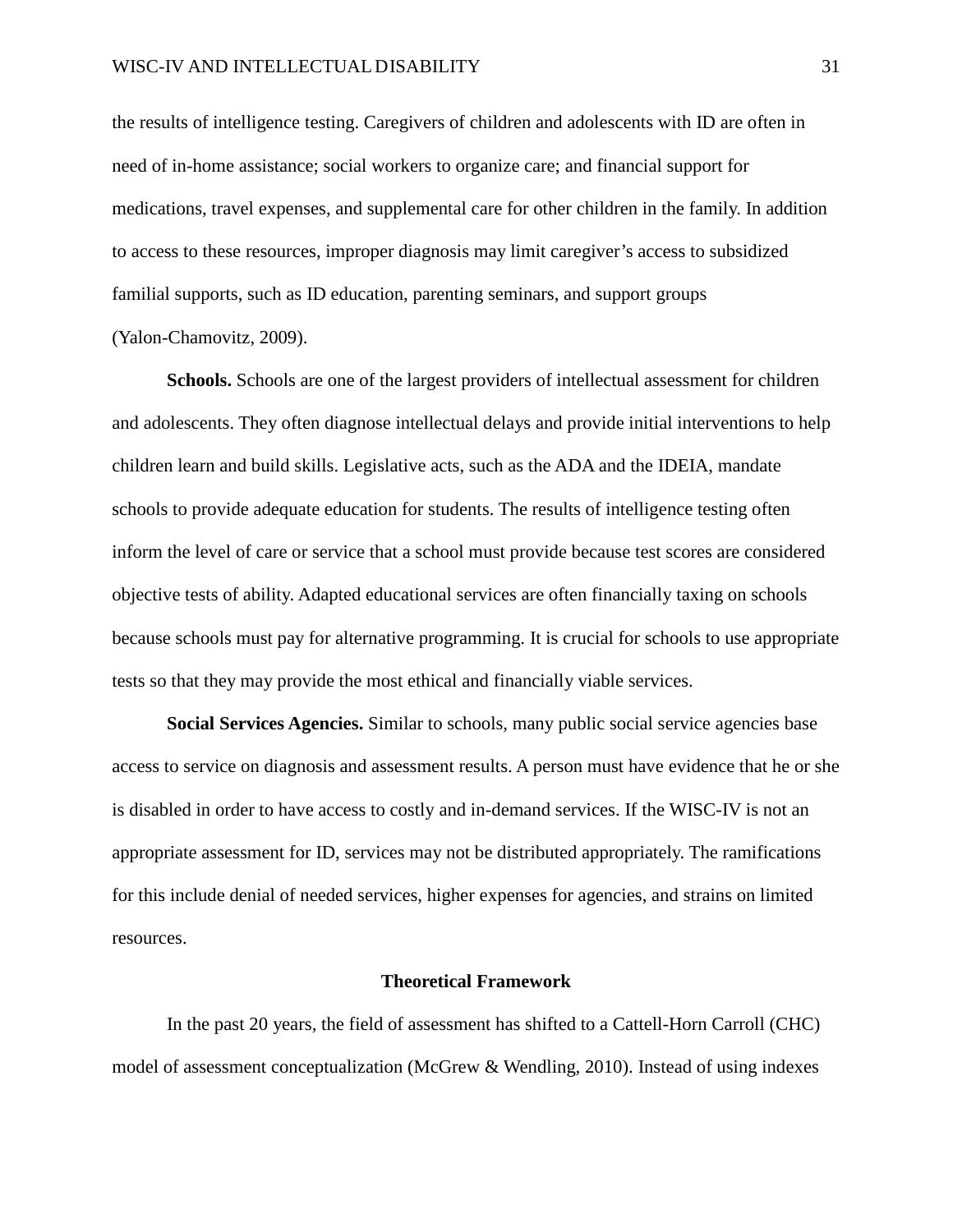and full-scale IQ (FSIQ) scores, the CHC model measures over 70 narrow abilities grouped into broad abilities (Newton & McGrew, 2010). Many modern IQ tests were developed or adapted to this model, including the Woodcock-Johnson Tests of Cognitive Abilities and the revised versions of Wechsler Adult Intelligence Scales. Unfortunately, as McGrew and Wendling highlight, much of the praise received for the CHC model is based on the highly integrated Woodcock-Johnson and does not necessarily translate well to the Wechsler four factor scales.

Additionally, a new model for diagnosing ID has emerged out of the Individuals with Disabilities Education Act (IDEA, 1990) that focuses on a student's Response to Intervention (RTI; Newton & McGrew, 2010). This three-tiered intervention model identifies students with learning challenges and providing schools a structured format to adapt curriculum to student needs. Supporters of the model posit that it provides superior identification of learning challenges, as well as a cost-effective method of supporting students with alternative educational needs (Dombrowski, Kamphaus, & Reynolds, 2004). Since RTI uses its own techniques to identify and define learning disabilities, there is a debate about the usefulness of intelligence testing with the RTI model. Some theorists suggest that the use of intelligence testing and a CHC model can complement the RTI model when designing interventions (Restori, Gresham, & Cook, 2008). Thus, although there are dissenting opinions about intelligence testing in modern assessment theory, determining the accuracy of the intelligence scales can still be useful.

The study is further informed by Yalon-Chamovitz's (2009) description of the accessibility needs of people with ID. Accessibility is defined as the availability of resources to the greatest possible number of people. Yalon-Chamovitz suggests that people with ID need accommodations for successful daily living. Specifically, people with ID need simple language, lower literacy expectations, a slower pace to complete tasks, and an elimination of stigma. These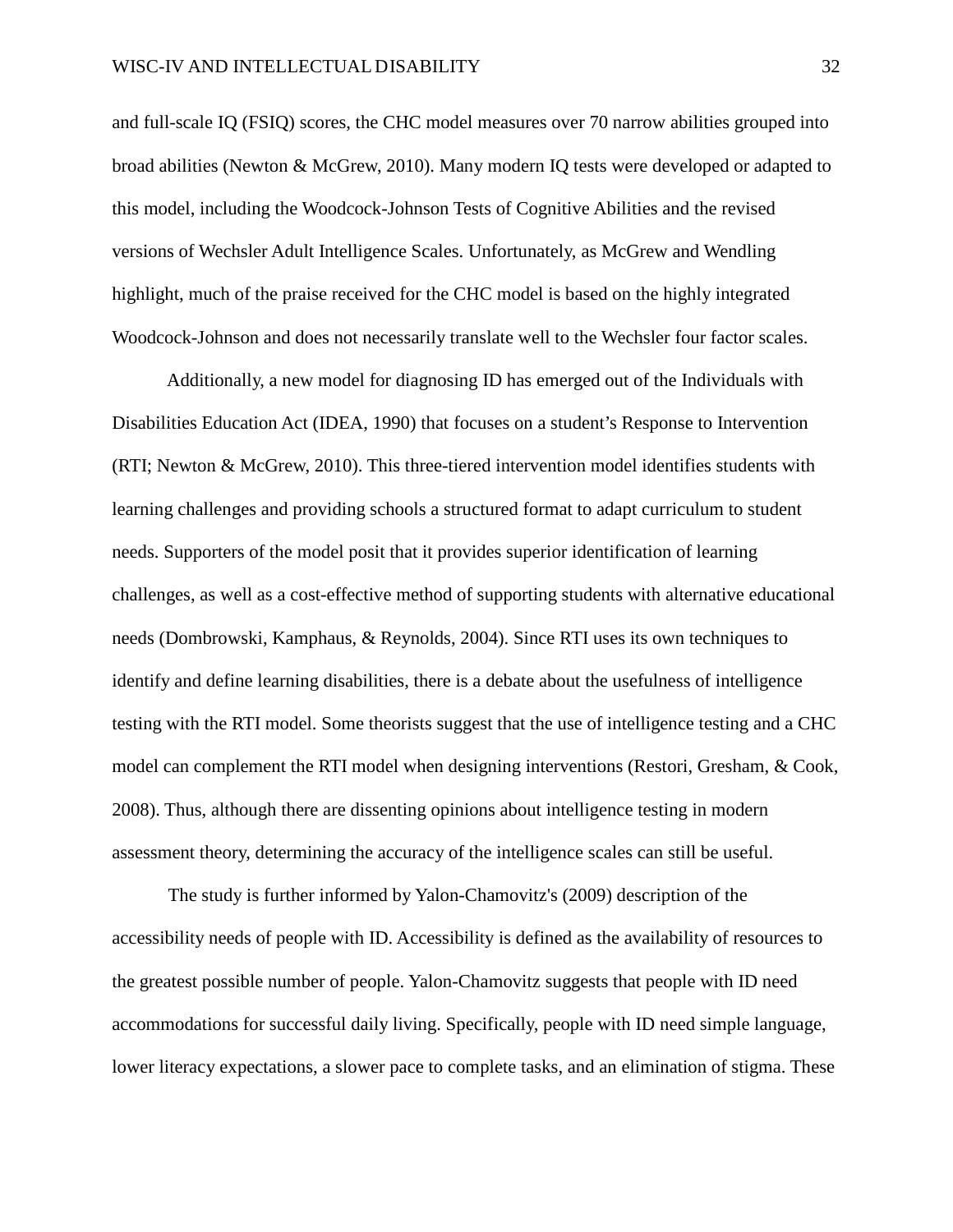accessibility needs are considered when assessing the WISC-IV's ability to accurately measure lower tiers of intellect.

#### **Summary**

The needs of people with ID have been made clear by Yalon-Chamovitz (2009) and supported by the ADA and IDEA (ADA, 2009; IDEA 2007). Even with changes in the DSM-5, intellectual assessment is a required component for individuals to be appropriately diagnosed and eligible for the described services. Additionally, as there is a change in models from a CHC model to a RTI model, it is crucial that the strengths and weaknesses of people with ID be understood fully in order for them to receive appropriate interventions.

Evidence against the appropriateness of the Wechsler four-factor model has been found in multiple studies in the United Kingdom that posit the four-factor model is inappropriate not only for individuals with ID (MacLean et. al., 2011; Whitaker, 2008; Whitaker, 2010) but potentially even for individuals with specific learning disabilities (Whitaker, 2005). Unfortunately, the evidence presented in these studies has not prevented (or may not be known to) American school systems, assessment agencies, and private practices from using Wechsler four-factor assessment tools to determine IQ and cognitive strengths and weaknesses of people with ID. Continued studies must be performed to see if the WAIS-IV has the same variance as the WAIS-III and to promote education on findings amongst assessors.

Research has consistently supported Whitaker's (2005) concerns about assessing people with low IQ with the WISC-III and WAIS-III. MacLean et al. (2011) found that the four-factor model used in the WAIS-III was not a good fit for people with low IQs. Since norming practices, floor thresholds, and models used have not changed from the WAIS-III to the WAIS-IV, it is likely that similar problems will be seen when using the new edition.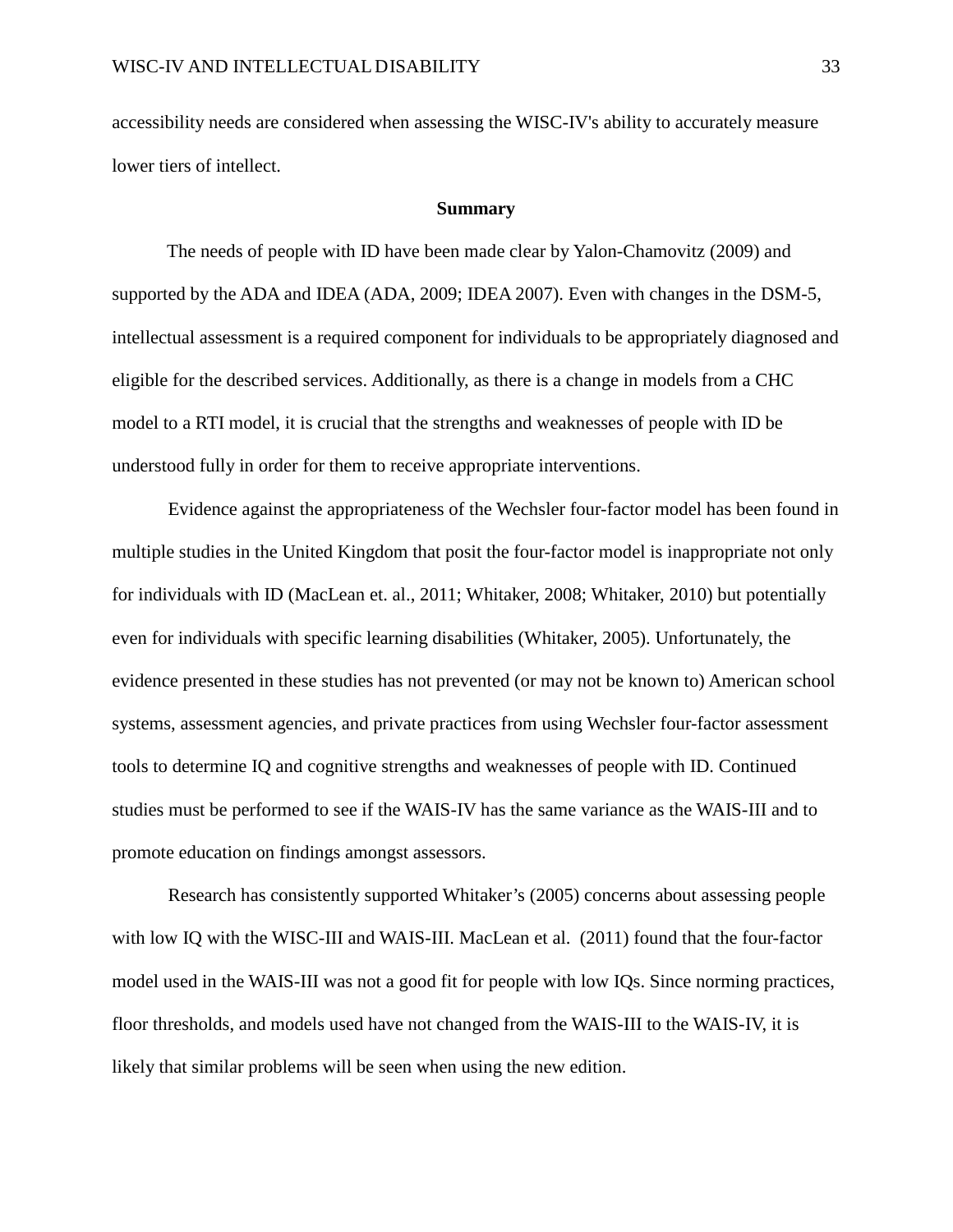Research has consistently shown that floor effects can be seen on multiple UK versions of the Wechsler intelligence tests, including the UK version of the WISC-IV (Whitaker & Gordon, 2012). The problems cited when assessing individuals with ID seem to be correlated more with Wechsler's process of scaling extremely low raw scores to 1 than with other variables. In order to see if these findings are unique to the UK version of the WISC-IV, Whitaker and Gordon's study (2012) was replicated using the US version of the WISC-IV.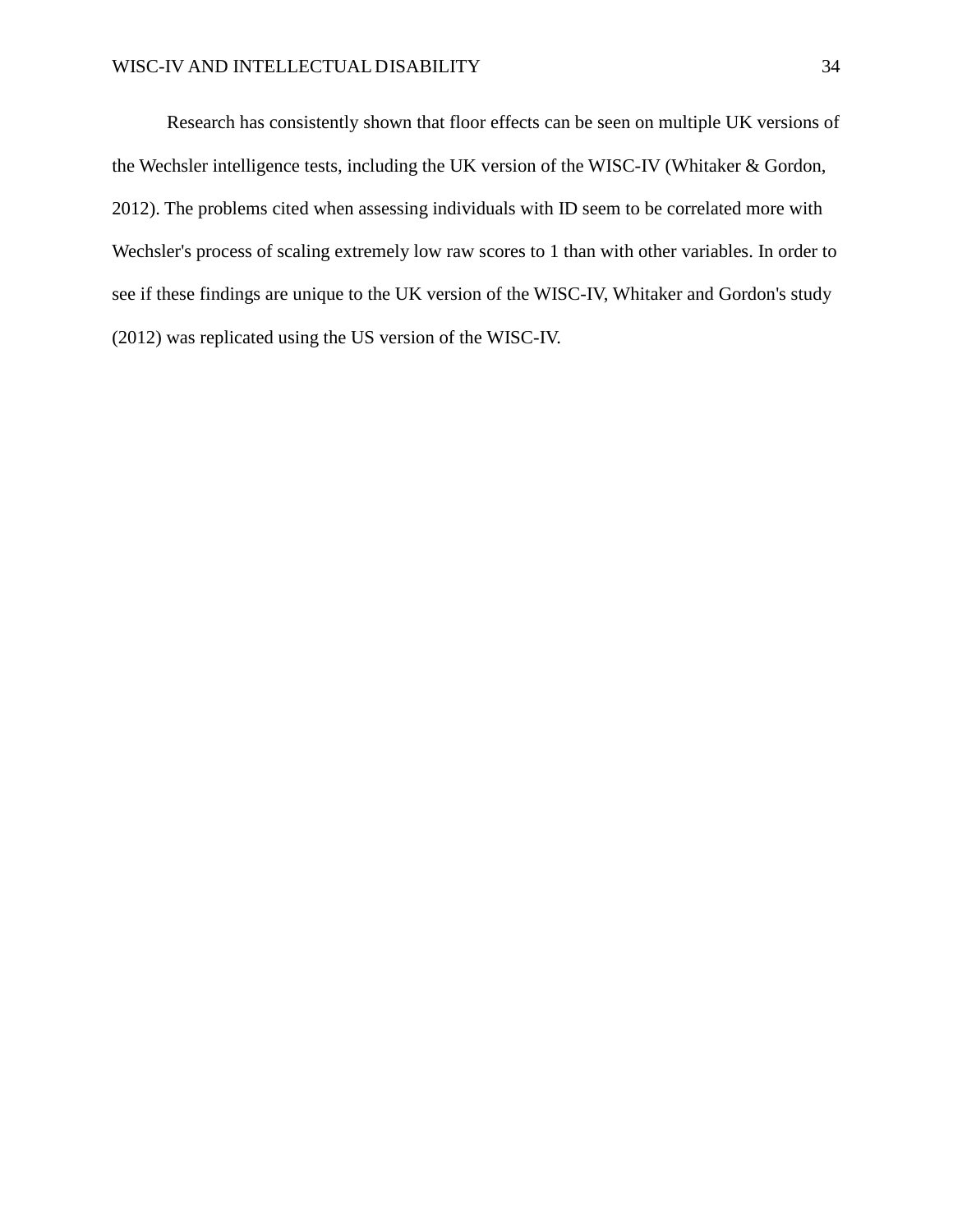#### **Chapter 3: Method**

I evaluated for floor effects in the WISC-IV when assessing children and adolescents with FSIQs below 70. Historical data were collected from de-identified schools in New Hampshire and Massachusetts. I used the adjusted scoring system proposed by Whitaker and Gordon (2012) to assess if the WISC-IV scoring system inflates the index and FSIQ scores of children and adolescents with intellectual disability (ID). Results of the study will be shared with the Social Security Determination Small Grants Program, in accordance with our grant agreement. This chapter describes the methodology for the study.

#### **Method of Assessment**

Whitaker and Gordon (2012) began creating their adjusted scoring system in England by using the data available in the scoring charts of *Wechsler Intelligence Scale for Children–Fourth Edition: Administration and Scoring Manual* (2003). Since the WISC-IV does not provide the equation they used to determine how raw scores would be converted to scaled scores, Whitaker and Gordon found an algorithm by plotting the mathematical relationship between the raw scores and scaled scores less than 10. Only scaled scores less than 10 were included because they felt the mathematical relationship would be simpler when only low scores were used. They observed that raw score to scaled score relationship did not continue as expected with very low raw scores, and that instead it stopped abruptly at the scaled score of one. They hypothesized that this represented the suspected floor effect. Figure 1 is a visual representation I created of one of the graphs using the Wechsler raw to scaled score tables.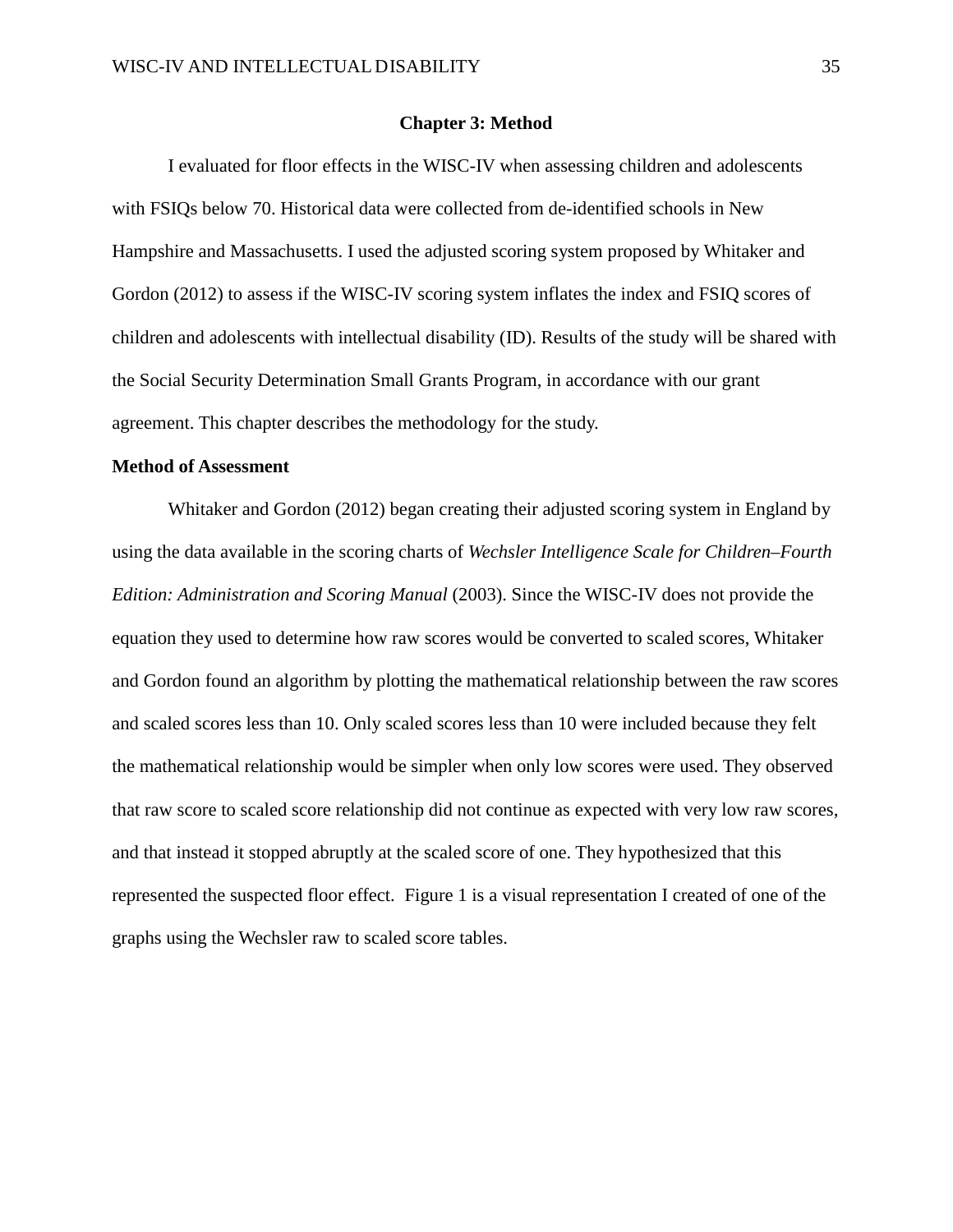

*Figure 1. Predicted line based on Wechsler raw to scaled score chart for Digit Span (DS), Ages 7:8 to 7:11*

Whitaker and Gordon (2012) created adjusted scaled scores by allowing the relationship between raw scores and scaled scores to continue below a scaled score of 1. For example, there is a linear mathematical relationship between raw scores and scaled scores on the subtest Digit Span for children aged 7 years, 8 months to 7 years, 11 months. Figure 1 shows that a straight line and a linear equation best fit the points provided by the WISC-IV conversion charts. I created Table 1 to show the 1:1 linear relationship between raw and scaled scores until it reaches low raw scores.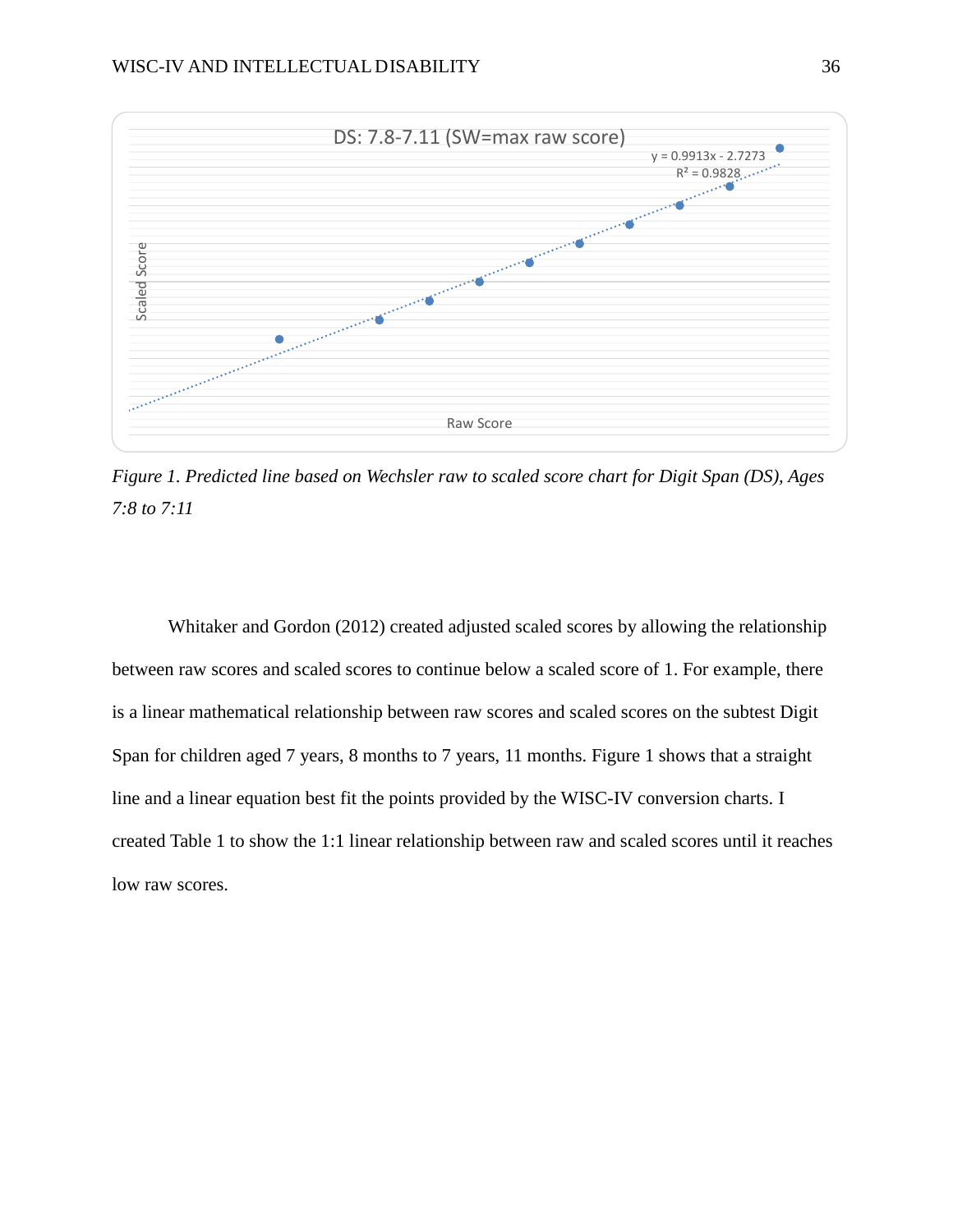### WISC-IV AND INTELLECTUAL DISABILITY 37

Table 1

| Raw Scores     | <b>Scaled Scores</b> |
|----------------|----------------------|
| 0              |                      |
|                |                      |
| $\mathfrak{D}$ |                      |
| 3              |                      |
| $\overline{4}$ | 2                    |
| 5              | $\overline{2}$       |
| 6              | 3                    |
|                | 4                    |
| 8              | 5                    |
| 9              | 6                    |
|                |                      |

*Raw to Scaled Score Conversion Guide for Digit Span, ages 7:8 to 7:11*

Whitaker and Wood (2012) continued the mathematical relationship found via the scores in the WISC-IV *Manual* (2003) to the very low raw scores. Where the WISC-IV does not allow scaled scores to go below 1, their adjusted scores did not have a lower limit. Table 2 shows how the scores were adjusted for Digit Span, ages 7 years, 8 months to 7 years, 11 months.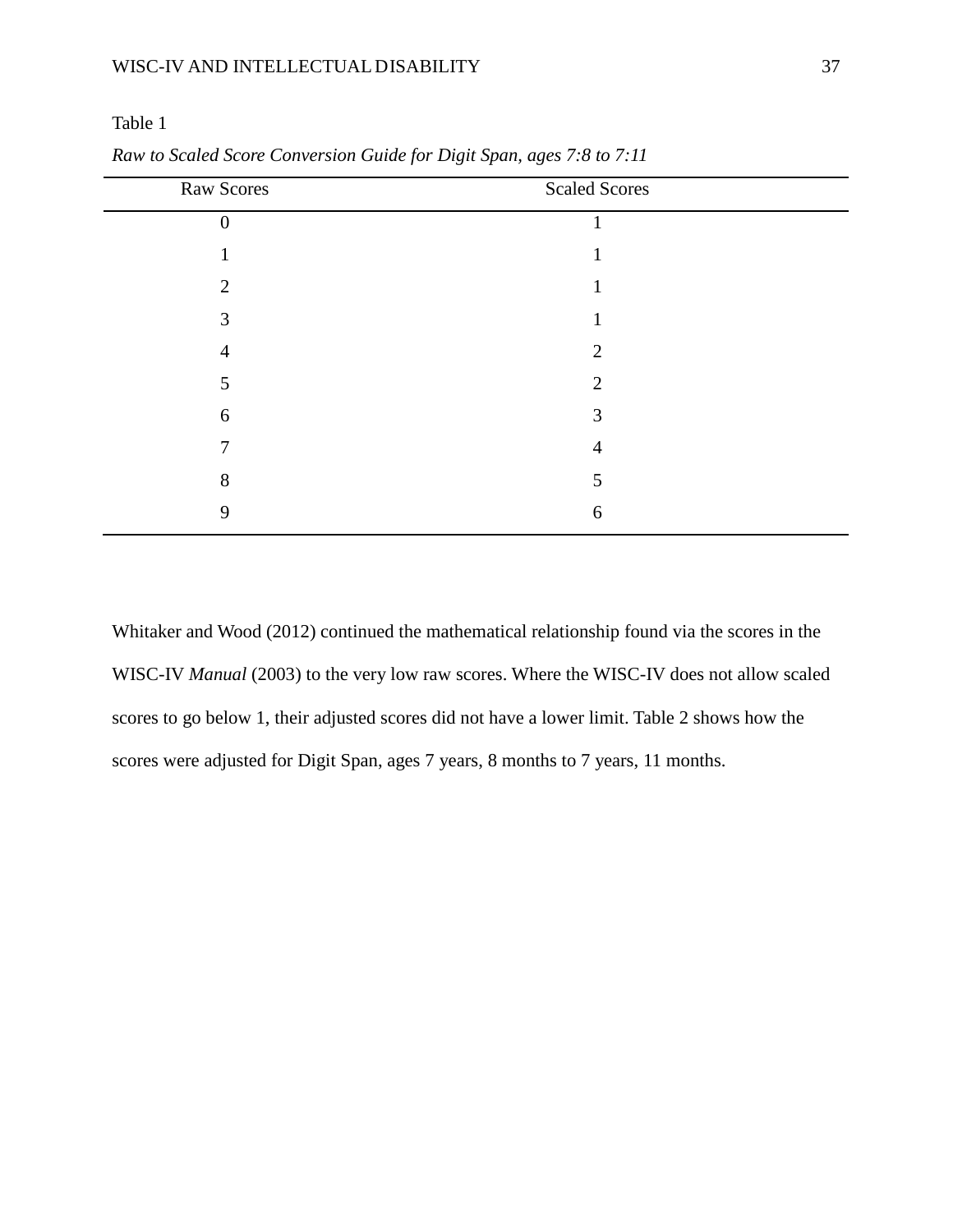| Raw Scores     | <b>Scaled Scores</b> |  |
|----------------|----------------------|--|
| $\overline{0}$ | $-1$                 |  |
|                | $\overline{0}$       |  |
| $\overline{2}$ | $\boldsymbol{0}$     |  |
| 3              |                      |  |
| 4              | $\overline{2}$       |  |
| 5              | 2                    |  |
| 6              | 3                    |  |
| π              | 4                    |  |
| 8              | 5                    |  |
| 9              | 6                    |  |
|                |                      |  |

*Whitaker and Gordon's (2012) Raw to Scaled Score Conversion Guide for Digit Span, ages 7:8 to 7:11*

Whitaker and Wood (2012) found that index and FSIQ scores were significantly lower when using the adjusted scores. Since the UK version of the WISC-IV is different than the U.S. version, I investigated whether similar results could be seen in the U.S. version of the WISC-IV. To do so, I replicated the aforementioned study and created another method of adjusting scores (see Data Analyses section).

**Setting.** The data were collected from assorted schools located in New Hampshire and Massachusetts. One set of data was collected from a southwestern New Hampshire school district that serves students from over 200 square miles, 14 school buildings, and approximately 4,200 students. The other set of data was collected from a suburban Massachusetts school for students with emotional, behavioral, and developmental disorders.

**Participants.** The sample consisted of 7 students who scored a FSIQ below 70 on the WISC-IV. Students were identified by their schools as needing intelligence testing for numerous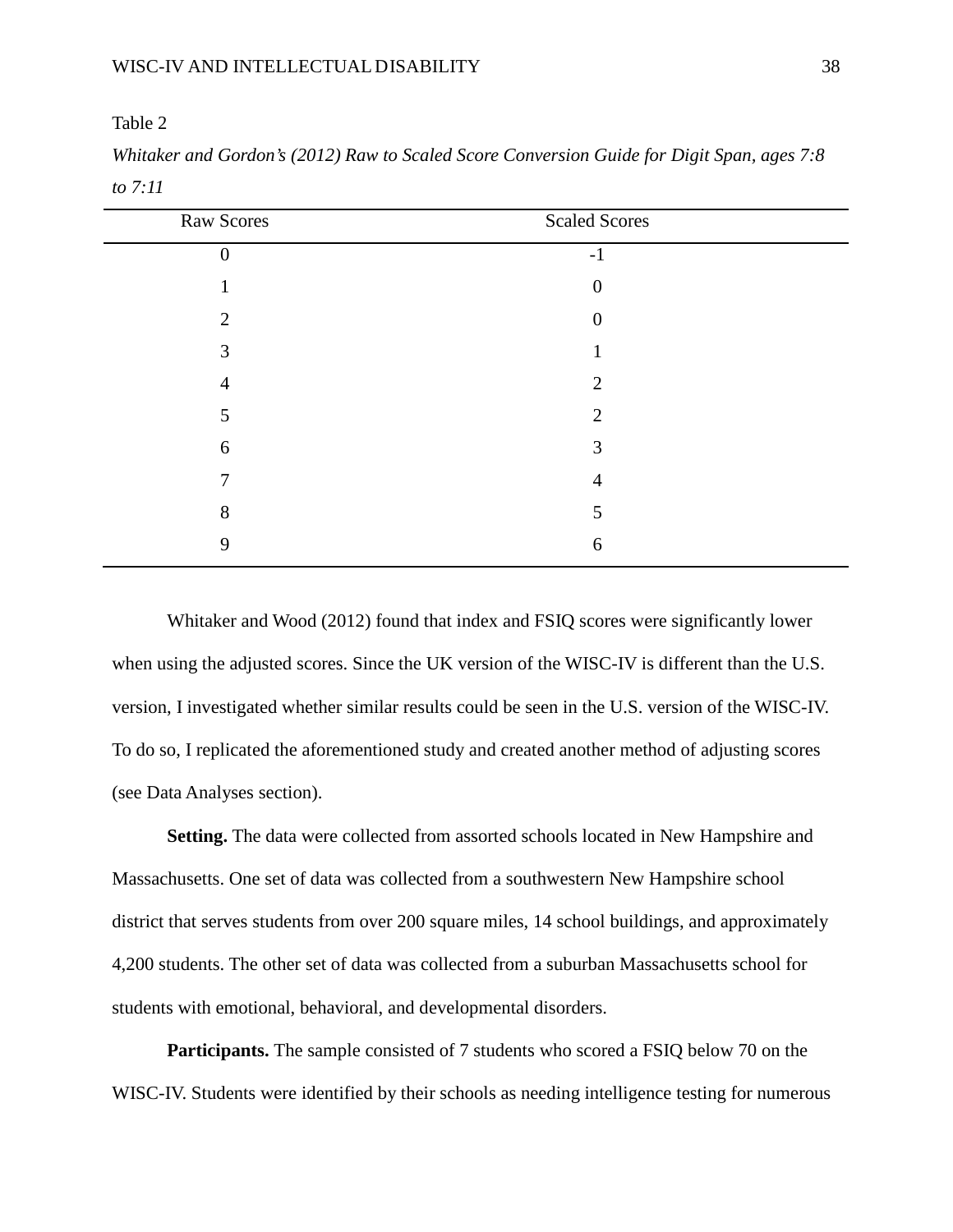reasons including, but not limited to, admission, overall poor academic achievement, concerns about particular areas of learning, or unexplained conduct problems. Participants ranged from the ages of 7 years, 8 months to 15 years, 10 months at the time of testing. I did not know gender, race, and socioeconomic status. Table 3 lists the ages and locations of each participant.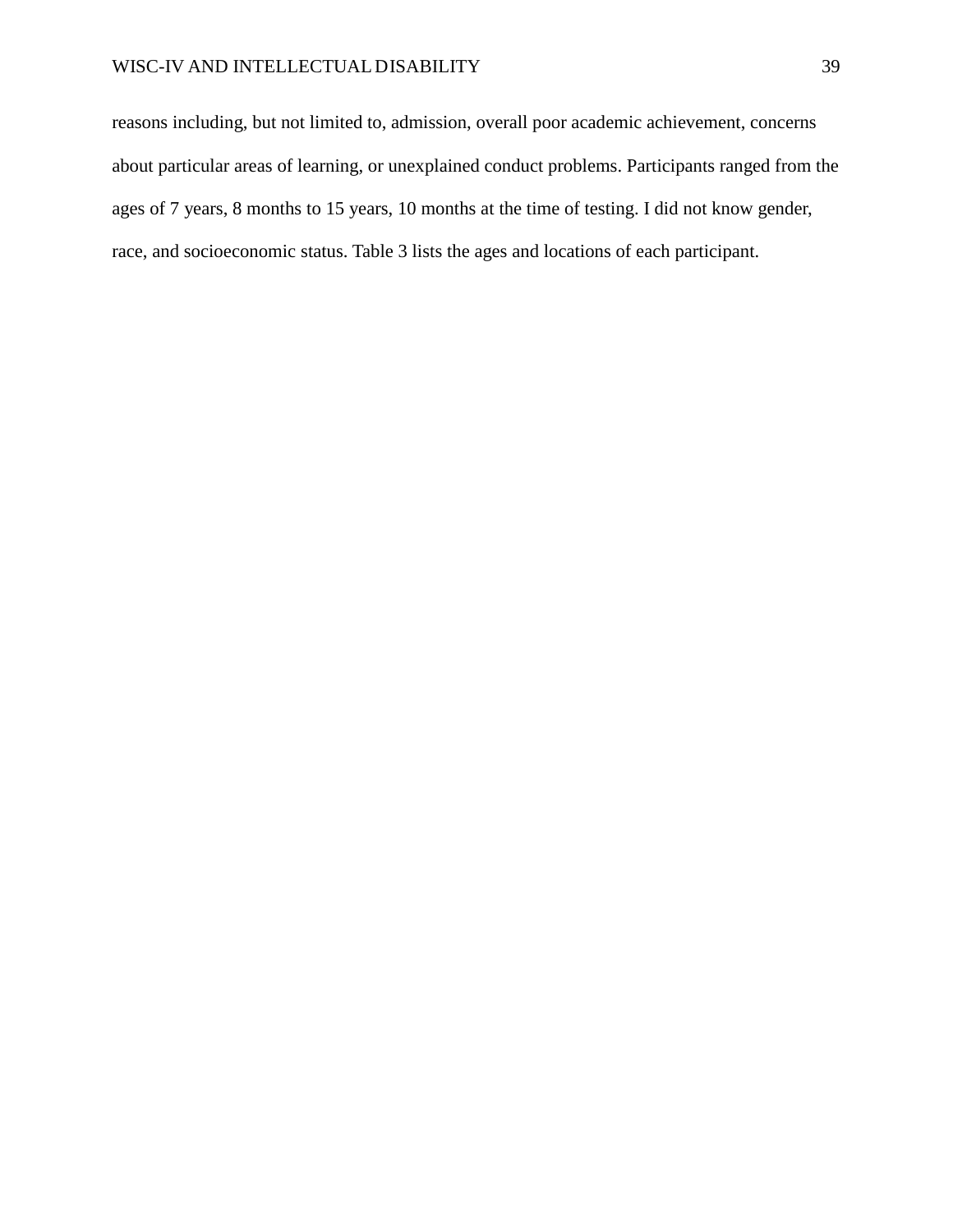|         | ID | Age                 | Location             |
|---------|----|---------------------|----------------------|
| Child 1 |    | 15 years, 10 months | New Hampshire        |
| Child 2 |    | 11 years, 8 months  | New Hampshire        |
| Child 3 |    | 7 years, 8 months   | <b>Massachusetts</b> |
| Child 4 |    | 9 years, 4 months   | <b>Massachusetts</b> |
| Child 5 |    | 12 years, 7 months  | <b>Massachusetts</b> |
| Child 6 |    | 8 years, 8 months   | <b>Massachusetts</b> |
| Child 7 |    | 8 years, 9 months   | <b>Massachusetts</b> |

| <b>Table</b> |  |
|--------------|--|
|              |  |

*Ages and Location of Each Child*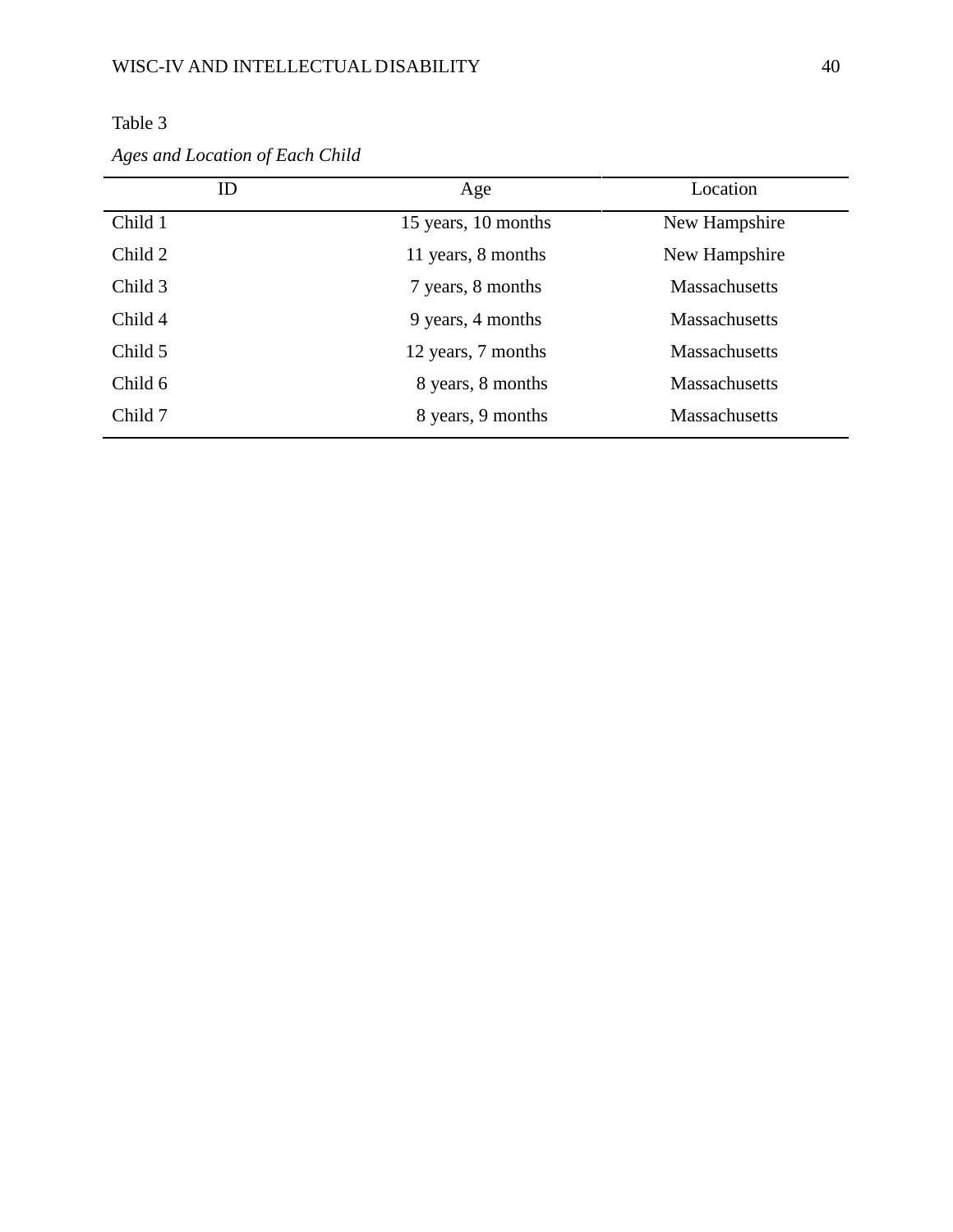**Measures.** Students were administered the Wechsler's Intelligence Scale for Children, fourth edition (WISC-IV; Wechsler, 2003). Participants had been administered the 10 core WISC-IV subtests as specified in the administration manual (Wechsler, 2003). Original scoring was done according Wechsler's protocol. Table 4 lists each of the subtests under its respective index.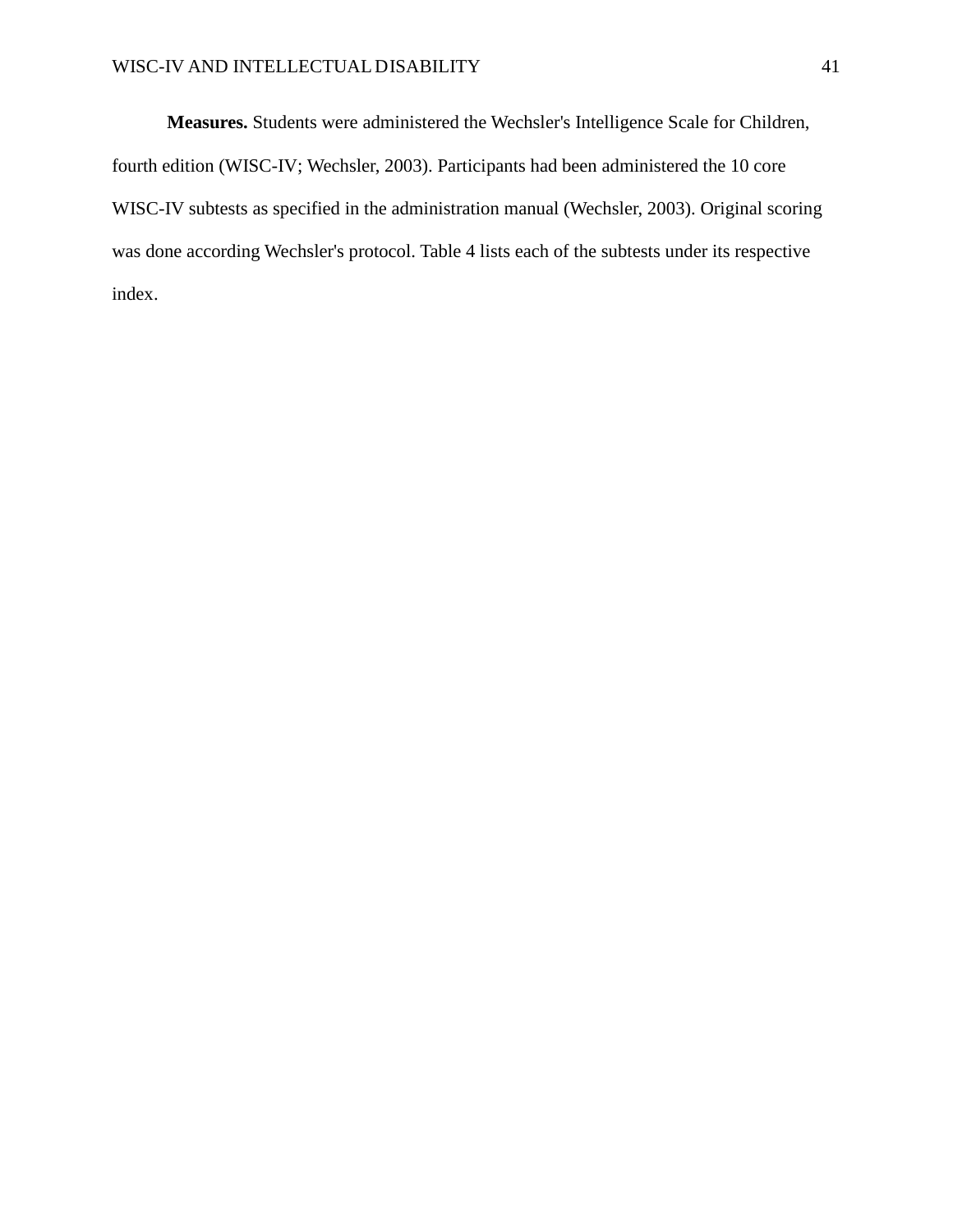*WISC-IV Indexes and Core Subtests*

### Verbal Comprehension Index

Vocabulary

**Similarities** 

Comprehension

Perceptual Reasoning Index

Block Design

Picture Concepts

Matrix Reasoning

Working Memory Index

Digit Span

Letter-Number Sequencing

Processing Speed Index

Coding

Symbol Search

**Procedures.** Per APA's ethical codes (American Educational Research Association, American Psychological Association, & National Council on Measurement in Education, 1999), each school gave permission to access archived data of children and adolescents without parental consent because the data were owned by the schools for administrative reasons (See Appendix A for IRB approval). By giving permission to access their test data, the schools received the findings of the study.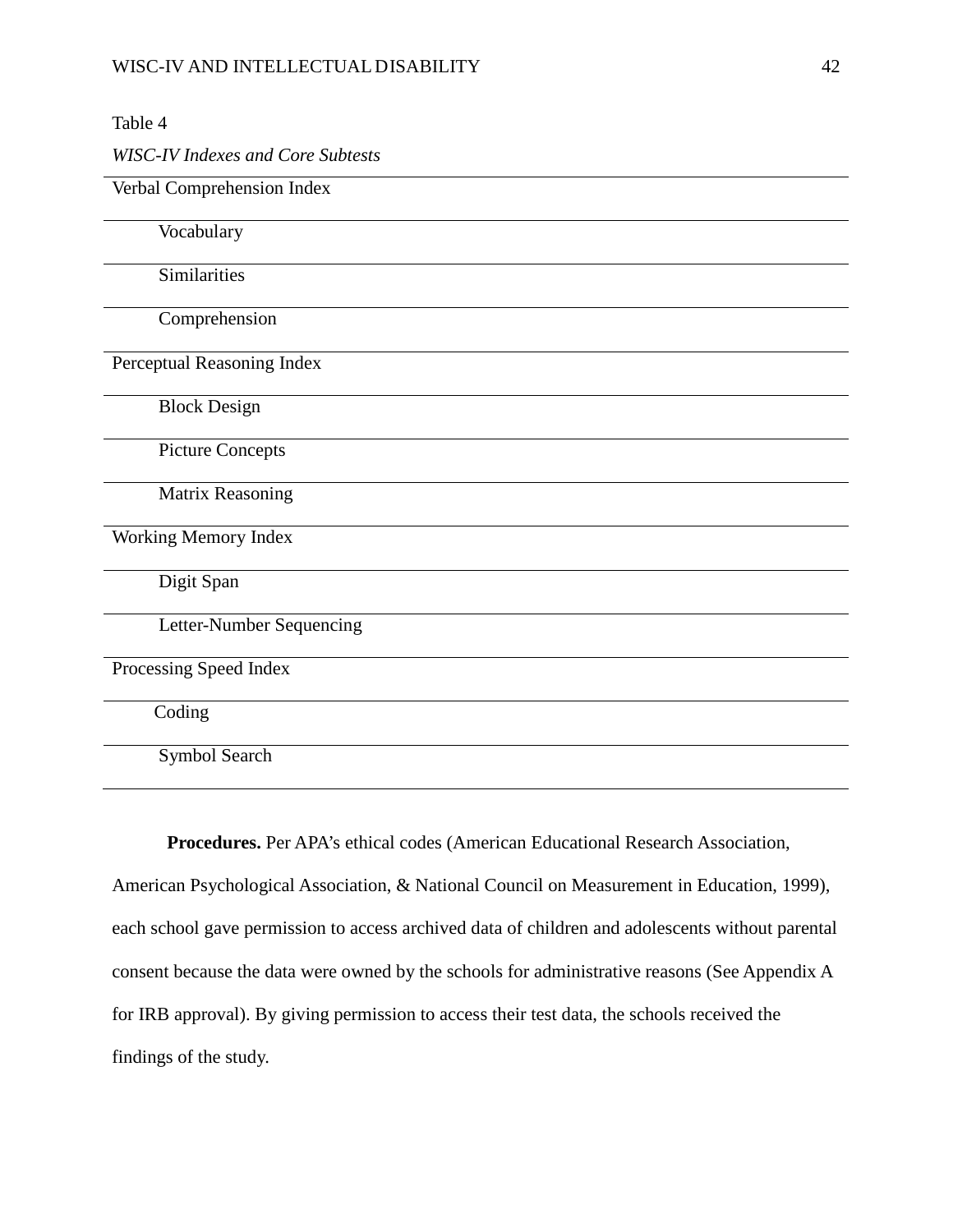In order to protect the identities of the students whose tests were used in the study, all WISC-IV protocols were de-identified prior to coming into my possession. Physical protocols were linked with electronic data using randomly assigned numbers. Raw, scaled, index, and FSIQ scores were recorded from the WISC-IV protocols into a password-protected Microsoft Excel file. The hard copies of de-identified assessment protocols were stored in a locked filing cabinet at my residence.

#### **Research Hypotheses**

The research hypotheses for the study were as follows:

1. Hidden floor effects observed in the UK versions of Wechsler intelligence tests will be seen in the current study's New England sample.

2. Index and FSIQ scores will be significantly lower using adjusted scores than Wechsler scores.

3. A significant number of students who did not meet diagnostic testing criteria for an ID diagnosis will now meet criteria.

#### **Data Analyses**

The methods of analysis were informed by the research of Whitaker and Gordon (2012), and were performed with the support of Wright State University's Statistical Consulting Center. Two sets of adjusted scores were created for subtests receiving a scaled score of 1. The first set was made using the exact method of Whitaker and Gordon (2012). The second set (referred heretofore as Lanza's adjusted scores) was informed by Whitaker and Gordon, but was modified.

Whitaker and Gordon's (2012) adjusted scores were created by finding the mathematical relationship between the WISC-IV (U.S. version) raw scores to scaled scores for each subtest receiving a scaled score of 1. It is important to note that many subtests have a range of raw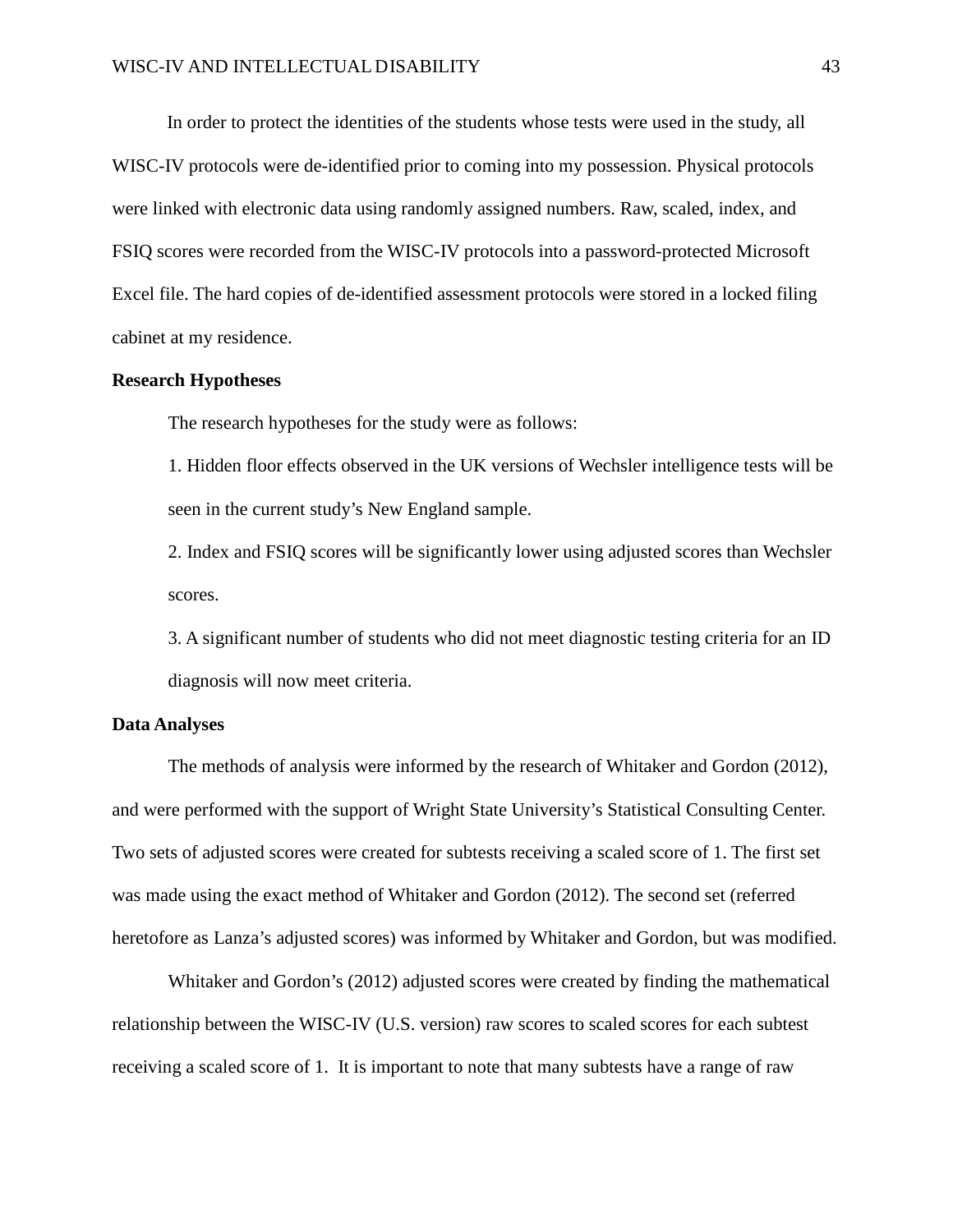scores that convert to the same scaled score. In this instance, Whitaker and Gordon took the highest score of the raw score range to graph (personal communication, August 20, 2013). For example, if raw scores 0 to 3 received a scaled score of 1, Whitaker and Gordon (2012) plotted the relationship between a raw score of 3 and a scaled score of 1.

I modified their method and used the mean of the raw scores in the range when calculating the mathematical relationship between raw scores and scaled scores. I considered that the highest raw score might not best represent the scaled score. Instead, I used the average raw score to correlate with each scaled score in order to represent the mean raw score value of each scaled score. For example, if raw scores 0 to 3 received a scaled score of 1, I plotted the relationship between a raw score of 2 (the integer closest to the mean of raw scores 0, 1, 2, and 3) and a scaled score of 1.

The raw and scaled scores were graphed using Microsoft Excel for both Whitaker and Gordon, and Lanza's adjusted scores. Using regression analysis, Microsoft Excel identified the slope of the line that best fit the plotted points. This provided an algorithm for where the line would continue should it be allowed to continue past a scaled score of 1. Index and FSIQ scores were then calculated using the new scaled scores according to Wechsler scoring system and norms tables. Table 5 lists the formulae found for each subtest requiring an adjusted score.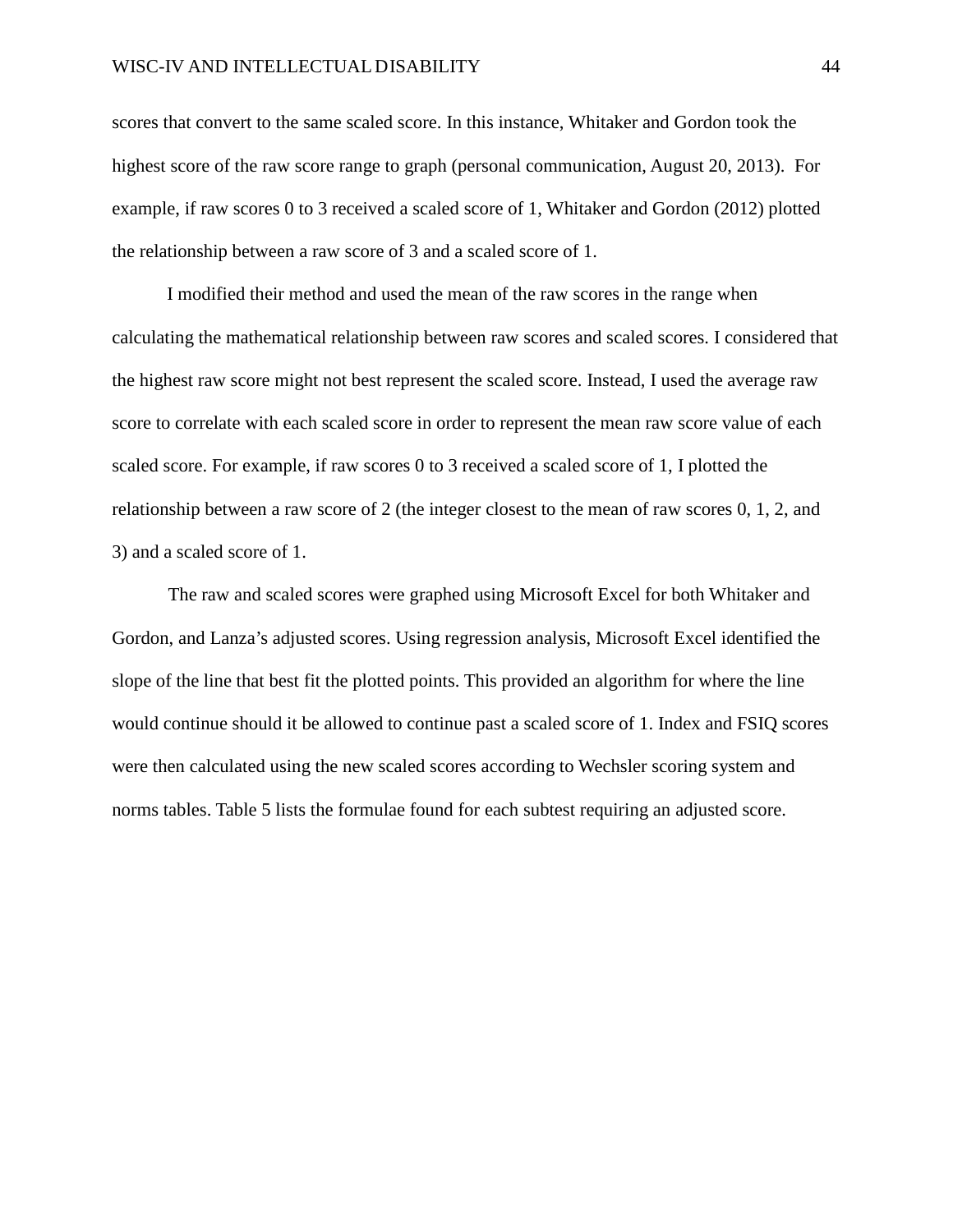| Formulae for Creating Adjusted Scaled Scores |  |  |  |  |
|----------------------------------------------|--|--|--|--|
|----------------------------------------------|--|--|--|--|

| Subtest                 | Age          | Algorithm for Whitaker and                                                         | Algorithm for Lanza's Adjusted                                           |
|-------------------------|--------------|------------------------------------------------------------------------------------|--------------------------------------------------------------------------|
|                         | Group        | Gordon's Adjusted Scores                                                           | Scores                                                                   |
| Vocabulary              | $11:8-11:11$ | $y = 0.3636x - 3.5542$                                                             | $y = 0.3701x - 3.4377$                                                   |
|                         |              | $R^2 = 0.9983$                                                                     | $R^2 = 0.997$                                                            |
| Comprehension $9:4-9:7$ |              | $y = 0.5687x - 1.7222$                                                             | $y = 0.5824x - 1.6928$                                                   |
|                         |              | $R^2 = 0.996$                                                                      | $R^2 = 0.9972$                                                           |
| Comprehension           | $11:8-11:11$ | $y = 0.5539x - 3.5285$                                                             | $y = 0.5558x - 3.3653$                                                   |
|                         |              | $R^2 = 0.997$                                                                      | $R^2 = 0.9988$                                                           |
| Matrix                  | $11:8-11:11$ |                                                                                    | $y = 0.0021x^{2} + 0.4762x - 1.969$ $y = 0.0015x^{2} + 0.5012x - 1.9635$ |
| Reasoning               |              | $R^2 = 0.9981$                                                                     | $R^2 = 0.9988$                                                           |
| Digit Span              | $7:8 - 7:11$ | $y = 0.9913x - 2.7273$                                                             | $y = 0.9727x - 2.5217$                                                   |
|                         |              | $R^2 = 0.9828$                                                                     | $R^2 = 0.9832$                                                           |
| Digit Span              | $11:8-11:11$ | $y = x - 6$                                                                        | $y = x - 6$                                                              |
|                         |              | $R^2 = 1$                                                                          | $R^2=1$                                                                  |
| Letter-Number           |              | 11:8-11:11 $y = 0.0321x^{2} + 0.0688x - 0.346$ $y = 0.027x^{2} + 0.1737x - 0.7363$ |                                                                          |
| Sequencing              |              | $R^2 = 0.9967$                                                                     | $R^2 = 0.9966$                                                           |
| Coding                  | $8:8-8:11$   | $y = 0.2941x - 1.4103$                                                             | $y = 0.2945x - 1.0813$                                                   |
|                         |              | $R^2 = 0.9962$                                                                     | $R^2 = 0.9985$                                                           |
| Coding                  | $11:8-11:11$ | $y = 0.2687x - 4.3091$                                                             | $y = 0.0031x^{2} + 0.0345x +$                                            |
|                         |              | $R^2 = 0.9984$                                                                     | 0.1833                                                                   |
|                         |              |                                                                                    | $R^2 = 0.9948$                                                           |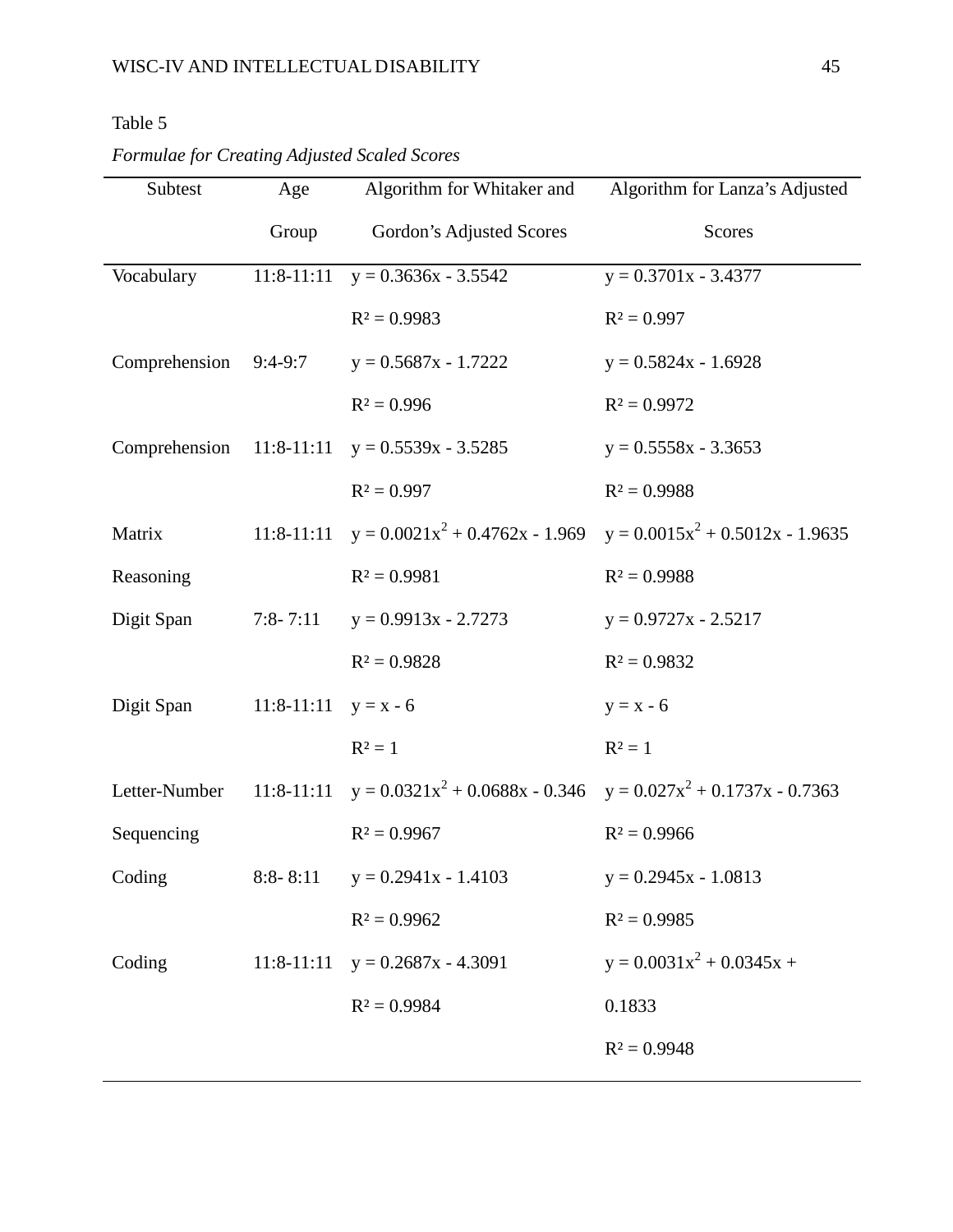| Subtest       | Age          | Algorithm for Whitaker and                                              | Algorithm for Lanza's Adjusted       |
|---------------|--------------|-------------------------------------------------------------------------|--------------------------------------|
|               | Group        | Gordon's Adjusted Scores                                                | <b>Scores</b>                        |
| Coding        | $15:8-$      | $y = 0.2248x - 6.0339$                                                  | $y = 0.2315x - 6.0166$               |
|               | 15:10        | $R^2 = 0.9988$                                                          | $R^2 = 0.9968$                       |
| Symbol Search | $11:8-11:11$ | $y = -0.004x^{2} + 0.6109x - 3.342$ $y = -0.0068x^{2} + 0.7129x - 3.96$ |                                      |
|               |              | $R^2 = 0.9966$                                                          | $R^2 = 0.9966$                       |
| Symbol Search | $12:4-12:7$  | $y = -0.0029x^{2} + 0.577x$                                             | $y = -0.0044x^{2} + 0.6383x -$       |
|               |              | 3.9768                                                                  | 4.3093                               |
|               |              | $R^2 = 0.999$                                                           | $R^2 = 0.9995$                       |
| Symbol Search | $15:8-$      | $y = -0.0044x^{2} + 0.6334x -$                                          | $y = -0.0059x^{2} + 0.716x - 7.7435$ |
|               | 15:10        | 6.9781                                                                  | $R^2 = 0.9993$                       |
|               |              | $R^2 = 0.9986$                                                          |                                      |

Adjusted scaled scores were created for subtests on which a student obtained a scaled score of 0. Adjusted scaled scores for other subtests were not calculated since they would not be used in the study sample. Although the Lanza adjusted score equations were all different from the Whitaker and Gordon adjusted score equations, it is important to note that this did not necessarily create differences in the two adjusted scoring systems. This is discussed further in the Results chapter.

Adjusted scores were then added together to create the Sum of Scaled Scores for each index and for the FSIQ. Occasionally, new index scores could not be calculated using the Wechsler scoring charts because they were too low. When this happened, new index scores were created using a very similar process as the creation of adjusted scores. The mathematical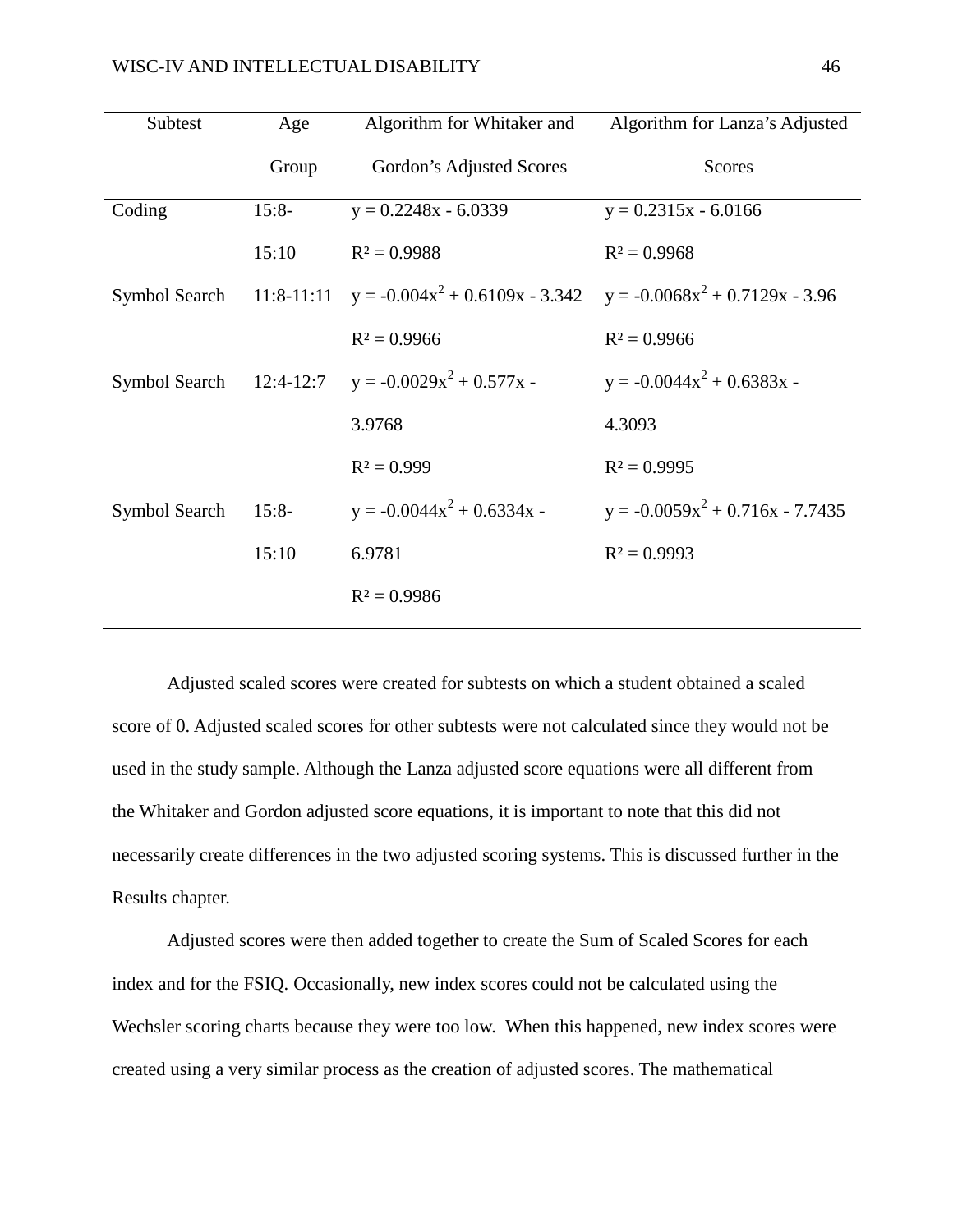relationship between the sums of the scaled scores was plotted with the index scores to produce an equation. The equation was then used to predict what the index score would be if lower scaled scores had been available in the original Wechsler scoring.

Once new FSIQ and index scores were created for each sample, the Wechsler scores and adjusted scores were compared using two-tailed paired-sample *t*-tests. In order to determine differences between the Wechsler and both the Lanza adjusted scores and Whitaker and Gordon (2012) adjusted scores, the data were analyzed using Microsoft 10 Excel and Statistical Package for the Social Sciences, version 20 (SPSS 20). Both Whitaker and Gordon's and Lanza's adjusted scores were run as "post" scores to see if both score adjustment procedures created significant difference in the FSIQ and index scores.

#### **Summary**

The study evaluated for a hidden floor effect in the U.S. version of the WISC-IV. Evidence supports that the Wechsler four-factor model poses problems to assessing the IQ of children and adolescents with ID, although no study exists specifically that evaluates the U.S. version of the WISC-IV with regard to suggested problems. Findings from the study can be used to promote more appropriate assessment in organizations that diagnose and allocate services to children and adolescents with ID. As a result, more appropriate services can be provided to children, their families, and schools.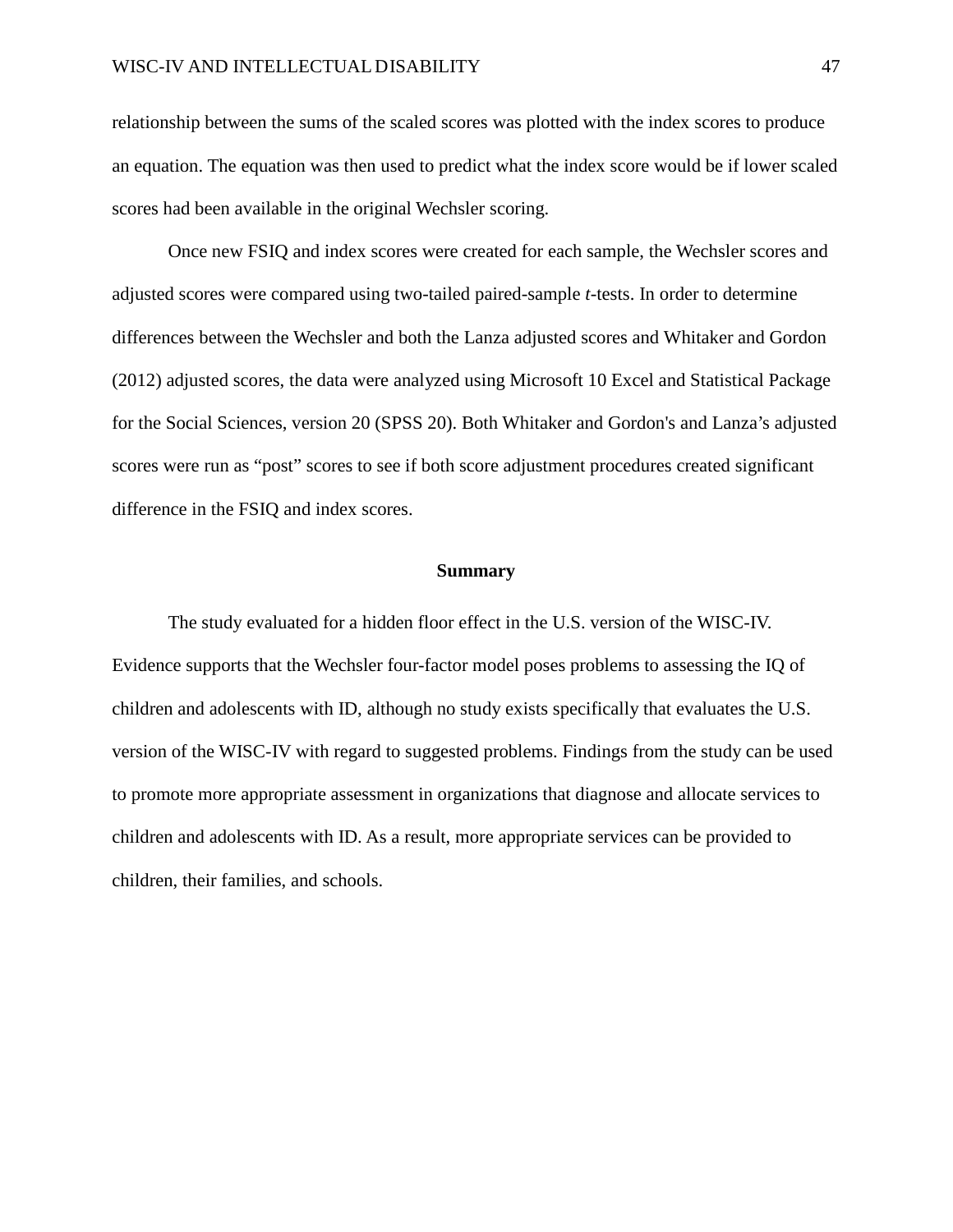#### **Chapter 4: Results**

Analyses for the study were performed on 7, WISC-IV protocols of students. Adjusted scores were created using the same process as Whitaker and Gordon (2012). Additional consultation was sought from direct communication with Simon Whitaker to better understand the methodology of Whitaker and Gordon. Analyses for the study were done with the support of Wright State University's Statistical Consulting Center.

#### **Tests of Major Hypotheses**

#### **Rescoring Protocols Using Adjusted Scores**

Each protocol was rescored using Whitaker and Gordon Adjusted Scores and Lanza Adjusted Scores. Out of the seven total protocols used in this study, a total of four had changes to their index scores using an adjusted scoring system. Two had had changes in index scores using Lanza's adjusted scores, and four had changes using Whitaker and Gordon's (2012) adjusted scores. One of the protocols had no difference in scores with either method. A total of three protocols had changes to their FSIQ using an alternative scoring method. The Wechsler, Whitaker and Gordon adjusted, and Lanza adjusted scores are listed in the tables 6 through 12 below.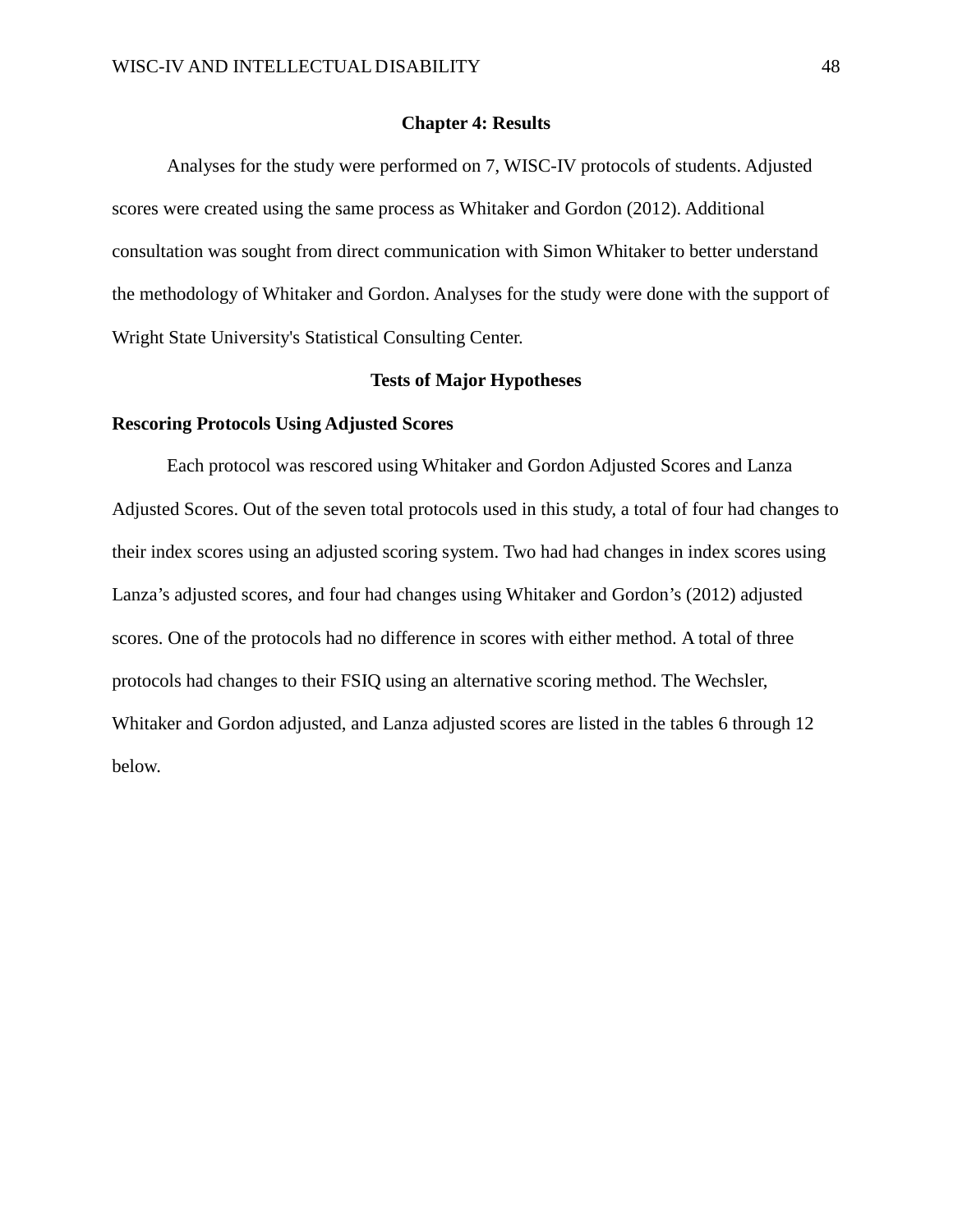| Subtest/Index           | <b>Raw Scores</b> | Wechsler       | Whitaker & Gordon      | Lanza Adjusted  |
|-------------------------|-------------------|----------------|------------------------|-----------------|
|                         |                   | Scores         | <b>Adjusted Scores</b> | Scores          |
| <b>VCI</b>              |                   | 81             | 81                     | $\overline{81}$ |
| Vocabulary              | 28                | $\overline{4}$ | $\overline{4}$         | $\overline{4}$  |
| Similarities            | 24                | $8\,$          | 8                      | 8               |
| Comprehension           | 27                | $8\,$          | 8                      | 8               |
| PRI                     |                   | 75             | 75                     | 75              |
| <b>Block Design</b>     | 30                | 6              | 6                      | 6               |
| <b>Picture Concepts</b> | 18                | $8\,$          | $8\,$                  | 8               |
| Matrix Reasoning        | 15                | $\overline{4}$ | $\overline{4}$         | $\overline{4}$  |
| <b>WMI</b>              |                   | 68             | 68                     | 68              |
| Digit Span              | 11                | 3              | 3                      | 3               |
| Letter-Number           | 15                | 6              | 6                      | 6               |
| Sequencing              |                   |                |                        |                 |
| PSI                     |                   | 50             | 45*                    | $45*$           |
| Coding                  | 23                | $\mathbf{1}$   | $-1*$                  | $-1*$           |
| Symbol Search           | 14                | $\mathbf{1}$   | $-1*$                  | $-1*$           |
| <b>FSIQ</b>             |                   | 63             | $60*$                  | $60*$           |

# *Child 1 Wechsler, Whitaker and Gordon Adjusted, and Lanza Adjusted Subtest Scores*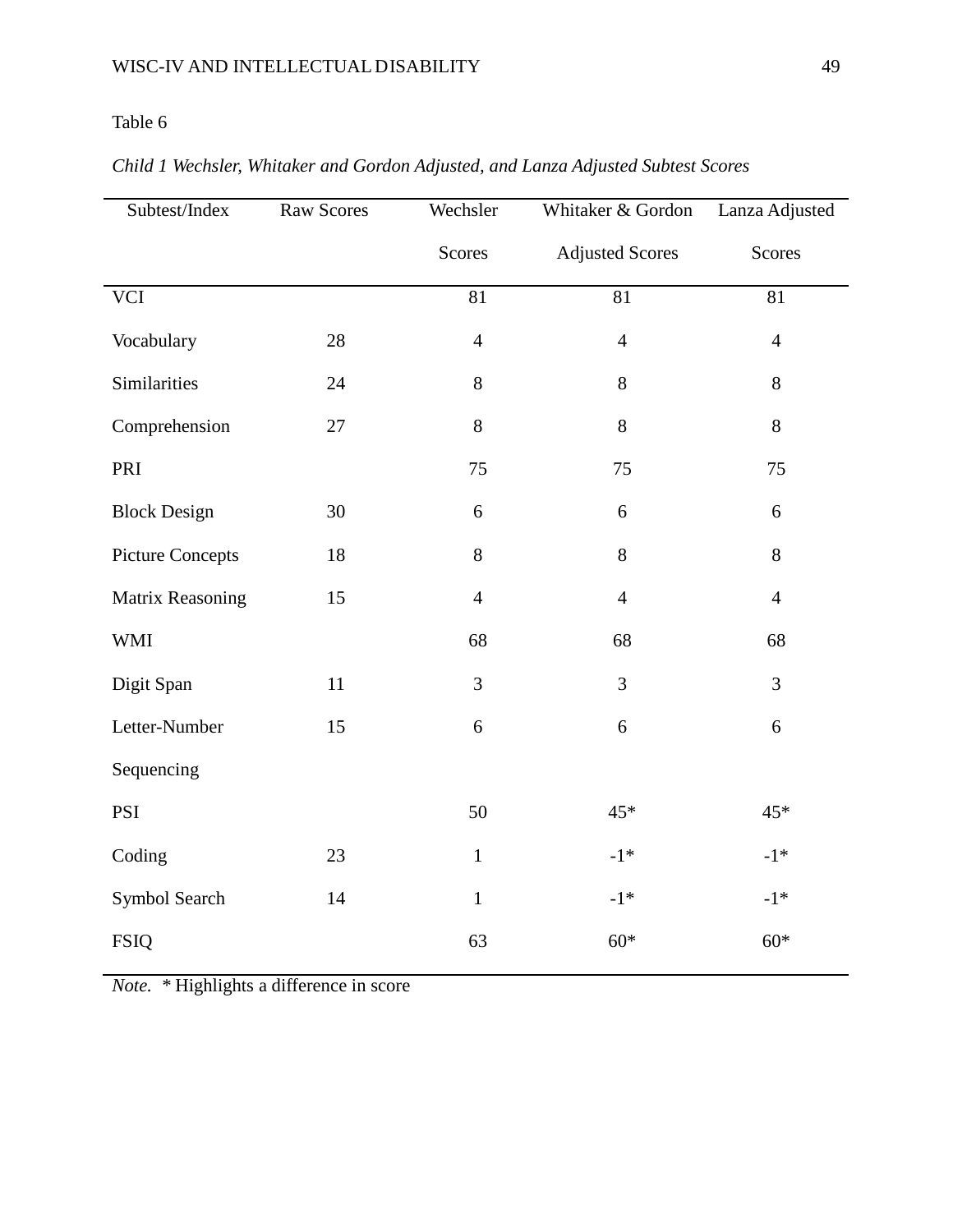| Subtest/Index           | Raw Scores       | Wechsler       | Whitaker & Gordon      | Lanza Adjusted |
|-------------------------|------------------|----------------|------------------------|----------------|
|                         |                  | Scores         | <b>Adjusted Scores</b> | Scores         |
| <b>VCI</b>              |                  | 53             | $47*$                  | 53             |
| Vocabulary              | 11               | $\mathbf{1}$   | $0*$                   | $\mathbf{1}$   |
| Similarities            | $\overline{7}$   | $\overline{4}$ | $\overline{4}$         | $\overline{4}$ |
| Comprehension           | $\overline{7}$   | $\mathbf{1}$   | $0^*$                  | $\mathbf{1}$   |
| PRI                     |                  | 57             | 57                     | 57             |
| <b>Block Design</b>     | 18               | 5              | 5                      | 5              |
| <b>Picture Concepts</b> | 10               | 3              | 3                      | 3              |
| Matrix Reasoning        | 6                | $\mathbf{1}$   | $\mathbf{1}$           | $\mathbf{1}$   |
| <b>WMI</b>              |                  | 50             | $42*$                  | $40*$          |
| Digit Span              | $\overline{4}$   | $\mathbf{1}$   | $-2*$                  | $-2*$          |
| Letter-Number           | $\boldsymbol{0}$ | $\mathbf{1}$   | $0*$                   | $-1*$          |
| Sequencing              |                  |                |                        |                |
| PSI                     |                  | 50             | $42*$                  | $40*$          |
| Coding                  | 16               | $\mathbf{1}$   | $0*$                   | $2*$           |
| Symbol Search           | 6                | $\mathbf{1}$   | $0*$                   | $0*$           |
| <b>FSIQ</b>             |                  | 43             | $40*$                  | $40*$          |

# *Child 2 Wechsler, Whitaker and Gordon Adjusted, and Lanza Adjusted Subtest Scores*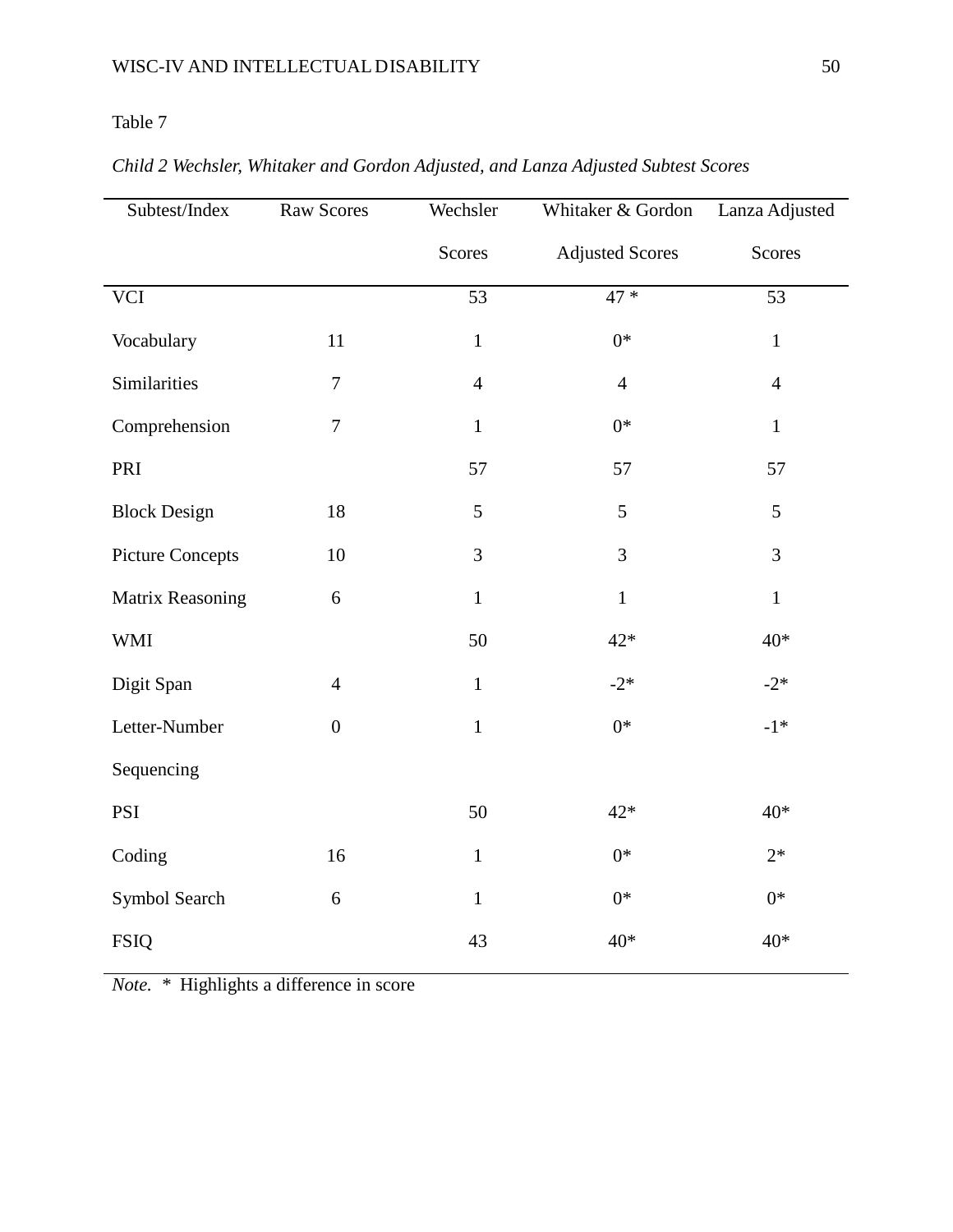| Subtest/Index           | Raw Scores     | Wechsler       | Whitaker & Gordon      | Lanza Adjusted |
|-------------------------|----------------|----------------|------------------------|----------------|
|                         |                | Scores         | <b>Adjusted Scores</b> | Scores         |
| <b>VCI</b>              |                | 75             | 75                     | 75             |
| Vocabulary              | 13             | 5              | 5                      | 5              |
| Similarities            | 10             | $8\,$          | $8\,$                  | $8\,$          |
| Comprehension           | $\overline{7}$ | $\overline{4}$ | $\overline{4}$         | $\overline{4}$ |
| PRI                     |                | 67             | 67                     | 67             |
| <b>Block Design</b>     | 3              | 3              | 3                      | $\overline{3}$ |
| <b>Picture Concepts</b> | $8\,$          | 6              | 6                      | 6              |
| Matrix Reasoning        | $\overline{7}$ | 5              | 5                      | 5              |
| <b>WMI</b>              |                | 65             | 65                     | 65             |
| Digit Span              | 3              | $\mathbf{1}$   | $\mathbf{1}$           | $\mathbf{1}$   |
| Letter-Number           | 8              | $\overline{7}$ | $\overline{7}$         | $\overline{7}$ |
| Sequencing              |                |                |                        |                |
| PSI                     |                | 75             | 75                     | 75             |
| Coding                  | 30             | 5              | 5                      | 5              |
| Symbol Search           | 18             | 6              | 6                      | 6              |
| <b>FSIQ</b>             |                | 64             | 64                     | 64             |

# *Child 3 Wechsler, Whitaker and Gordon Adjusted, and Lanza Adjusted Subtest Scores*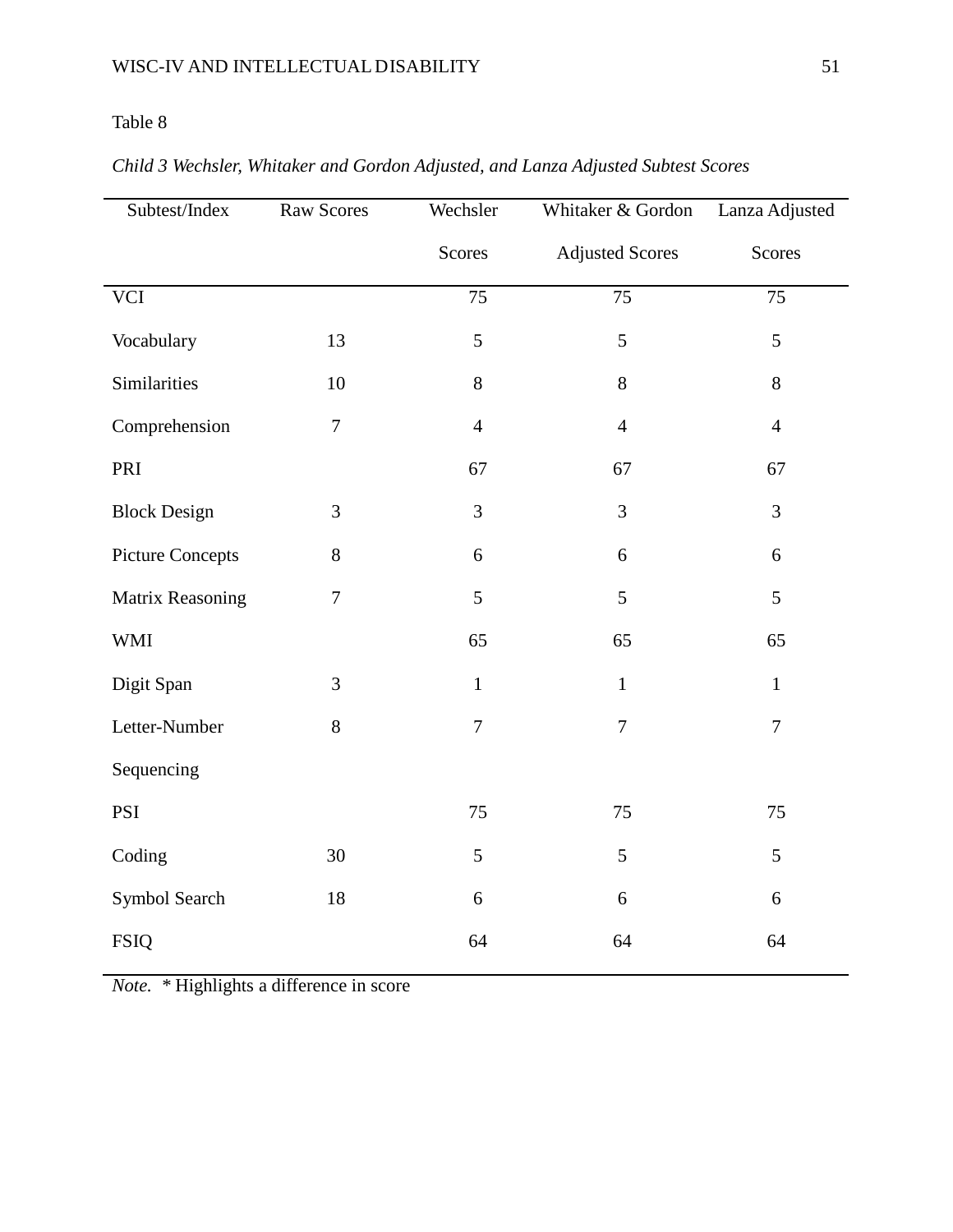| Subtest/Index           | Raw Scores     | Wechsler        | Whitaker & Gordon      | Lanza Adjusted  |
|-------------------------|----------------|-----------------|------------------------|-----------------|
|                         |                | Scores          | <b>Adjusted Scores</b> | Scores          |
| <b>VCI</b>              |                | $\overline{75}$ | 75                     | $\overline{75}$ |
| Vocabulary              | 26             | $8\,$           | 8                      | $8\,$           |
| Similarities            | 15             | 8               | 8                      | $8\,$           |
| Comprehension           | 5              | $\mathbf{1}$    | $\mathbf{1}$           | $\mathbf{1}$    |
| PRI                     |                | 69              | 69                     | 69              |
| <b>Block Design</b>     | 10             | 5               | 5                      | 5               |
| <b>Picture Concepts</b> | 12             | 6               | 6                      | $\sqrt{6}$      |
| Matrix Reasoning        | 8              | $\overline{4}$  | $\overline{4}$         | $\overline{4}$  |
| <b>WMI</b>              |                | 77              | 77                     | 77              |
| Digit Span              | 11             | $\overline{7}$  | $\overline{7}$         | $\tau$          |
| Letter-Number           | 9              | 5               | 5                      | 5               |
| Sequencing              |                |                 |                        |                 |
| PSI                     |                | 65              | 65                     | 65              |
| Coding                  | 20             | $\overline{4}$  | $\overline{4}$         | $\overline{4}$  |
| Symbol Search           | $\overline{7}$ | 3               | 3                      | $\mathfrak{Z}$  |
| <b>FSIQ</b>             |                | 65              | 65                     | 65              |

# *Child 4 Wechsler, Whitaker and Gordon Adjusted, and Lanza Adjusted Subtest Scores*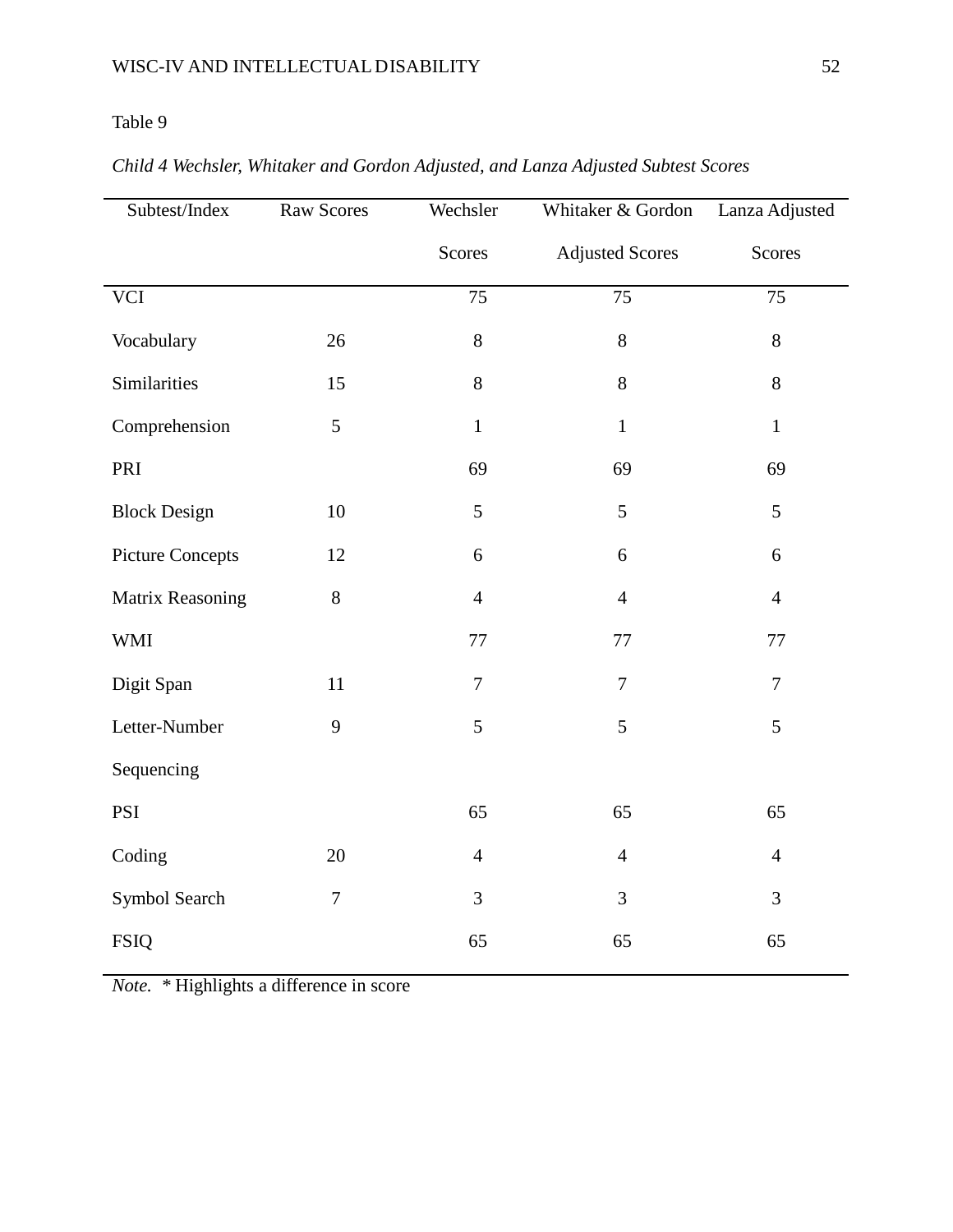| Subtest/Index           | Raw Scores | Wechsler         | Whitaker & Gordon      | Lanza Adjusted   |
|-------------------------|------------|------------------|------------------------|------------------|
|                         |            | Scores           | <b>Adjusted Scores</b> | Scores           |
| <b>VCI</b>              |            | 83               | 83                     | 83               |
| Vocabulary              | 31         | $\boldsymbol{7}$ | $\overline{7}$         | $\overline{7}$   |
| Similarities            | 19         | 8                | 8                      | $8\,$            |
| Comprehension           | 18         | 6                | 6                      | 6                |
| PRI                     |            | 77               | 77                     | $77\,$           |
| <b>Block Design</b>     | 22         | 6                | 6                      | $6\,$            |
| <b>Picture Concepts</b> | 15         | $\overline{7}$   | $\tau$                 | $\boldsymbol{7}$ |
| Matrix Reasoning        | 17         | 6                | 6                      | $\sqrt{6}$       |
| <b>WMI</b>              |            | 86               | 86                     | 86               |
| Digit Span              | 16         | 9                | 9                      | 9                |
| Letter-Number           | 13         | 6                | 6                      | 6                |
| Sequencing              |            |                  |                        |                  |
| PSI                     |            | 53               | $50*$                  | 53               |
| Coding                  | 24         | $\mathbf{2}$     | $\overline{2}$         | $\overline{2}$   |
| Symbol Search           | $8\,$      | $\mathbf{1}$     | $0*$                   | $\mathbf{1}$     |
| <b>FSIQ</b>             |            | 67               | $64*$                  | 67               |

# *Child 5 Wechsler, Whitaker and Gordon Adjusted, and Lanza Adjusted Subtest Scores*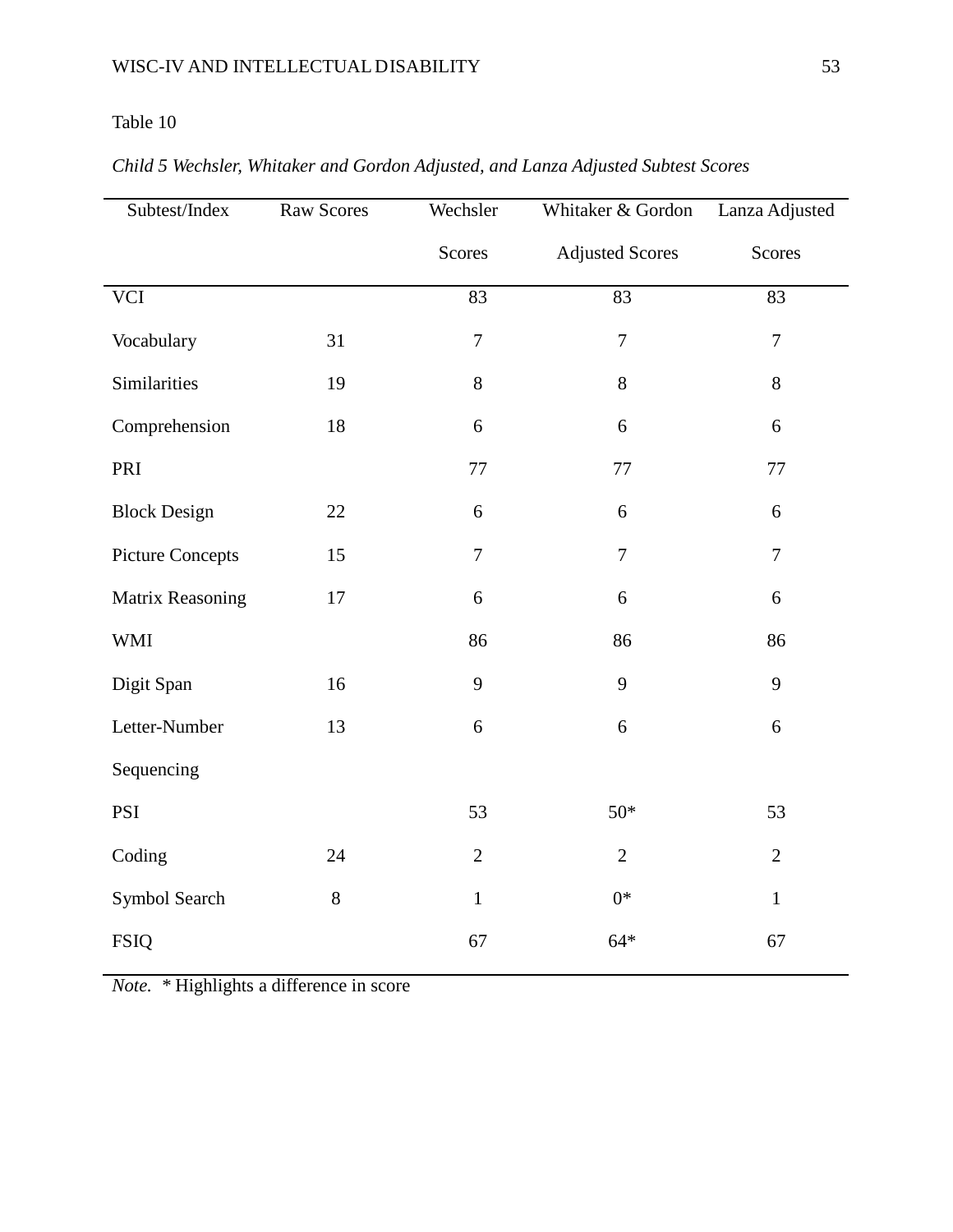| Subtest/Index           | Raw Scores     | Wechsler<br>Whitaker & Gordon |                        | Lanza Adjusted |
|-------------------------|----------------|-------------------------------|------------------------|----------------|
|                         |                | Scores                        | <b>Adjusted Scores</b> | Scores         |
| <b>VCI</b>              |                | 71                            | 71                     | 71             |
| Vocabulary              | 13             | $\overline{4}$                | $\overline{4}$         | $\overline{4}$ |
| Similarities            | 8              | 6                             | 6                      | 6              |
| Comprehension           | $22\,$         | 9                             | 9                      | 9              |
| PRI                     |                | 88                            | 88                     | 88             |
| <b>Block Design</b>     | $22\,$         | 9                             | 9                      | 9              |
| <b>Picture Concepts</b> | 13             | 8                             | 8                      | 8              |
| Matrix Reasoning        | 12             | $\tau$                        | $\tau$                 | $\tau$         |
| <b>WMI</b>              |                | 77                            | 77                     | 77             |
| Digit Span              | 11             | $\tau$                        | $\overline{7}$         | $\overline{7}$ |
| Letter-Number           | 8              | 5                             | 5                      | 5              |
| Sequencing              |                |                               |                        |                |
| PSI                     |                | 62                            | 59*                    | 59*            |
| Coding                  | $\overline{4}$ | $\mathbf{1}$                  | $0*$                   | $0*$           |
| Symbol Search           | 9              | 5                             | 5                      | 5              |
| <b>FSIQ</b>             |                | 70                            | 69*                    | $69*$          |

# *Child 6 Wechsler, Whitaker and Gordon Adjusted, and Lanza Adjusted Subtest Scores*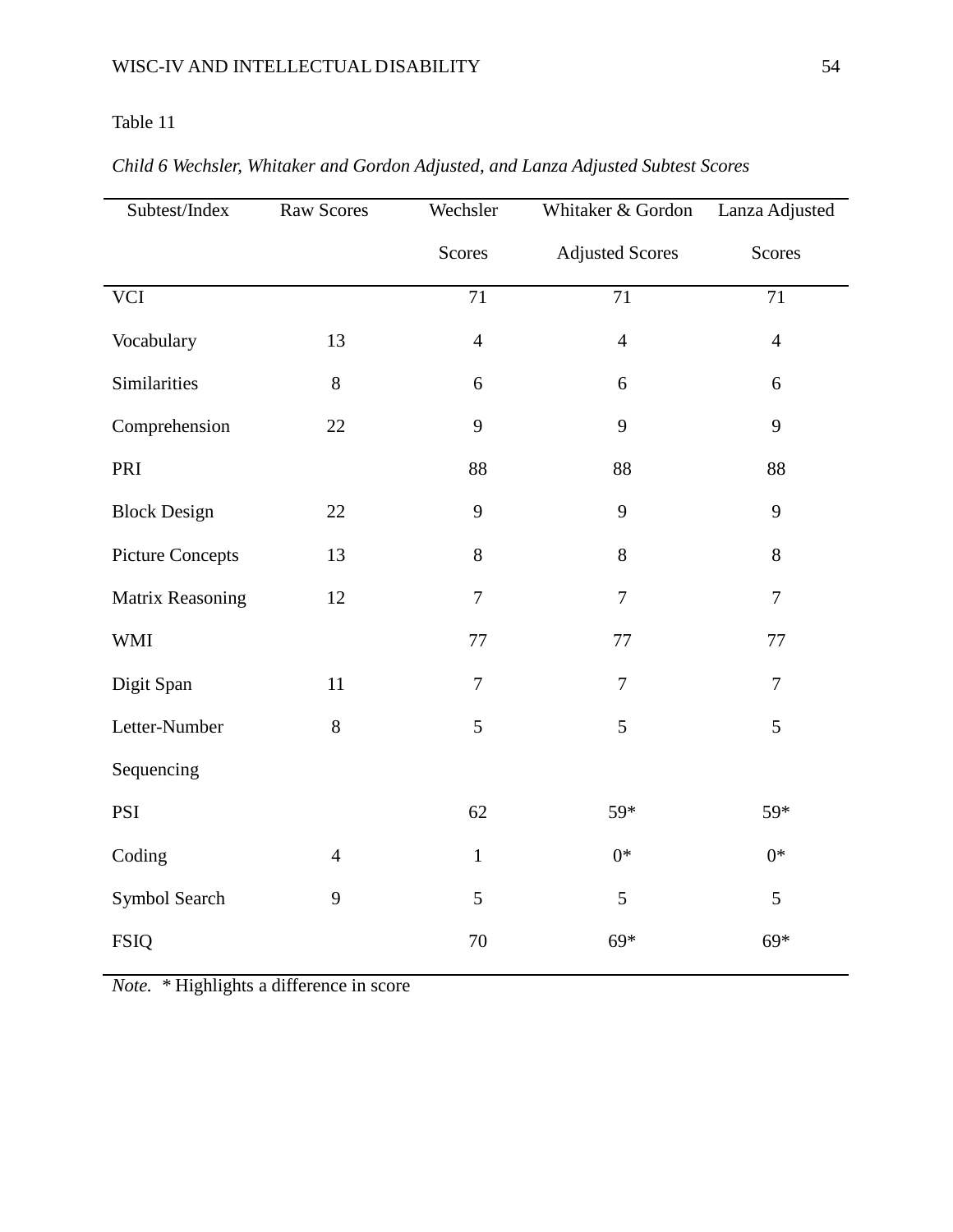| Subtest/Index           | Raw Scores     | Wechsler<br>Whitaker & Gordon |                        | Lanza Adjusted   |
|-------------------------|----------------|-------------------------------|------------------------|------------------|
|                         |                | Scores                        | <b>Adjusted Scores</b> | Scores           |
| <b>VCI</b>              |                | 67                            | 67                     | 67               |
| Vocabulary              | 15             | 5                             | 5                      | 5                |
| Similarities            | 9              | 6                             | 6                      | $\boldsymbol{6}$ |
| Comprehension           | 5              | $\overline{2}$                | $\overline{2}$         | $\overline{2}$   |
| <b>PRI</b>              |                | 79                            | 79                     | 79               |
| <b>Block Design</b>     | 14             | $\tau$                        | $\tau$                 | $\overline{7}$   |
| <b>Picture Concepts</b> | 10             | 6                             | 6                      | $\boldsymbol{6}$ |
| Matrix Reasoning        | 13             | $\overline{7}$                | $\tau$                 | $\overline{7}$   |
| <b>WMI</b>              |                | 68                            | 68                     | 68               |
| Digit Span              | 9              | 5                             | 5                      | 5                |
| Letter-Number           | $6\,$          | $\overline{4}$                | $\overline{4}$         | $\overline{4}$   |
| Sequencing              |                |                               |                        |                  |
| <b>PSI</b>              |                | 68                            | 68                     | 68               |
| Coding                  | $\overline{7}$ | $\mathbf{1}$                  | $\mathbf{1}$           | $\mathbf{1}$     |
| Symbol Search           | $\tau$         | $\overline{7}$                | $\overline{7}$         | $\overline{7}$   |
| <b>FSIQ</b>             |                | 64                            | 64                     | 64               |

# *Child 7 Wechsler, Whitaker and Gordon Adjusted, and Lanza Adjusted Subtest Scores*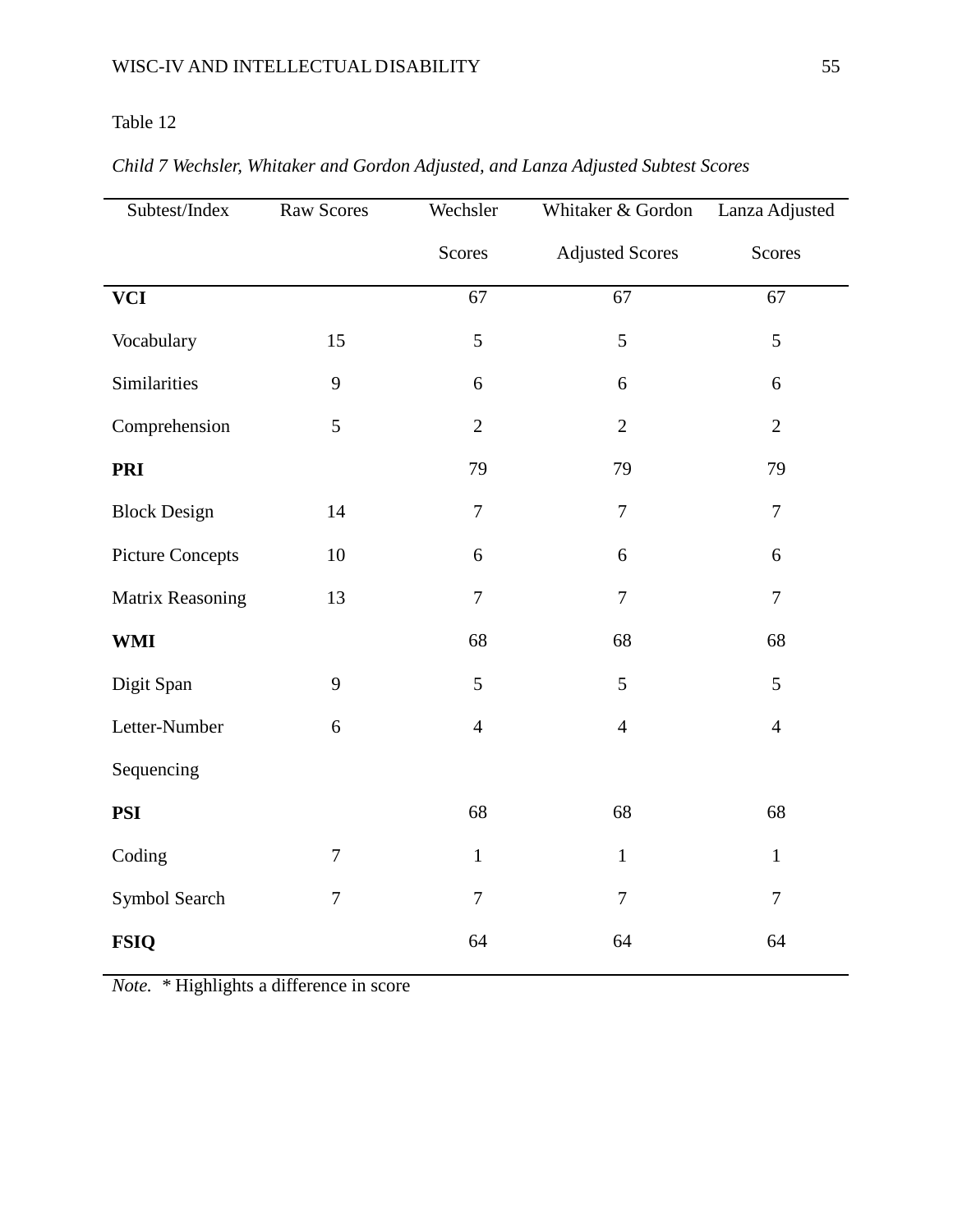### **Testing Differences in Index and FSIQ Scores**

Ten paired *t*-tests were used to determine if the Whitaker and Gordon (2012) or Lanza adjusted index and FSIQ scores were significant differently from the Wechsler index and FSIQ scores. There were no significant differences noted between indexes or FSIQ between the Wechsler scores or the Whitaker and Gordon (2012) Adjusted or Lanza Adjusted. Table 13 shows the results of the *t-*tests.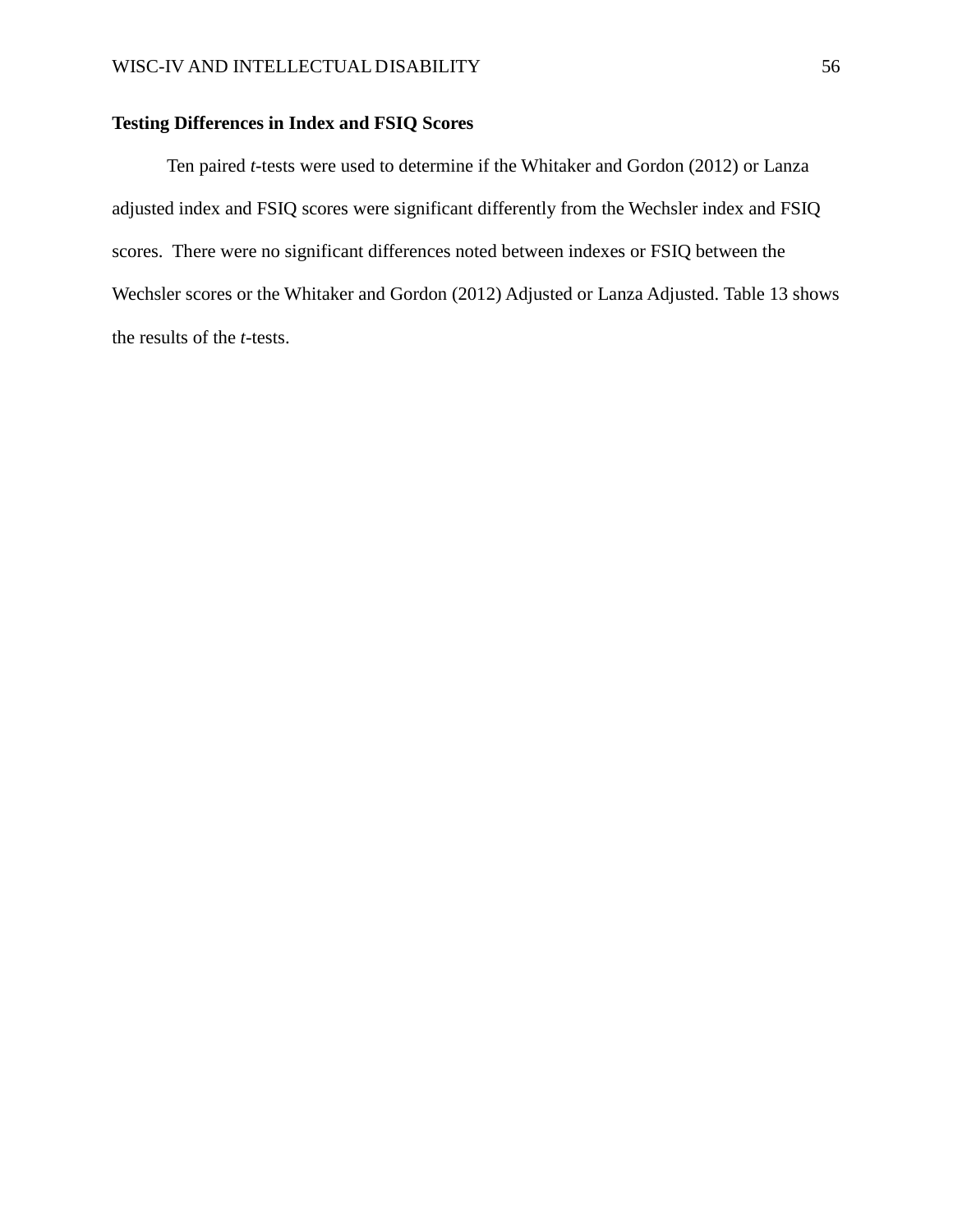| Index       |              | Whitaker $& Gordon (2012)$ | Lanza Adjusted |  |
|-------------|--------------|----------------------------|----------------|--|
|             | Wechsler     | Adjusted                   |                |  |
| <b>VCI</b>  | 72.1 (9.32)  | 71.3(14.53)                | 72.1 (9.32)    |  |
| Mean(SD)    |              |                            |                |  |
| PRI         | 73.1 (9.91)  | 73.1 (9.91)                | 73.1 (9.91)    |  |
| Mean(SD)    |              |                            |                |  |
| <b>WMI</b>  | 70.1 (11.45) | 69 (13.93)                 | 68.7 (14.58)   |  |
| Mean(SD)    |              |                            |                |  |
| <b>PSI</b>  | 60.4(9.71)   | 58.1 (11.84)               | 59.3 (10.69)   |  |
| Mean(SD)    |              |                            |                |  |
| <b>FSIQ</b> |              |                            |                |  |
| Mean(SD)    | 62.3(8.83)   | 60.9(9.56)                 | 61.3(9.79)     |  |

*Means and Standard Deviations of Index and FSIQ Scores* 

Based on the paired-samples *t*-tests, neither Whitaker and Gordon's (2012) method of rescaling nor the Lanza method of scoring created significant changes to the sample's FSIQ. Furthermore, it should be noted that the adjusted FSIQ scores that were affected by the alternative scoring system still fell within the Wechsler predicted FSIQ range with 95% confidence. Only the protocol of Child 3 had Whitaker and Gordon (2012) and Lanza adjusted FSIQ scores outside of the FSIQ range expected with 90% confidence. Table 14 shows the FSIQ ranges for each protocol to highlight how the adjusted scores do, or do not, fall within the expected ranges.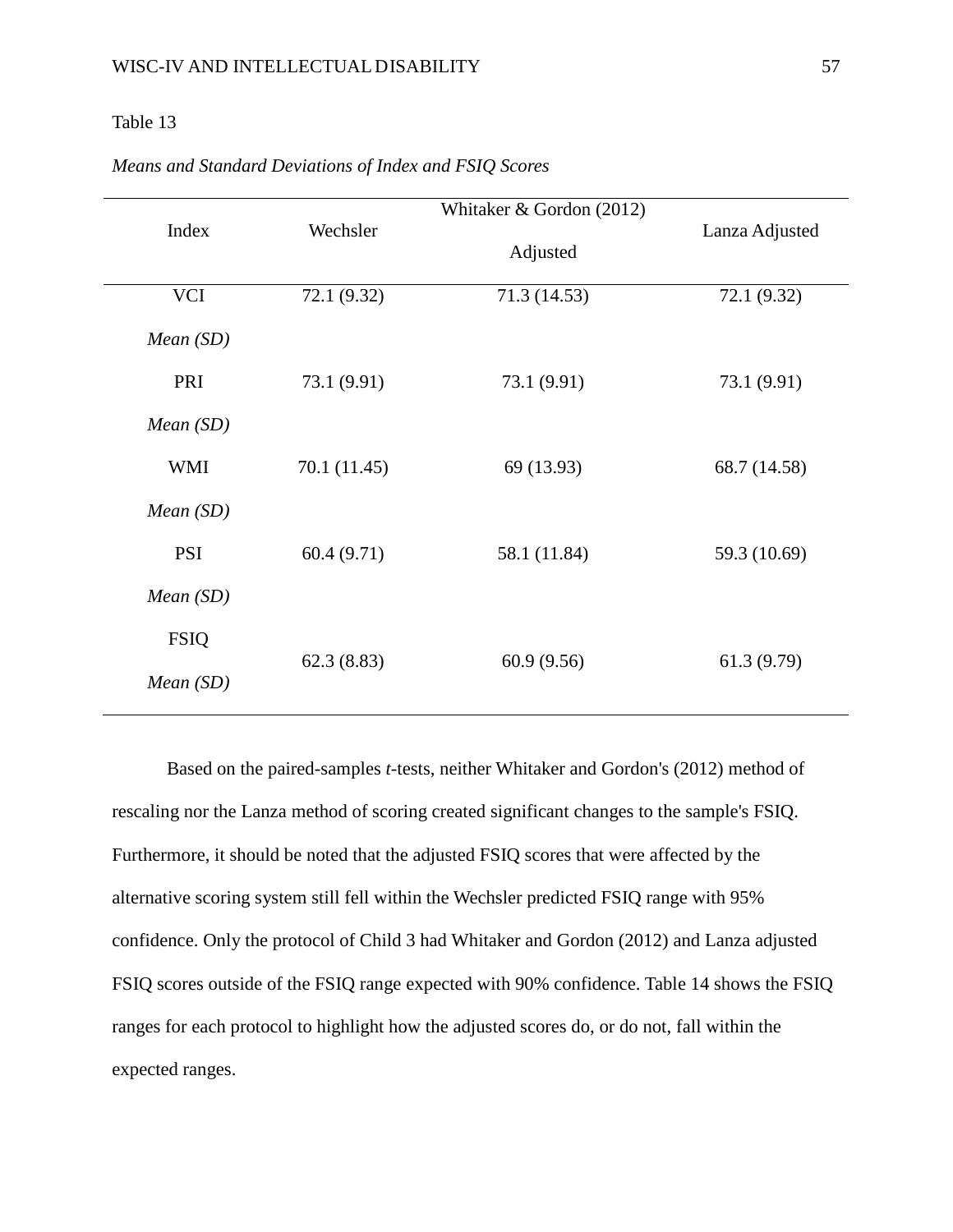| Protocol | Wechsler    | <b>FSIQ Range</b>   | <b>FSIQ Range</b>   | Whitaker & Gordon | Lanza FSIQ |
|----------|-------------|---------------------|---------------------|-------------------|------------|
|          | <b>FSIQ</b> | $(90\% \text{ CI})$ | $(95\% \text{ CI})$ | $(2012)$ FSIQ     |            |
| Child 1  | 63          | $60 - 68$           | $59 - 69$           | 60                | 60         |
| Child 2  | 43          | $41 - 49$           | $40 - 50$           | 40                | 40         |
| Child 3  | 64          | $61 - 69$           | $60 - 70$           | 64                | 64         |
| Child 4  | 65          | $62 - 70$           | $61 - 71$           | 65                | 65         |
| Child 5  | 67          | $61 - 72$           | $63 - 73$           | 64                | 67         |
| Child 6  | 70          | $67 - 75$           | $66 - 76$           | 69                | 69         |
| Child 7  | 64          | $61 - 69$           | $60 - 70$           | 64                | 64         |

*Wechsler FSIQ Ranges at 90% and 95% Confidence Intervals and Adjusted FSIQ Scores*

### **Summary**

Both Whitaker and Gordon's (2012) and Lanza's adjusted scores affected the subtest scores of the protocols used. Five paired-sample *t*-tests were conducted to determine differences between the Wechsler scores and Lanza adjusted scores, and five paired-sample *t*-tests were conducted to determine differences between Wechsler scores and Whitaker and Gordon scores. There was no significant difference found in the index scores or FSIQs of either adjusted scoring system.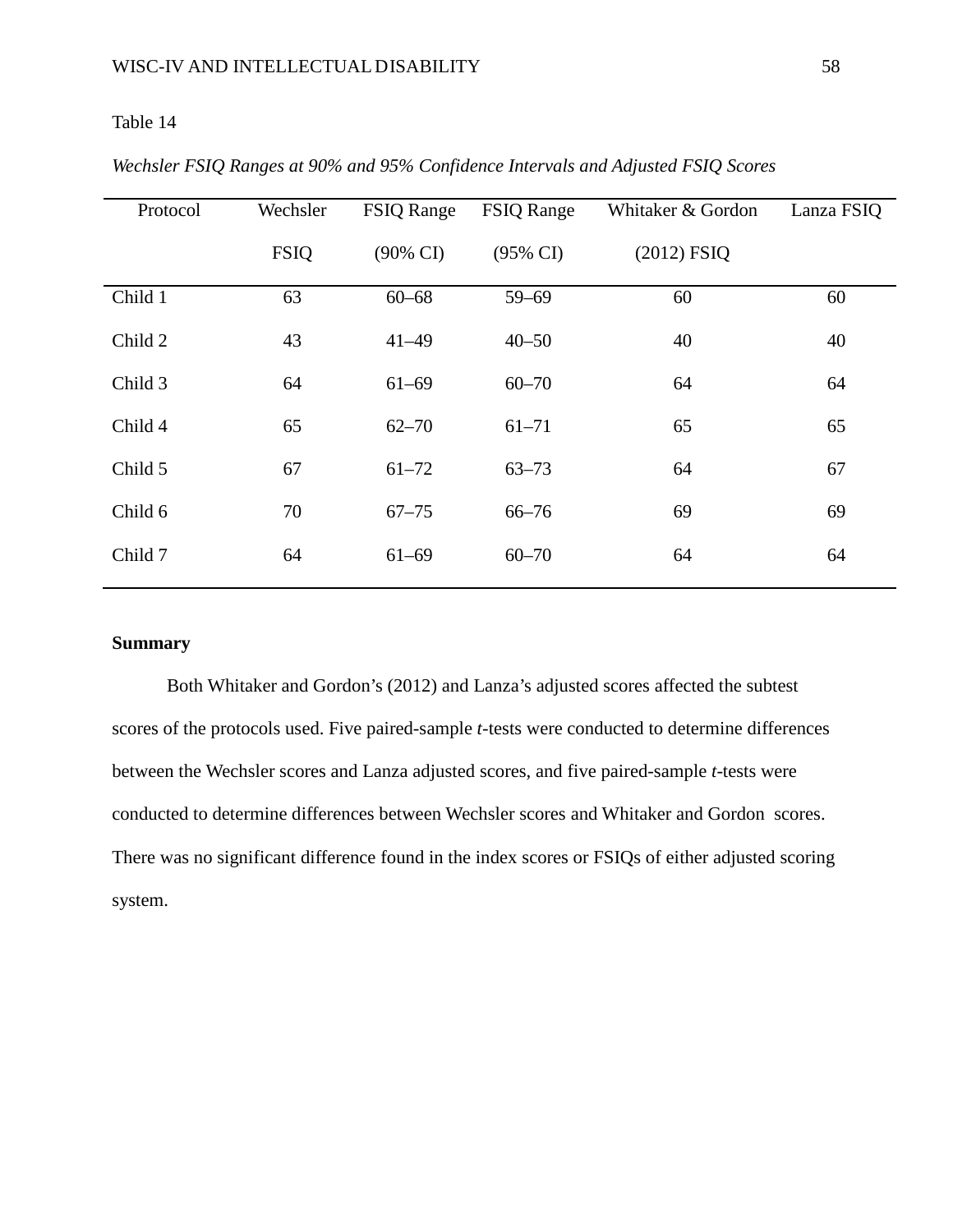#### **Chapter 5: Discussion**

Results of the study suggest no floor effects were present in the sample of US WISC-IV protocols. This conclusion is based on the lack of finding that FSIQ and index scores changed when very low raw scores were weighted lower with two adjusted scoring systems. Although Index and FSIQ were lowered using both Whitaker and Gordon's (2012) and Lanza's adjusted scoring system, this difference was minimal and is better understood as a result of their adjusted scoring method.

Results of the study must be interpreted cautiously for many reasons. The first reason is that the study had limited data. Not only was the sample less than half of Whitaker and Gordon's (2012) sample, the data sources were limited to two school locations. A small sample may inflate or miss any findings found in a larger sample. Second, any claims that the WISC-IV is not a valid measure of cognitive abilities for low intellect may negatively impact individuals with ID. I speculate that individuals diagnosed with ID may need to be reassessed with other measures, which can be costly for schools and families, as well as emotionally taxing for the individual. Furthermore, individuals previously diagnosed with ID may be required to reapply for social services that based eligibility on cognitive assessment. Therefore, it is important for readers of this study to be familiar with its limitations.

#### **Limitations of the Research**

The first limitation to the study is that Whitaker and Gordon's hypotheses are challenging to investigate in a research study. Many of Whitaker's arguments would require hundreds of protocols to have adequate sample sizes. For example, an international study would need to be conducted to see if his hypothesis that intellect is bimodal could be supported. Another example would be collecting a new norming sample for the WISC-IV to test the hypothesis that the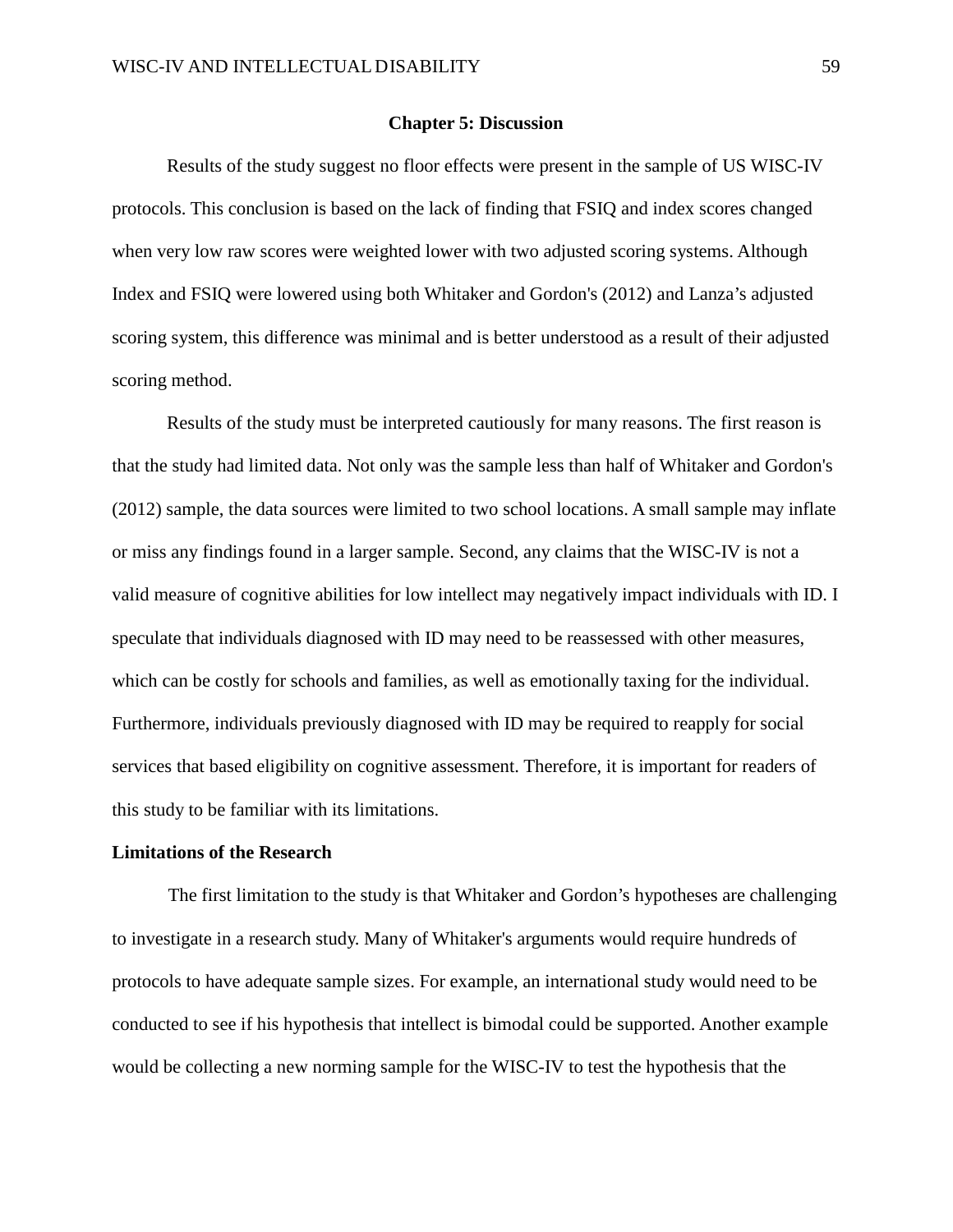existing sample is inadequate. Since these studies do not exist at this time, smaller studies such as this can only allude to support the hypothesis that there is a floor effect, which this study, however, could not.

Another potential limitation of the study is its sampling method. Protocols for the study were provided by individuals from two New England schools. The sample of students represented an extremely narrow part of the U.S. population. Based on demographics of the surrounding areas of the schools, students were likely to be Caucasian and from middle to lower socioeconomic status. If this study were to be expanded or replicated, it would be useful to gather a larger number of protocols from various sources, socioeconomic status, race, and regions within the United States. All results of the study would be found only in students with similar demographics. The study's results should not be assumed to be present in other populations.

Another sampling challenge is that it is common for students with severe ID to be administered only parts of the WISC-IV. This prevents the students from being overworked or challenged with unreasonable tasks. This study's sample is not likely to be representative of an ID population; however, it may still inform the utility of the WISC-IV to measure low IQ.

Finally, the sample collected for the study did not control for variables that have been controlled for in the WISC-IV norming sample. Specifically, the study did not determine if the child or adolescent was on pharmacological medication at the time of testing. I argue that while some medication might influence WISC-IV performance, such as creating sedating effects or increasing a child's ability to focus, children in this sample were more representative of the population of children and adolescents with ID.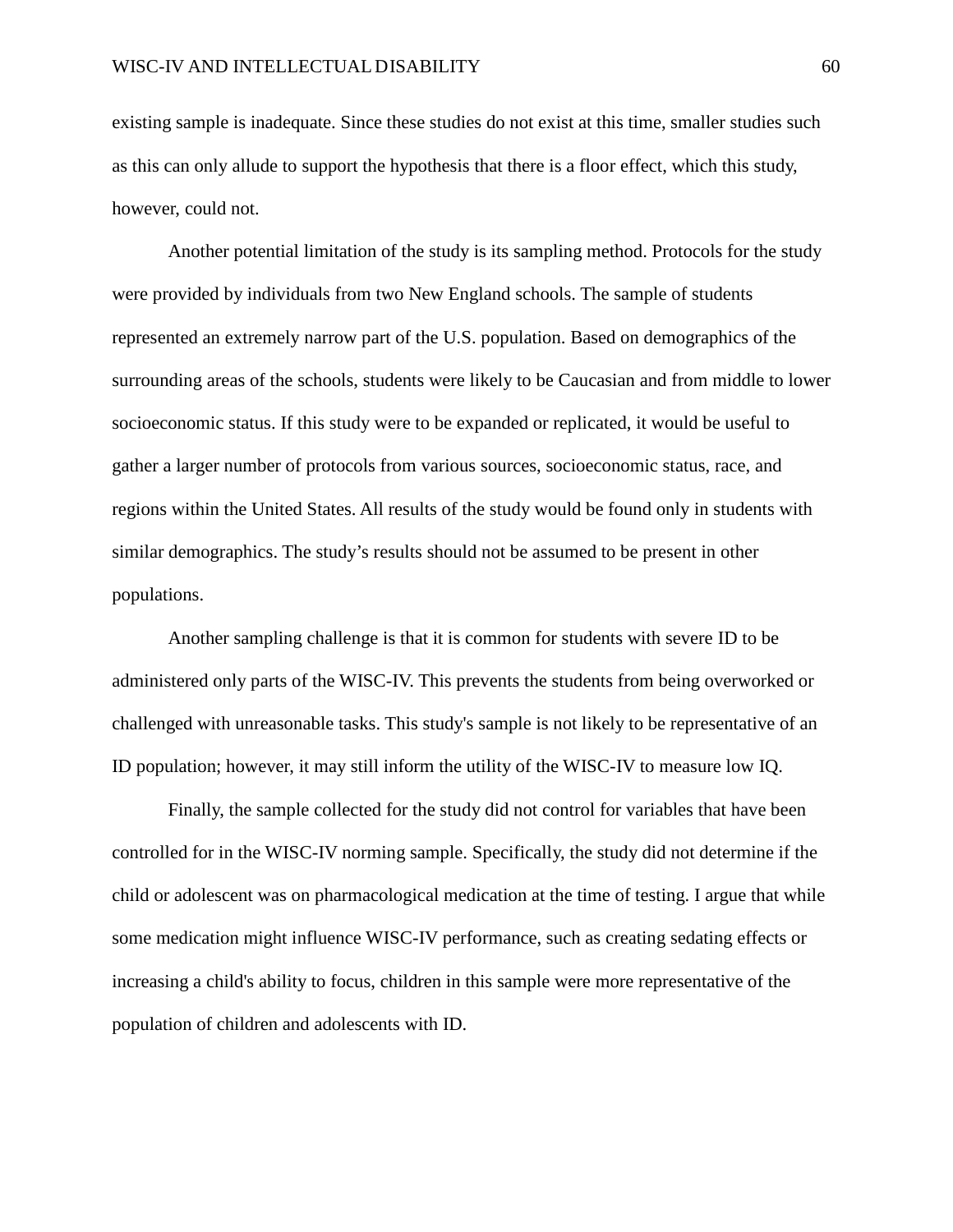### **Future Directions for Research**

Research on intellectual disabilities would benefit from an expanded version of the present study to see if and to what extent other floor effects are observed using both Whitaker and Gordon's (2012) and Lanza's adjusted scoring systems. Both methods reduced Index and FSIQ scores, and I posit that her original research hypothesis of floor effects observed in index scores of people with low IQ may be found in a larger sample. However, due to the significant results observed in the study by Whitaker and Gordon, it is important to understand if their findings are unique to the UK version of the test or because of their larger sample. A new, larger sample would need to be matched with a WISC-IV sample of ID scores before paired sample ttests could be done on index and FSIQ scores. It would be helpful if the publishers of the WISC-IV would release their normative data.

Furthermore, I hope that efforts in replicating this study may be applied to the Wechsler Intelligence Scale for Children, Fifth Edition, which is planned to be released in Fall 2014 (Pearson Education, Inc., 2014, June 12). I anticipate that a larger sample may be collected if data collections sites participate from the release date of the new measure. I also believes that it will be important to measure for possible floor effects in the newest version due to the basic scoring problems explained earlier.

I hypothesize that there may other ways of addressing hidden floor effects other than an adjusted scoring system. One method I believe is viable is modifying the validity criteria for indexes. In the current WISC-IV *Manual,* a FSIQ can only be calculated if a client receives raw scores of 0 on three Verbal Comprehension and three Perceptual Reasoning subtests. The Working Memory and Processing Speed Index scores can only be calculated if one or more subtests has a raw score greater than 0. I posit that there could be increased research on this area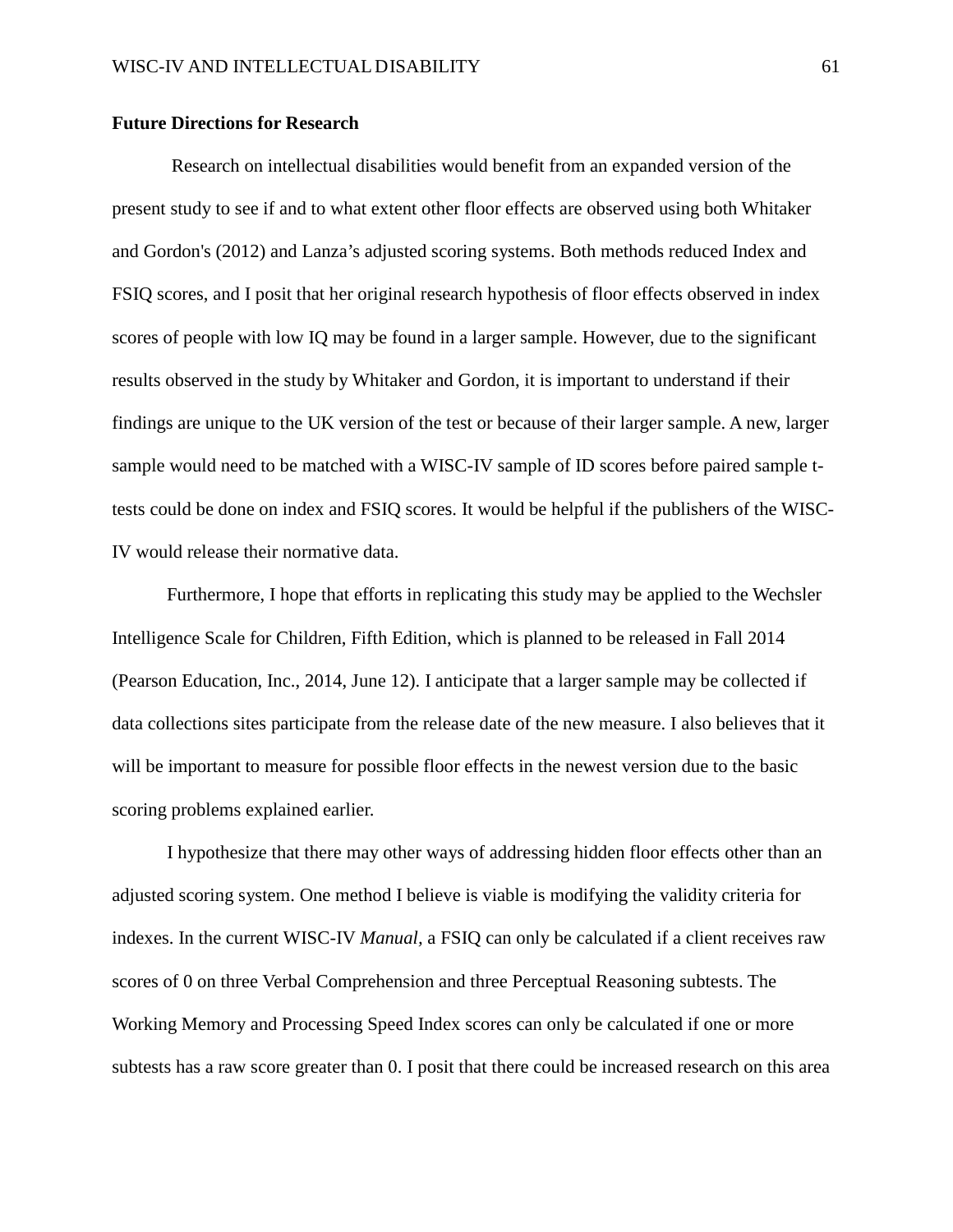to see if all raw scores of 0 could lead to invalid subtest and index scores. Additionally, it may be helpful if other very low raw scores, especially for adolescent age norms, may invalidate subtests.

Finally, there may be other methods of improving the WISC-IV's validity in assessing children with ID. The WISC-IV scoring system measures for significant differences between subtests that may invalidate the index score. Similar to when a FSIQ is invalid due to highly varied index scores, sometimes subtests scores differ so greatly that they are not best represented by one index score. The WISC-IV has tables available to calculate critical values for these differences. I propose that it may be helpful to expand research on these values to see if children with low IQ may benefit from a different set of critical values. I believe that this may help expand understanding of intra-individual differences that are hallmark of children with ID.

To evaluate the reliability and rarity of the difference between an individual's subtest scores, measurement error and reliability of the scores need to be taken into account. Payne and Jones (1957; Florio & Ley, 2006) suggested evaluating such differences by standardizing each subtest, using Z-scores, then adjusting by an appropriate standard error. To evaluate whether the observed difference is reliable, that is, the difference is not due to measurement error or chance, the following difference measure is used:

$$
Z_{\text{diff}} = \frac{Z_x - Z_y}{\sqrt{2 - (r_{xx} - r_{yy})}},
$$
 (1)

where  $Z_x$  and  $Z_y$  are the individual's Z-scores for the two subtests and  $r_{xx}$  and  $r_{yy}$  are the reliabilities (Cronbach's alpha) of the two subtests (Florio & Ley, 2006; Payne & Jones, 1957). The two-tailed probability associated with this difference score is the chance that the observed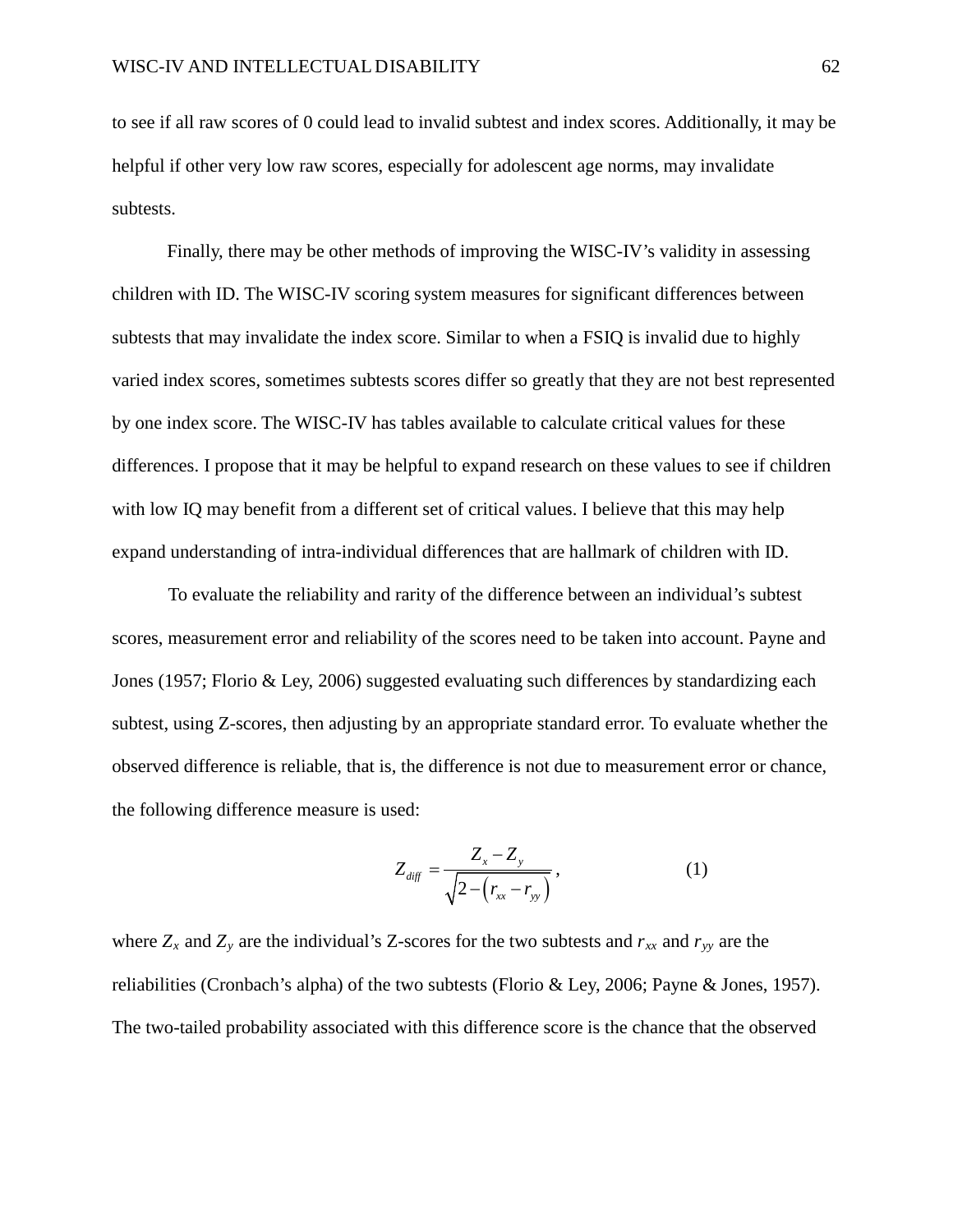difference is due to measurement error. Participants will be identified whose difference in subtest scores is not due to measurement or random error.

It is important to note that a reliable difference does not indicate the difference is rare. Another formula suggested by Payne and Jones (1957) assesses the abnormality or rarity of the observed difference using the correlation between the two subtests:

$$
Z_{\text{diff}} = \frac{Z_x - Z_y}{\sqrt{(2 - 2r_{xy})}},
$$
 (2)

where  $r_{xy}$  is the correlation between the two subtests. The two-tailed probability associated with the difference score indicates the percent of the population who would have a difference this large. Participants whose difference score on two subtests is at or above the critical difference score show significant difference in subtest scores at the individual level. These participants will need a special intervention that will address particular cognitive deficits.

#### **Reflections on Conducting the Study**

I am grateful to have completed a pilot study as the preliminary research on an alternative scoring system on the U.S. version of the WISC-IV. I believe that the study better outlined procedures on how to use Whitaker and Gordon's (2012) adjusted scoring system, as well as explored the benefits of Lanza's adjusted score method. Should the study be replicated on matched samples, it is anticipated that the scoring procedures outlined in the current pilot study would streamline the replication process.

I am also grateful for the individuals and schools that supported this study. I am particularly grateful to those who spent many hours educating meon how to obtain data within educational settings, as well as sharing contacts with other supporters with whom I could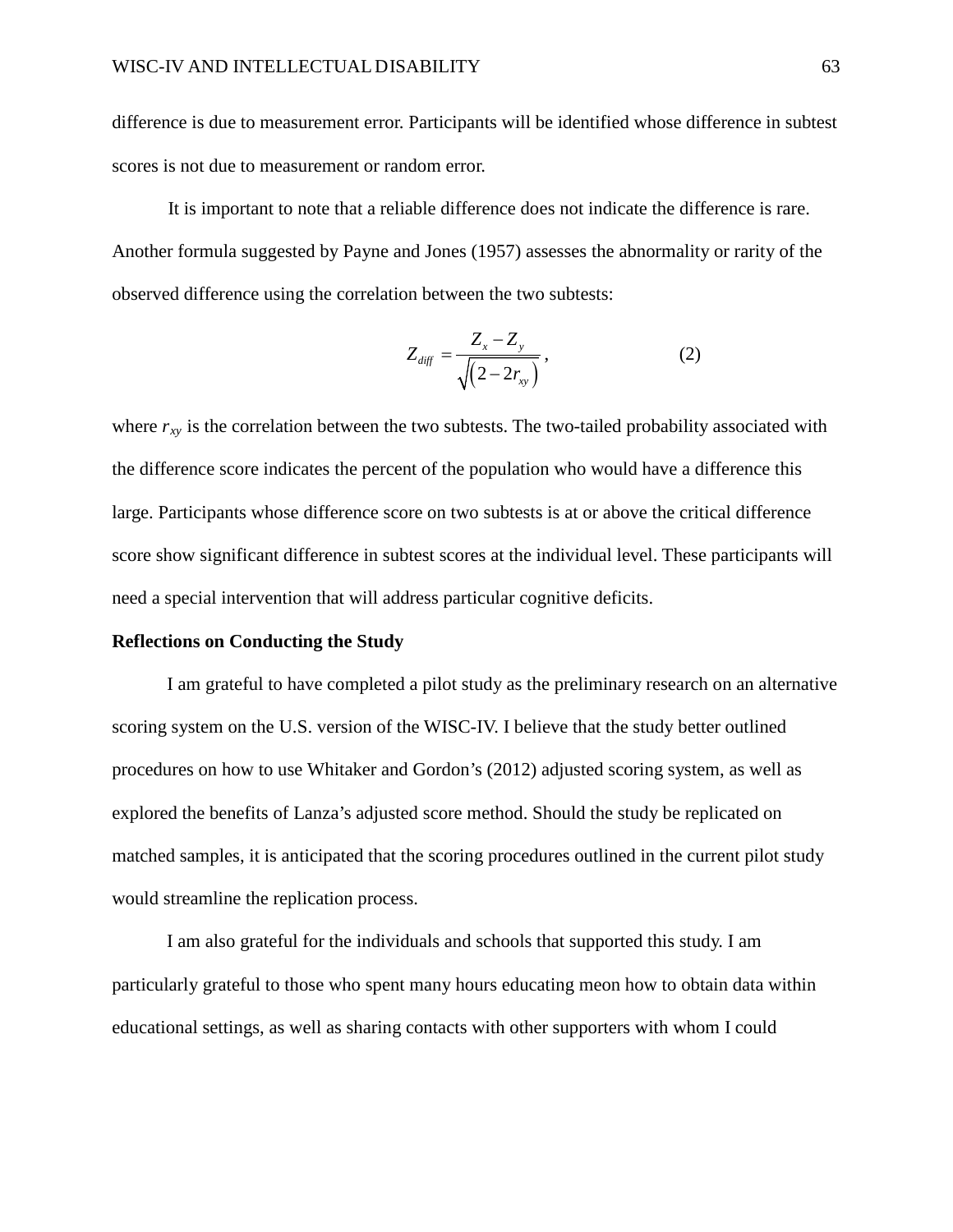network. I would like to thank those who volunteered their time to locate and de-identify protocols used for this research.

Finally, I would like to express her gratitude to those who create and work on intelligence test measures. This study focused on one concern in a largely efficient and effective test. Although I believe the concern is very important to investigate, I also understand that the Wechsler system has offered meaningful information to individuals with ID and their caregivers for decades.

I believe that it is important to question all assessment tools, especially the most revered. Although I believe that clinicians and researchers are well-intentioned, I recognize that they are also representative of the *zeitgeist.* Just as political history is blemished with discrimination and oppression, early psychology often pathologized marginalized groups (Canady, 1943; Guthrie, 1998; Herrnstein & Murray, 1994). There clearly has been effort to improve our tests and interventions (Rosenthal & Jacobson, 1968) to meet the needs of underserved groups; however, there is work to be done.

Assessments are valued for their neutrality and norms, but often they are neither socially or culturally neutral nor normed adequately in diverse populations. Instead, group of various races, ethnicities, and socioeconomic statuses are viewed as "specialty populations," among whom only samples of convenience are tested. An intelligence measure must have special norms for people with low IQ, including adequate representation and sample size.

I encourage clinicians to utilize their clinical expertise in assessment and emphasize it in their reports. I hope that clinicians will not only include their behavioral observations, but use them regularly to challenge assessment measures. I believe that assessment report-writing is more likely to be accepted when clinicians readily include observations and clinical opinions that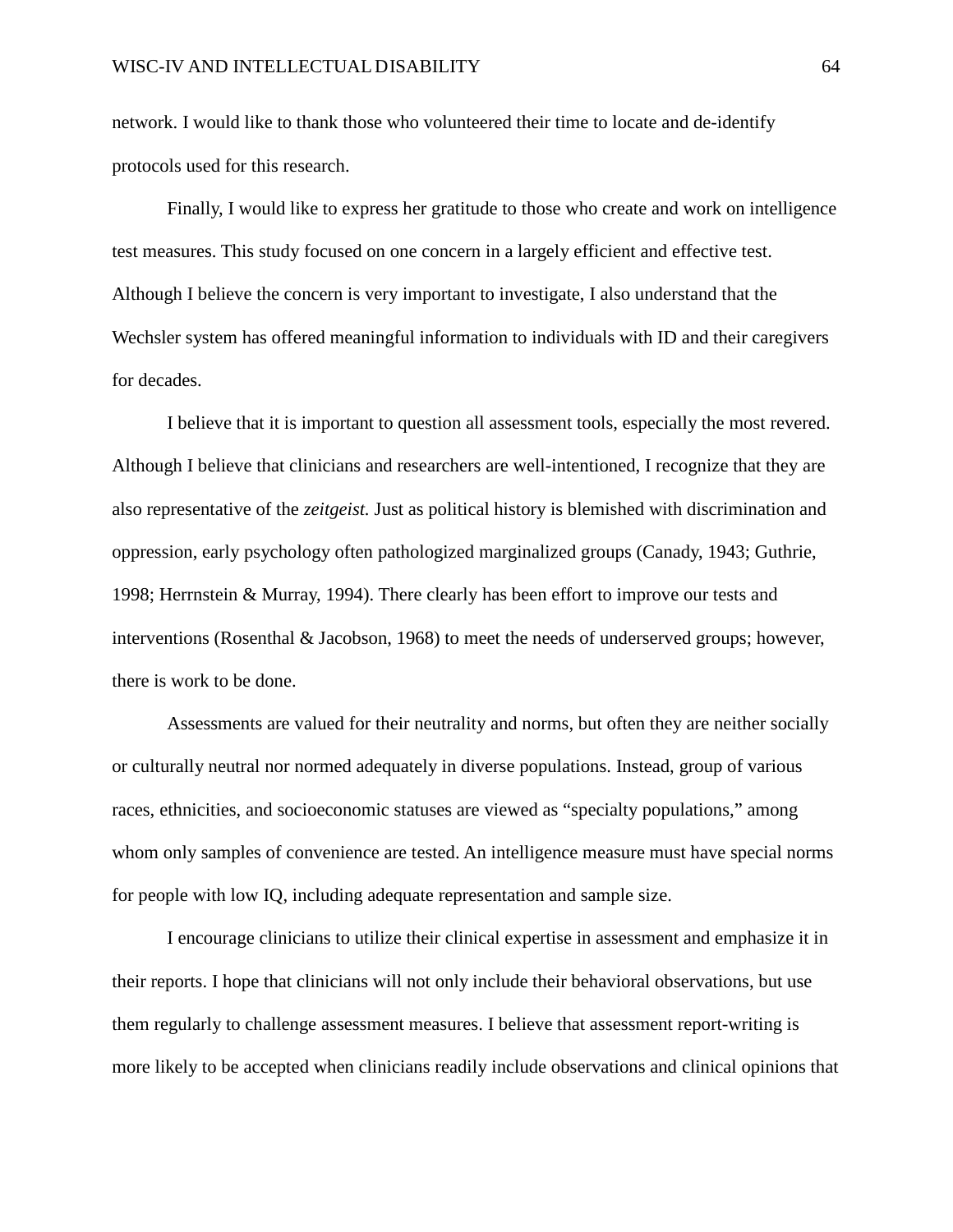support, critique, as well as oppose particular measures. I believe that clinicians trained to embrace diversity do provide culturally-competent interventions and are active in social advocacy that will quickly outpace tests that are inadequate for certain groups. I also believe that inclusion of clinical expertise and qualitative information in reports may lead to a rich data-pool from which improved measures may develop.

It is my hope that this pilot study may act as a stepping stone providing direction to assessors to critically think about tests and their interpretation. In particular, I hope that assessors will be mindful in interpreting scaled scores of 1 on the WISC-IV, and that they will be criticalminded about very low raw scores being scaled to 1. I hopes that assessors might regularly use corroborating measures when there are numerous scaled scores of 1 on a WISC-IV protocol, and that they might consider including a discussion paragraph in their reports about the possibility of floor effects on the test. Finally, I hope that assessors embrace the spirit of the DSM-5 Intellectual Disability diagnosis, and focus their assessments on describing how an individual is likely to function given their low intellectual abilities. I believe that this will allow children and adolescents with ID to receive access to services they require.

Finally, I am hopeful that the study may motivate readers to critically think about the utility and limitations of even the best and most widely used measures. The Wechsler intelligence tests have ample research citing how they may be used as helpful interventions with children and adolescents. I also feel that it is important for all consumers of test data to be aware of how test design, norming samples, and hidden floor or ceiling effects may bias results. I believe that with continued research on the limits of commonly used measures, testing and assessment practice will become stronger and serve better children and adolescents with intellectual disability.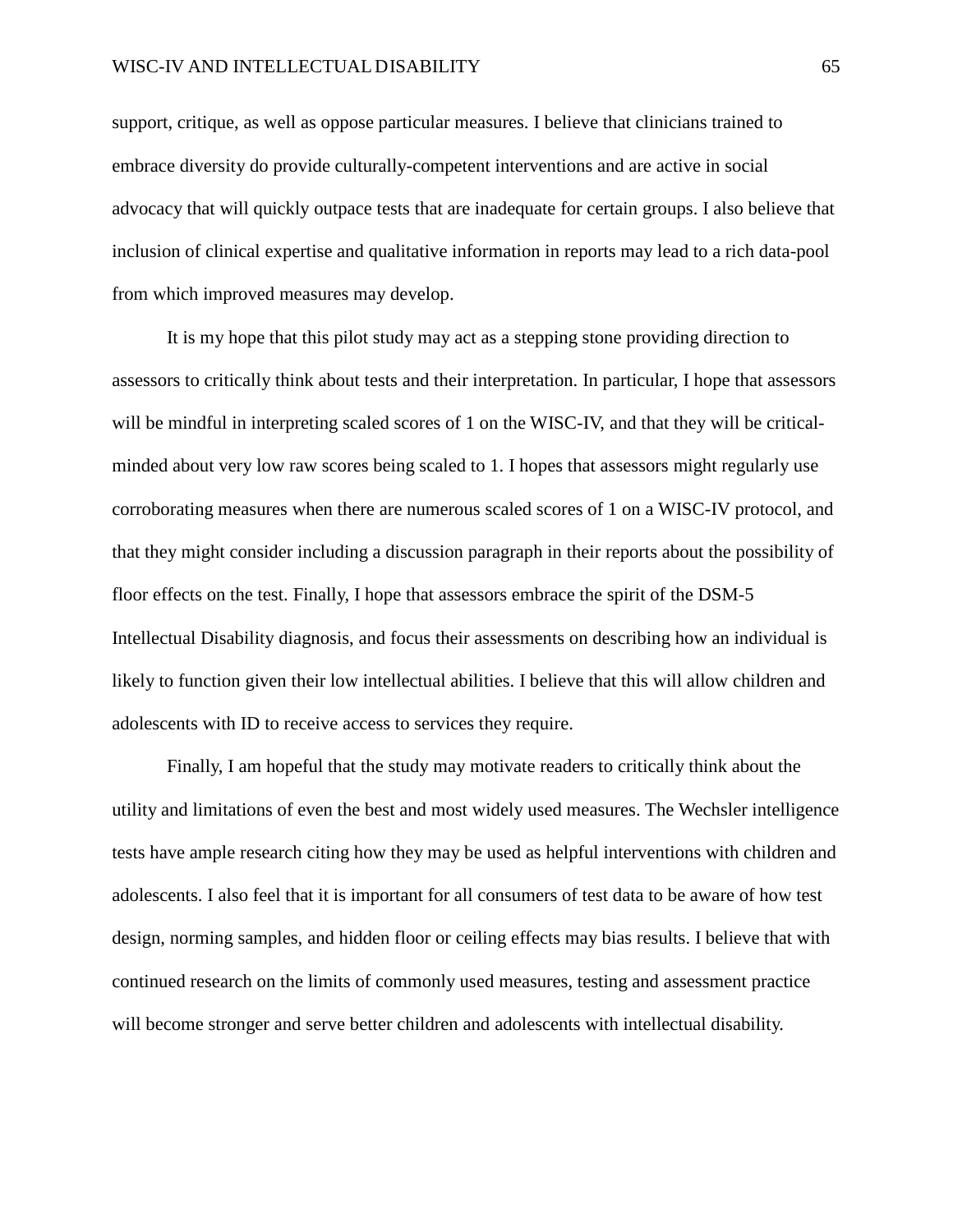#### References

ADA Amendments Act of 2008, Pub. L. 110–325, 122 Stat. §3553 (2008).

American Educational Research Association, American Psychological Association, & National Council on Measurement in Education. (1999). *Standards for Educational and* 

*Psychological Testing.* Washington, D.C.: American Educational Research Association.

- American Psychiatric Association. (2000). *Diagnostic and statistical manual of mental disorders (Revised 4th ed.)*. Washington, DC: Author.
- American Psychiatric Association. (2013). *Diagnostic and statistical manual of mental disorders: DSM-5 (5th ed.)*. Washington, DC: Author.

Americans with Disabilities Act of 1990, Pub. L. No. 101-336 (1990).

- Anastasi, A., & Urbina, S. (1997). *Psychological testing* (7<sup>th</sup> ed.). Upper Saddle River, NJ: Prentice Hall.
- Canady, H. G. (1943). The problem of equating the environment of Negro-White groups for intelligence testing in comparative studies. *Journal of Social Psychology, 17*, 3-15.
- Dombrowski, S. C., Kamphaus, R. W., & Reynolds, C. R. (2004). After the Demise of the Discrepancy: Proposed Learning Disabilities Diagnostic Criteria. *Professional Psychology: Research and Practice, 35*(4), 364-372. doi:10.1037/0735-7028.35.4.364
- Flanagan, D. P., & Kaufman, A. S. (2009). *Essentials of WISC-IV assessment (2nd ed.).* Hoboken, NJ: John Wiley & Sons.

Florio, T., & Ley, P. (2006). Assessment of differences. Retrieved from psychassessment.com.au

Guthrie, R. V. (1998). *Even the rat was white: A historical view of psychology*. Boston: Allyn & Bacon.

Herrnstein, R.J., & Murray, C. (1994). *The bell curve: Intelligence and class structure in*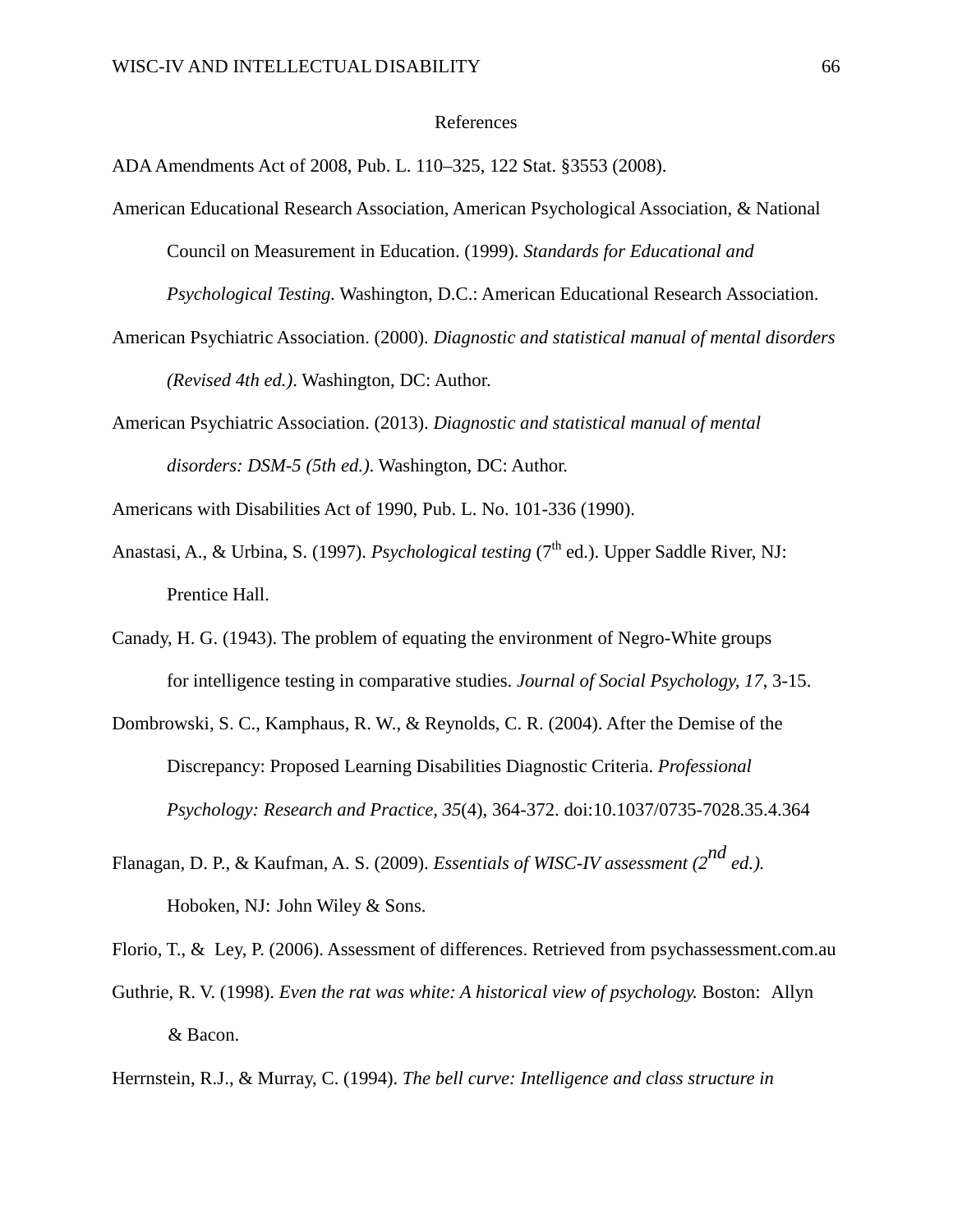*American life.* New York, NY: Free Press.

Individuals with Disabilities Education Act (IDEA) Amendments of 1997, Pub. L. No. 105-17. Individuals with Disabilities Education Improvement Act (IDEIA) Pub. L. 108-446 (2004).

- Kirsh. I. S., Jungeblut, A., Jenkins, L., & Kolstad, A. (1993). *Adult literacy in America: A first look at the findings of the National Adult Literacy Survey.* Washington, DC: U.S. Department of Education, National Center for Education Statistics.
- MacLean, H., McKenzie, K., Kidd, G., Murray, A. L., & Schwannauer, M. (2011). Measurement invariance in the assessment of people with an intellectual disability. *Research in Developmental Disabilities*, *32*(3), 1081-1085. doi:10.1016/j.ridd.2011.01.022
- McGrew, K. S., & Wendling, B. J. (2010). Cattell-Horn-Carroll Cognitive-Achievement relations: What we have learned from the past 20 years of research. *Psychology in the Schools, 47*(7), 651-675.
- Newton, J. H., & McGrew, K. S. (2010). Introduction to the special issue: Current research in Cattell–Horn–Carroll–based assessment. *Psychology in the Schools, 47*(7), 621-634.
- Payne, R. W., & Jones, H. G. (1957). Statistics for the investigation of individual cases. *Journal of Clinical Psychology, 18*, 115-121.
- Pearson Education, Inc. (2014, June 12). http://www.pearsonclinical.com/education/products/100000771/wechsler-intelligencescale-for-childrensupsupfifth-edition--wisc-v.html
- Restori, A. F., Gresham, F. M., & Cook, C. R. (2008). "Old Habits Die Hard:" Past and current issues pertaining to response-to-intervention. *California School Psychologist*, 1367-78.
- Riccio, C. A., Houston, F., & Harrison, P. L. (1998). Assessment practices for children with severe mental retardation. *Journal Of Psychoeducational Assessment*, *16*(4), 292-301.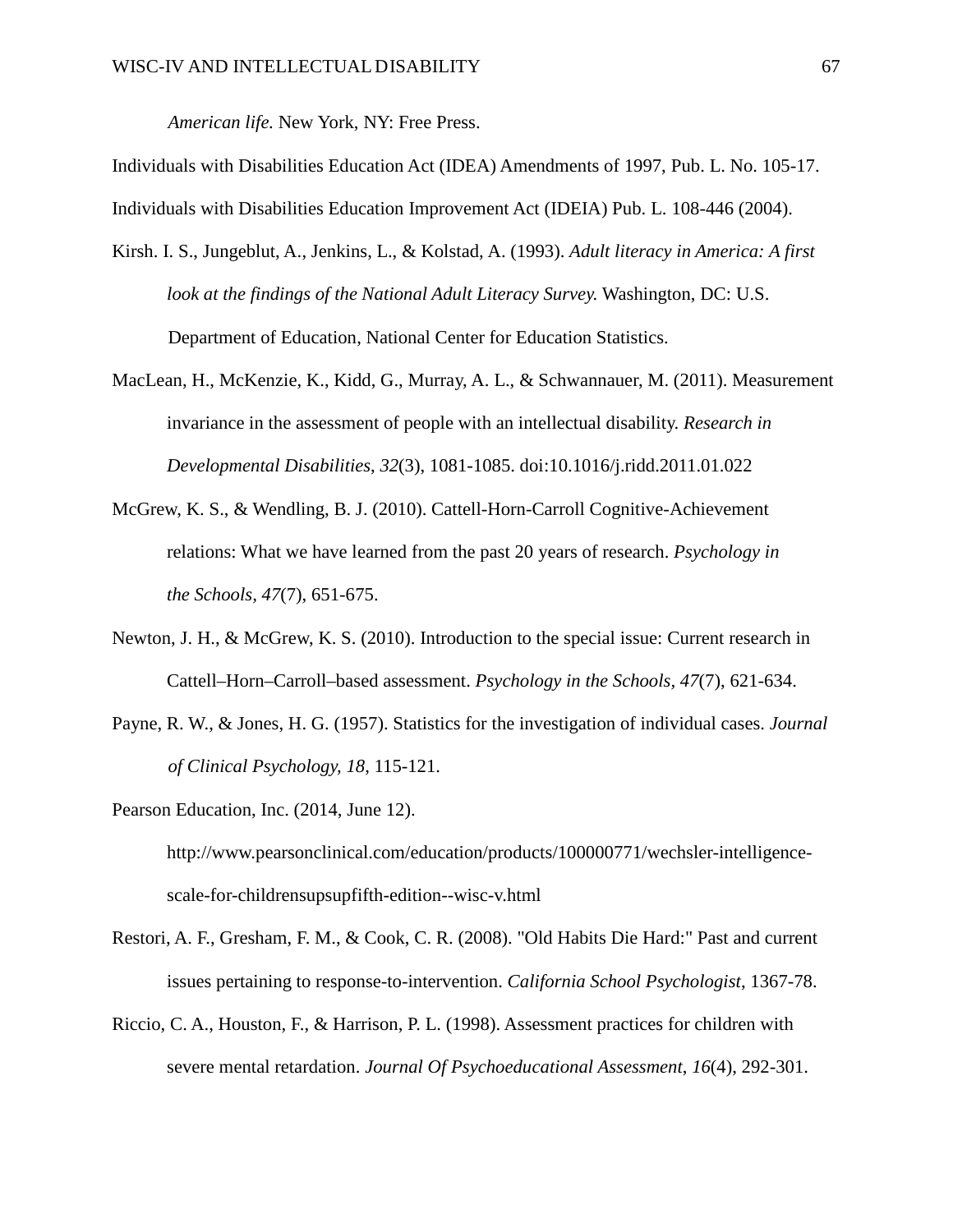doi:10.1177/073428299801600401

- Rosenthal, R., & Jacobson, L. (1968). *Pygmalion in the classroom.* New York: Holt, Rinehart, & Winston.
- Social Security Administration. (2014, April 3).

http://www.ssa.gov/disability/professionals/bluebook

Social Security Administration. (2014, April 2).

http://www.ssa.gov/disability/professionals/bluebook/112.00-MentalDisorders-

Childhood.htm#112\_05

- Wechsler, D. (1939). *The measurement of adult intelligence*. Baltimore, MD US: Williams & Wilkins Co. doi:10.1037/10020-000
- Wechsler, D. (1991). *Wechsler Intelligence Scale for Children – Fourth Edition: Administration and Scoring Manual.* San Antonio, TX: Pearson.
- Wechsler, D. (1997). *Wechsler Adult Intelligence Scale-Third Edition*. London: Psychological Corporation.
- Wechsler, D. (2003). *Wechsler Intelligence Scale for Children – Fourth Edition: Administration and Scoring Manual.* San Antonio, TX: Pearson.
- Wechsler, D. (2008a). *Wechsler Adult Intelligence Scale–Fourth Edition*. San Antonio, TX: Pearson.
- Wechsler, D. (2008b). *Wechsler Adult Intelligence Scale–Fourth Edition: Technical and interpretive manual*. San Antonio, TX: Pearson.
- Whitaker, S. (2008). WISC-IV and low IQ: Review and comparison with the WAIS-III. *Educational Psychology in Practice, 24*(2), 129-137. doi:10.1080/02667360802019180

Whitaker, S. (2010). Error in the estimation of intellectual ability in the low range using the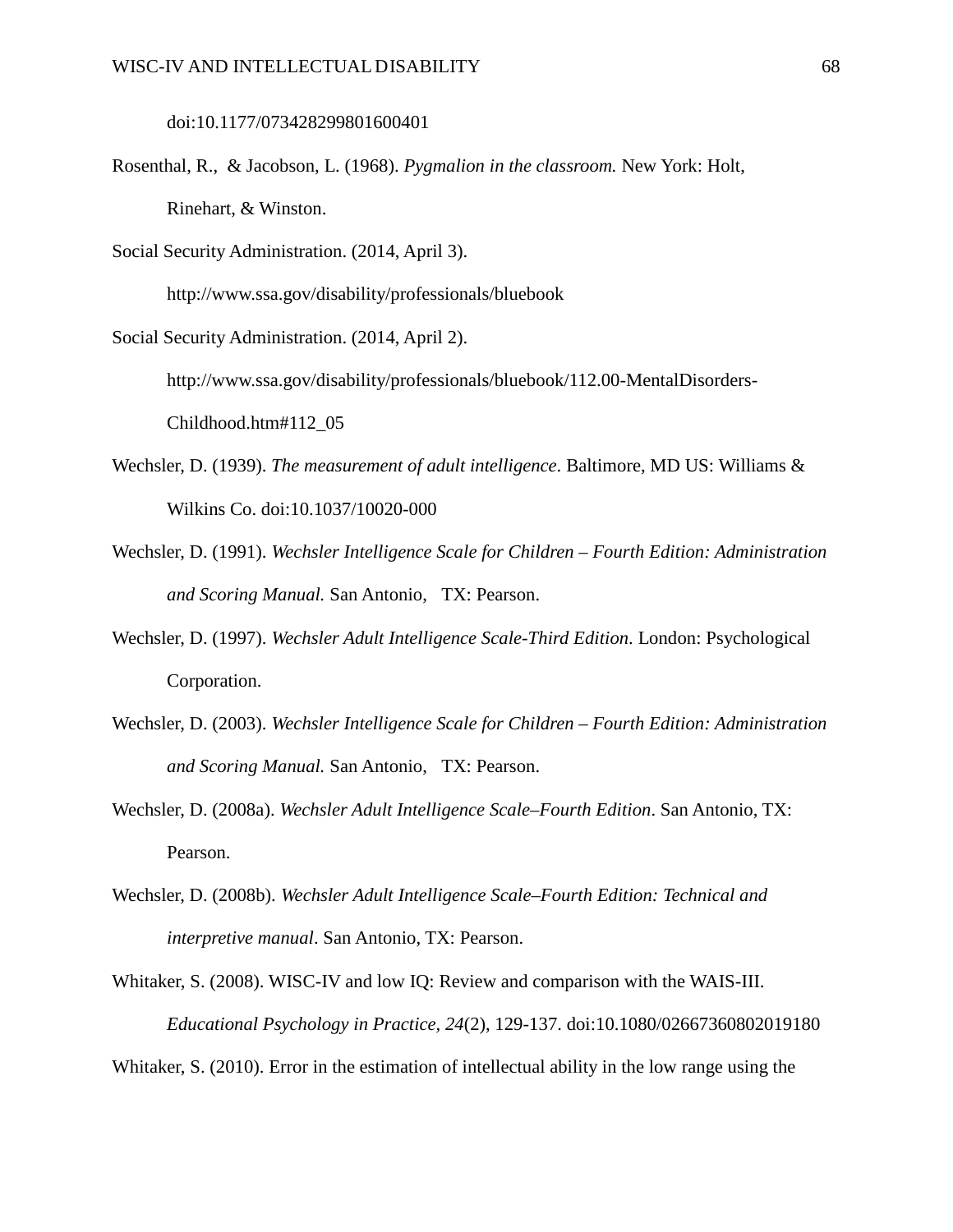WISC-IV and WAIS-III. *Personality & Individual Differences, 48*(5), 517-521. doi:10.1016/j.paid.2009.11.017

- Whitaker, S., & Gordon, S. (2012). Floor effects on the WISC-IV. *International Journal of Developmental Disabilities, 58*(1), 1-9. doi: 10.1179/2047387711Y.0000000012
- Whitaker, S., & Wood, C. (2008). The distribution of scaled scores and possible floor effects on the WISC-III and WAIS-III. *Journal of Applied Research in Intellectual Disabilities, 21*(2), 136-141. doi:10.1111/j.1468-3148.2007.00378.x
- Yalon-Chamovitz, S. (2009). Invisible access needs of people with intellectual disabilities: A conceptual model of practice. *Intellectual & Developmental Disabilities, 47*(5), 395-400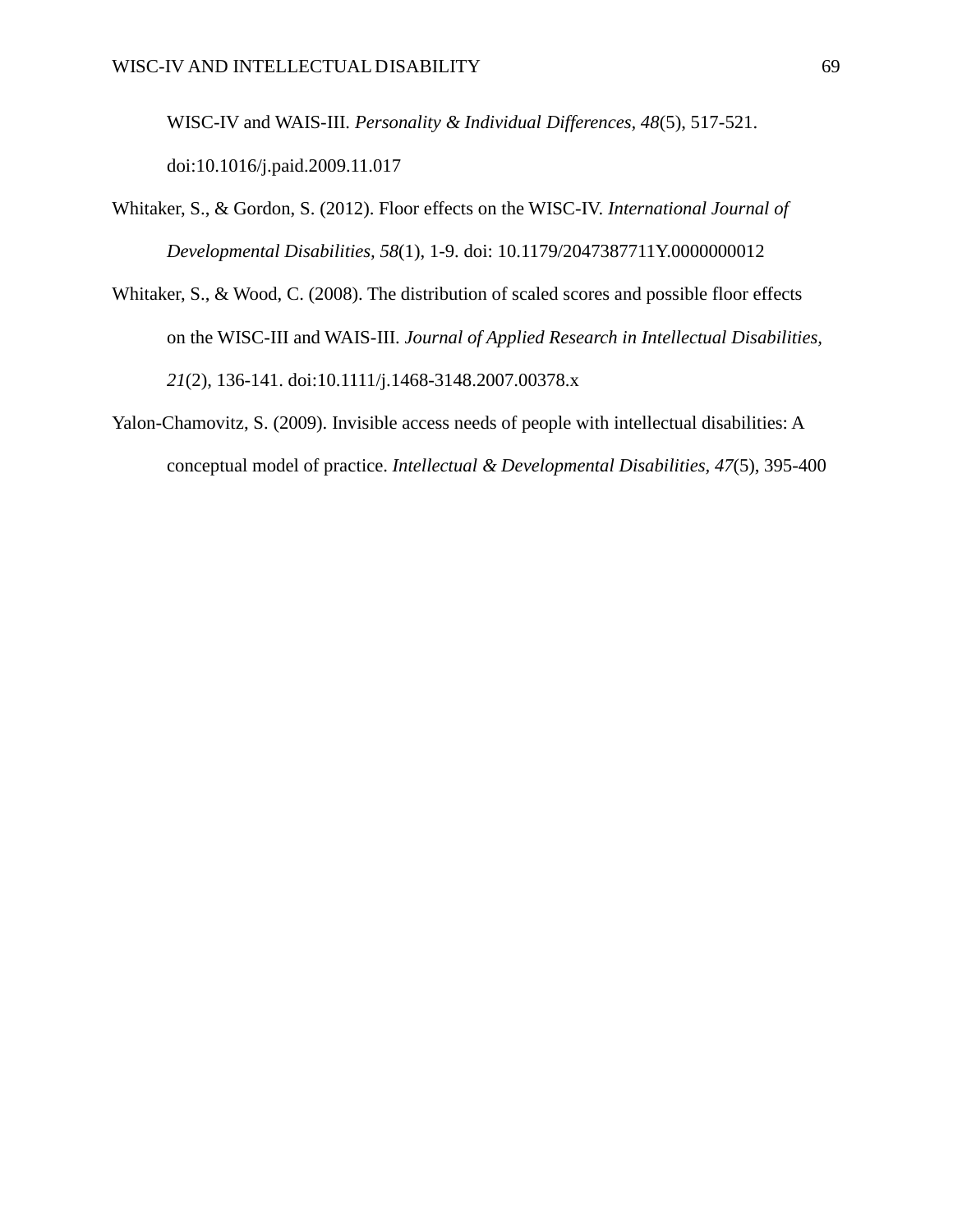### Appendix A: IRB Approval

Antioch edu Mail - Online IRB Application Approved: The WISC-IV and ... https://mail.google.com/mail/u/1/?ui=2&ik=ce98ef69c6&view=pt&scarc...

4NTIŒH<br>jiversity

Allyssa Lanza <alanza@antioch.edu>

Online IRB Application Approved: The WISC-IV and Children and Adolescents with Intellectual Disability: Evaluating for Hidden Floor Effects in the US Version January 25, 2013, 3:40 pm

kclarke@antioch.edu <kclarke@artiochedu> To: alanza@antioch.edu, kclarke@antioch.edu

Fri, Jan 25, 2013 at 3:40 PM

Dear Allyssa Lanza,

As Chair of the Institutional Review Board (IRB) for 'Antioch University New England, I am letting you know that the committee has reviewed your Ethics Application. Based on the information presented in your Ethics Application, your study has been approved.

Your data collection is approved from 02/14/2013 to 04/15/2013. If your data collection should extend beyond this time period, you are required to submit a Request for Extension Application to the IRB. Any changes in the protocol(s) for this study must be formally requested by submitting a request for amendment from the IRB committee. Any adverse event, should one occur during this study, must be reported immediately to the IRB committee. Please review the IRB forms available for these exceptional circumstances. Sincerely,

Katherine Clarke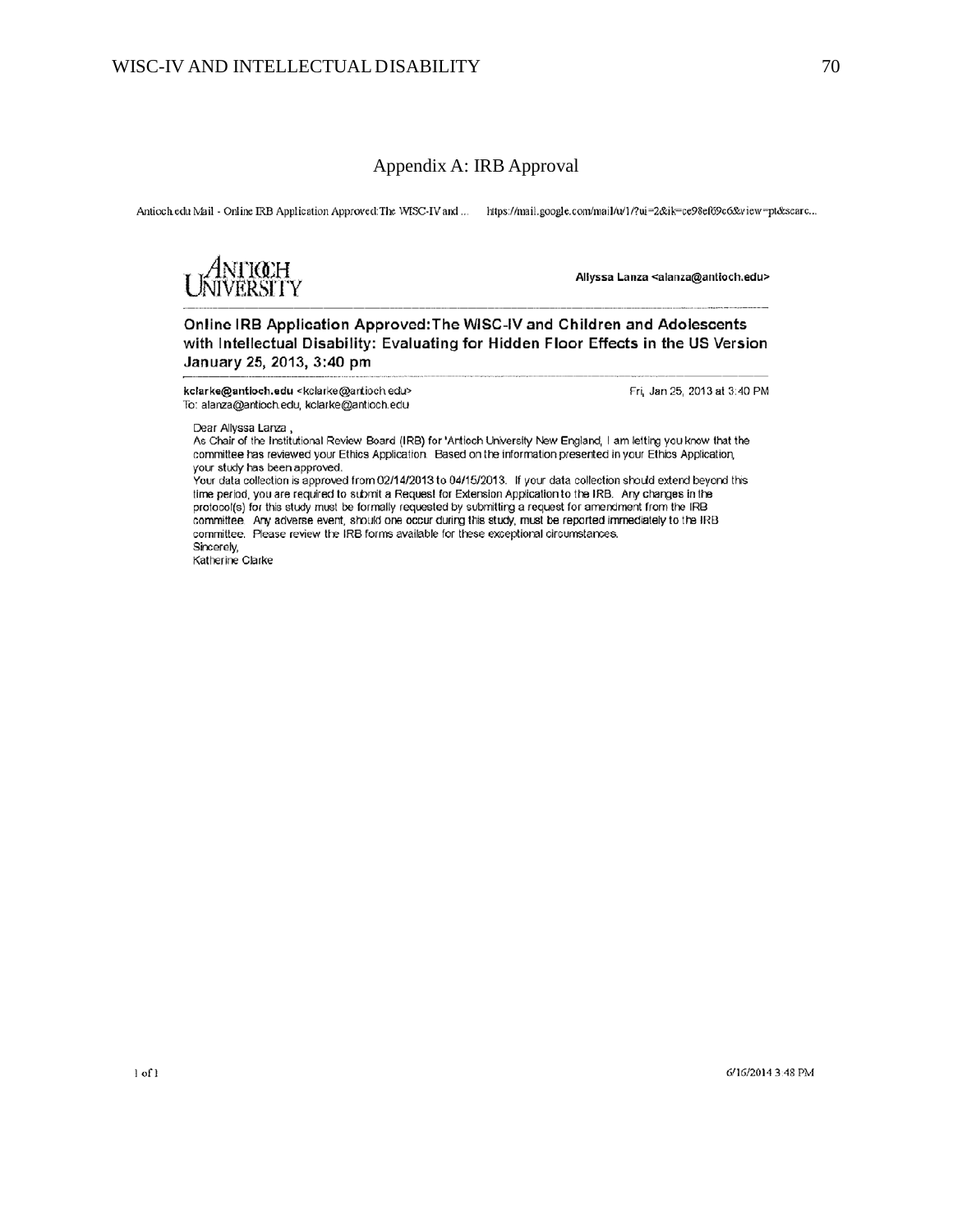## Appendix B: IRB Extension Request

## ANTIOCH UNIVERSITY IRB

Investigator's name: Allyssa Lanza

Project Title: The WISC-IV and Children and Adolescents with Intellectual Disability: Evaluating for Hidden Floor Effects in the US Version

The proposed revisions listed below are submitted for approval for the above referenced, approved research project.

The general purpose of this study is to: Evaluate for hidden floor effects in the US version of the Wechsler Intelligence Scale for Children, fourth edition (WISC-IV)

Originally Approved

1. Data collection will occur up until April 14, 2013

Proposed Change

1. Data collection will occur up until April 14, 2014

The risks:benefits ratio will change in the following ways:

It is not anticipated that the risk/benefit ratio will be affected by these changes.